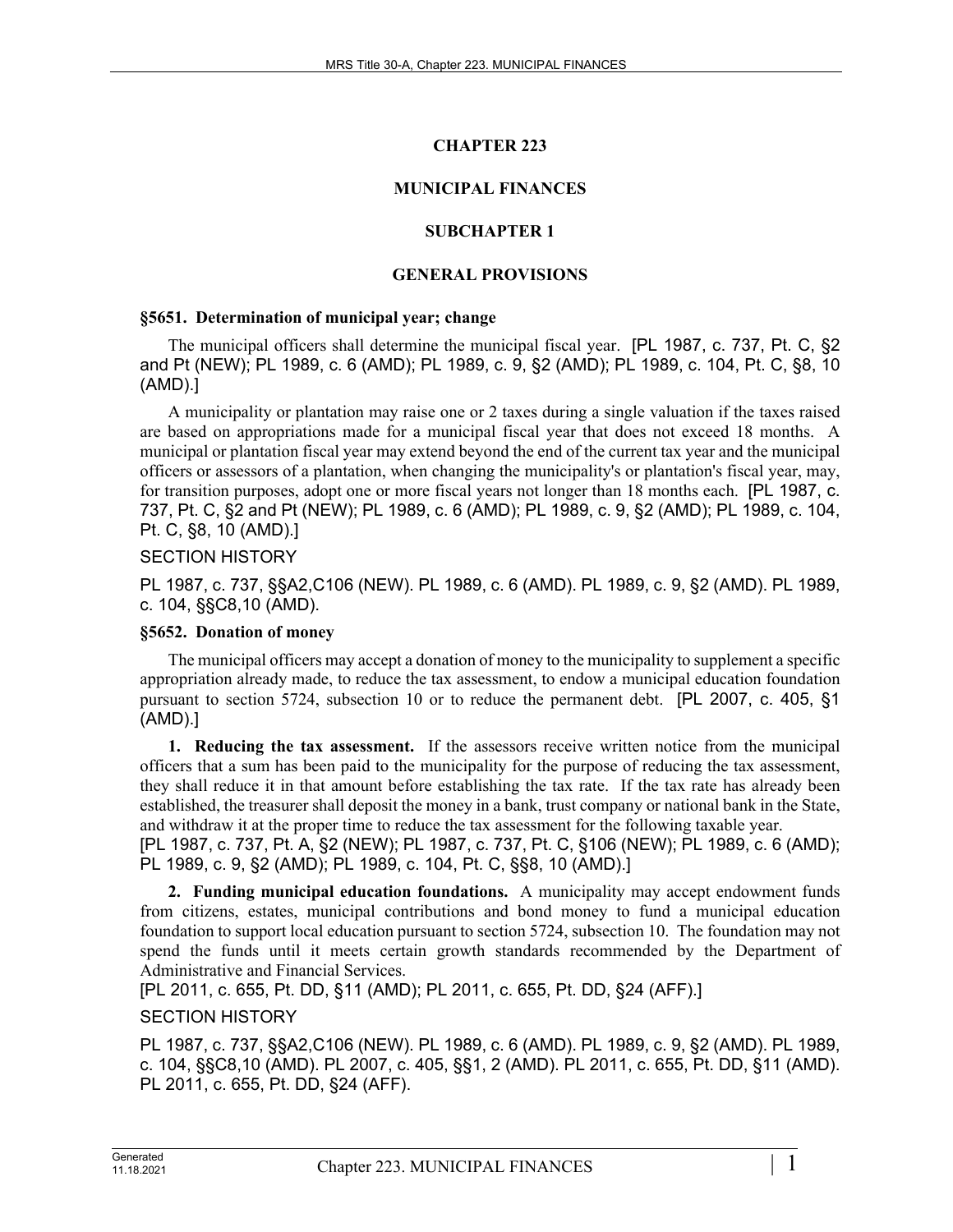#### **§5653. Gifts of money or property in trust**

This section governs a municipality's receipt of money or other property in trust for any specified public purpose. The municipal officers shall serve as trustees unless otherwise specified in the trust instrument. [PL 1987, c. 737, Pt. A, §2 (NEW); PL 1987, c. 737, Pt. C, §106 (NEW); PL 1989, c. 6 (AMD); PL 1989, c. 9, §2 (AMD); PL 1989, c. 104, Pt. C, §§8, 10 (AMD).]

**1. Acceptance or rejection.** When the municipal officers receive written notice from a prospective donor or a representative of a proposed trust, they shall submit the matter at the next meeting of the municipal legislative body. Within 10 days after the meeting, the municipal officers shall send written notice of its acceptance or rejection to the donor or the donor's representative.

[PL 1987, c. 737, Pt. A, §2 (NEW); PL 1987, c. 737, Pt. C, §106 (NEW); PL 1989, c. 6 (AMD); PL 1989, c. 9, §2 (AMD); PL 1989, c. 104, Pt. C, §§8, 10 (AMD).]

**2. Deposited or invested.** Unless otherwise specified by the terms of the trust, the municipal officers shall either deposit or invest trust funds according to subchapter III‑A.

A. Unless the instrument or order creating the trust prohibits, the municipal officers may treat any 2 or more trust funds as a single fund solely for the purpose of investment. [PL 1987, c. 737, Pt. A, §2 (NEW); PL 1987, c. 737, Pt. C, §106 (NEW); PL 1989, c. 6 (AMD); PL 1989, c. 9, §2 (AMD); PL 1989, c. 104, Pt. C, §§8, 10 (AMD).]

B. After deducting management expenses, the municipal officers shall prorate any interest earned or capital gains realized among the various trust funds. [PL 1987, c. 737, Pt. A, §2 (NEW); PL 1987, c. 737, Pt. C, §106 (NEW); PL 1989, c. 6 (AMD); PL 1989, c. 9, §2 (AMD); PL 1989, c. 104, Pt. C, §§8, 10 (AMD).]

C. The municipal officers shall retain any property or securities included in the corpus of a trust fund where the trust instrument so provides. [PL 1987, c. 737, Pt. A, §2 (NEW); PL 1987, c. 737, Pt. C, §106 (NEW); PL 1989, c. 6 (AMD); PL 1989, c. 9, §2 (AMD); PL 1989, c. 104, Pt. C, §§8, 10 (AMD).]

D. Unless otherwise specified in the trust instrument, the municipal officers may spend only the annual income from the trust fund. [PL 1987, c. 737, Pt. A, §2 (NEW); PL 1987, c. 737, Pt. C, §106 (NEW); PL 1989, c. 6 (AMD); PL 1989, c. 9, §2 (AMD); PL 1989, c. 104, Pt. C, §§8, 10 (AMD).]

[PL 1987, c. 737, Pt. A, §2 (NEW); PL 1987, c. 737, Pt. C, §106 (NEW); PL 1989, c. 6 (AMD); PL 1989, c. 9, §2 (AMD); PL 1989, c. 104, Pt. C, §§8, 10 (AMD).]

**3. Reversion to donor.** If the municipality fails to comply with the terms of the trust instrument, the trust fund reverts to the donor or the donor's heirs.

[PL 1987, c. 737, Pt. A, §2 (NEW); PL 1987, c. 737, Pt. C, §106 (NEW); PL 1989, c. 6 (AMD); PL 1989, c. 9, §2 (AMD); PL 1989, c. 104, Pt. C, §§8, 10 (AMD).]

### SECTION HISTORY

PL 1987, c. 737, §§A2,C106 (NEW). PL 1989, c. 6 (AMD). PL 1989, c. 9, §2 (AMD). PL 1989, c. 104, §§C8,10 (AMD).

### **§5654. Conditional gifts**

This section governs a municipality's receipt of a conditional gift for any specified public purpose. [PL 1987, c. 737, Pt. A, §2 (NEW); PL 1987, c. 737, Pt. C, §106 (NEW); PL 1989, c. 6 (AMD); PL 1989, c. 9, §2 (AMD); PL 1989, c. 104, Pt. C, §§8, 10 (AMD).]

**1. Acceptance or rejection.** When the municipal officers receive written notice from a prospective donor or a representative of the proposed gift, they shall submit the matter at the next meeting of the municipal legislative body. Within 10 days after the meeting, the municipal officers shall send written notice of their acceptance or rejection to the donor or the donor's representative.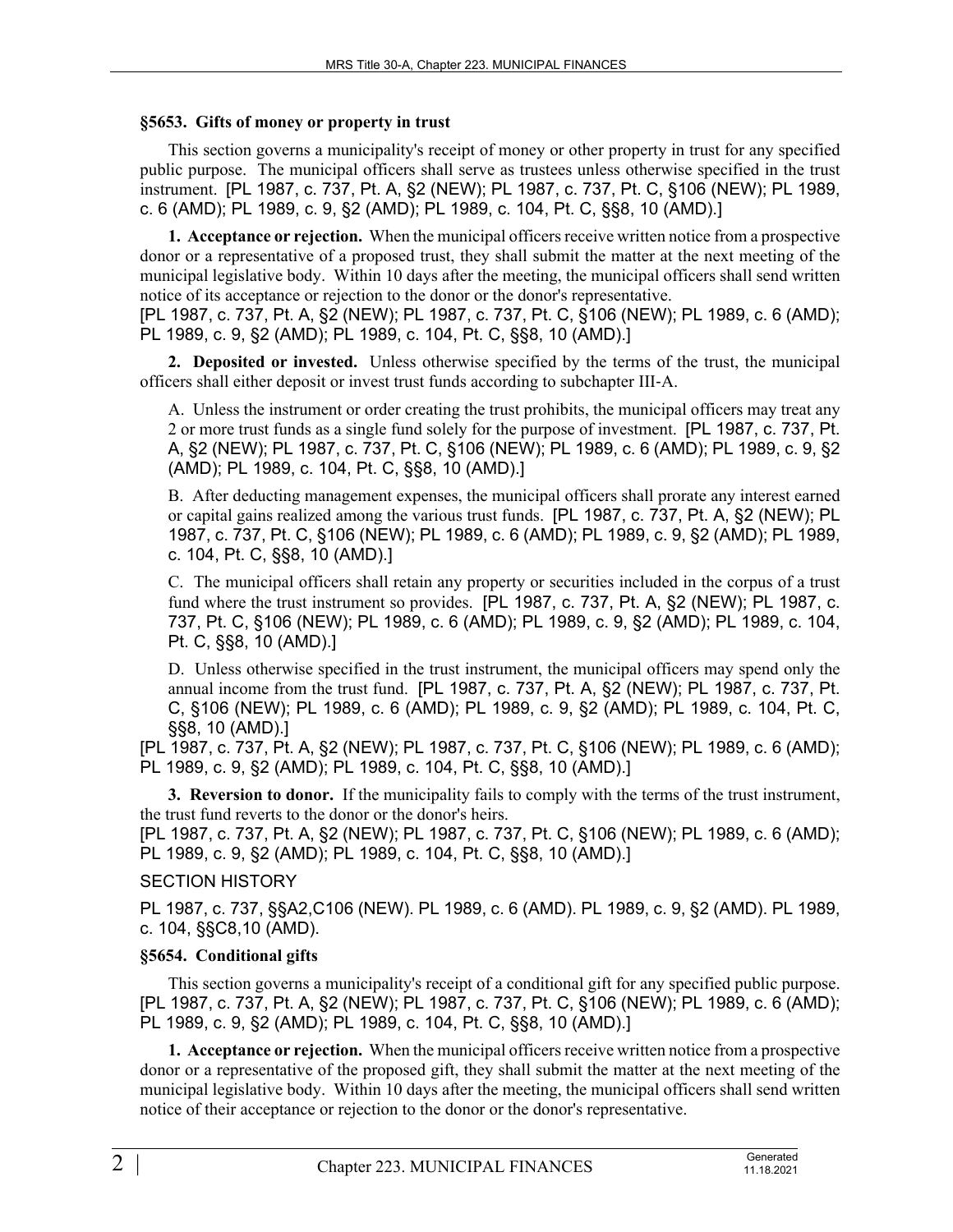**2. Perpetually comply with conditions.** When the donor or the donor's representative has completed the donor's part of the agreement concerning the execution of a conditional gift, the municipality shall perpetually comply with, and may raise money to carry into effect, the conditions upon which the agreement was made.

[PL 1987, c. 737, Pt. A, §2 (NEW); PL 1987, c. 737, Pt. C, §106 (NEW); PL 1989, c. 6 (AMD); PL 1989, c. 9, §2 (AMD); PL 1989, c. 104, Pt. C, §§8, 10 (AMD).]

**3. Deposited or invested.** Unless otherwise specified by its terms, a conditional gift of money may be deposited or invested according to subchapter III‑A.

[PL 1987, c. 737, Pt. A, §2 (NEW); PL 1987, c. 737, Pt. C, §106 (NEW); PL 1989, c. 6 (AMD); PL 1989, c. 9, §2 (AMD); PL 1989, c. 104, Pt. C, §§8, 10 (AMD).]

### SECTION HISTORY

PL 1987, c. 737, §§A2,C106 (NEW). PL 1989, c. 6 (AMD). PL 1989, c. 9, §2 (AMD). PL 1989, c. 104, §§C8,10 (AMD).

### **§5655. Unconditional gifts**

A gift without conditions, of any type of property, offered to a municipality may be accepted or rejected by its legislative body, except for forfeited assets conveyed to the municipality pursuant to Title 15, chapter 517, which may be accepted or rejected by the municipal officers. [PL 1999, c. 408, §5 (AMD).]

#### SECTION HISTORY

PL 1987, c. 737, §§A2,C106 (NEW). PL 1989, c. 6 (AMD). PL 1989, c. 9, §2 (AMD). PL 1989, c. 104, §§C8,10 (AMD). PL 1999, c. 408, §5 (AMD).

### **§5656. Procurement of recycled goods**

**1. Review of standards.** Each municipality shall review its procurement procedures and specifications to identify procedures and specifications that explicitly discriminate against goods, supplies, equipment, materials and printing with recycled content. Each municipality may revise its procedures and specifications to:

A. Encourage the use of goods, supplies, equipment, materials and printing with recycled content; and [PL 1989, c. 585, Pt. C, §15 (NEW).]

B. Ensure, to the maximum extent economically feasible, that it purchases goods, supplies, equipment, materials and printing that may be recycled or reused when such goods, supplies, equipment, materials and printing are discarded. [PL 1989, c. 585, Pt. C, §15 (NEW).]

[PL 1989, c. 585, Pt. C, §15 (NEW).]

**2. Preferences for recycled goods.** In revising its procurement procedures and specifications under subsection 1, each municipality may:

A. Establish a preference for paper with recycled content consistent with the standards established for state agencies under Title 5, section 1812-B; and JPL 1989, c. 585, Pt. C, §15 (NEW).]

B. Establish specifications for bids for public contracts that require all bidders to propose that a stated minimum percentage of goods, supplies, equipment or materials to be used for the contract be made from recycled material. [PL 1989, c. 585, Pt. C, §15 (NEW).]

[PL 1989, c. 585, Pt. C, §15 (NEW).]

**3. Other laws.** The options set forth in this section may be exercised, notwithstanding any other provision of law to the contrary.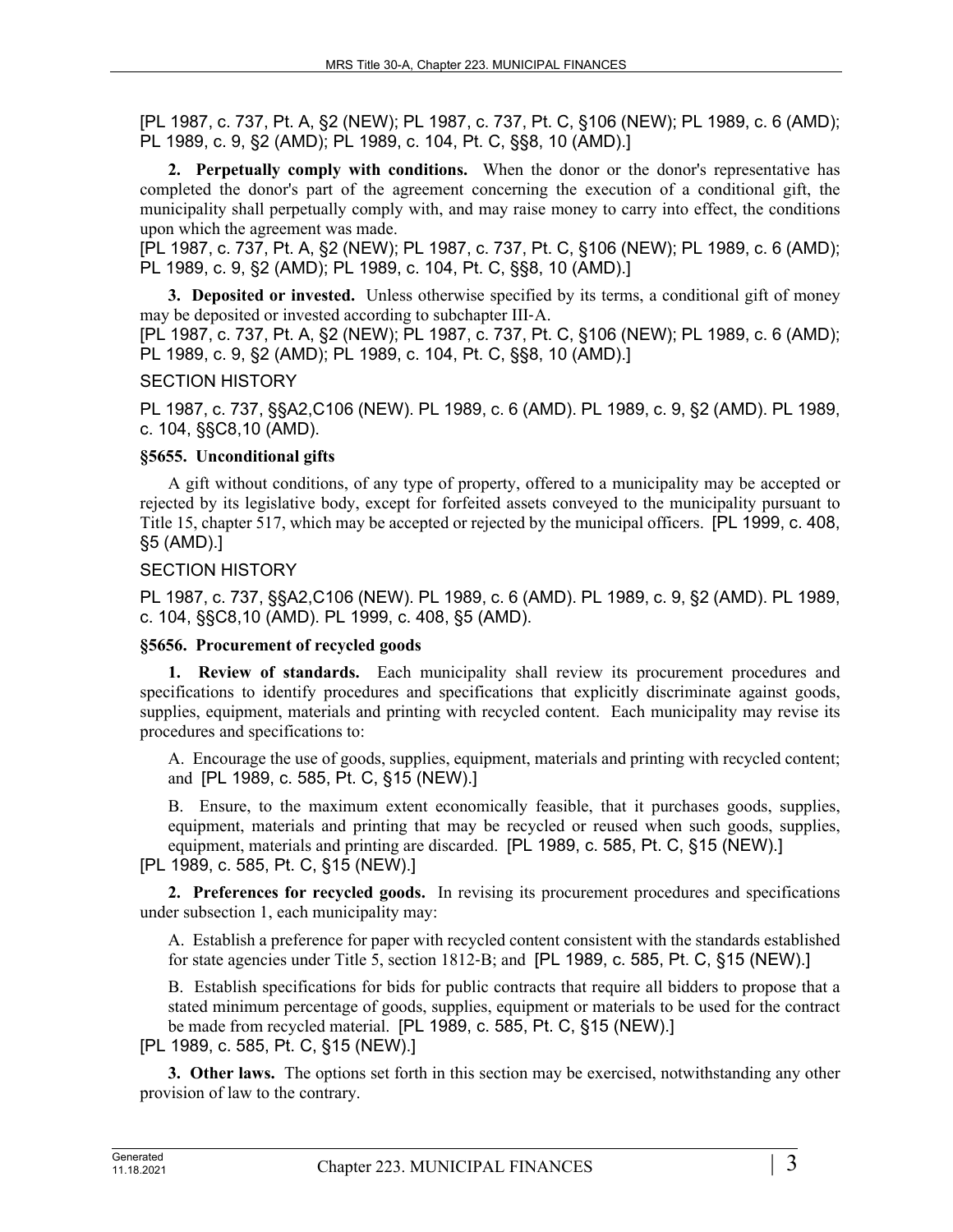### [PL 1989, c. 585, Pt. C, §15 (NEW).]

**4. Interlocal cooperation.** The provisions of this section shall apply to agreements of interlocal cooperation established pursuant to chapter 115 and to cooperative purchasing programs administered by regional councils established pursuant to chapter 119.

[PL 1989, c. 585, Pt. C, §15 (NEW).]

SECTION HISTORY

PL 1989, c. 585, §C15 (NEW).

#### **SUBCHAPTER 2**

### **STATE FUNDS**

#### **§5681. State-municipal revenue sharing**

**1. Findings and purpose.** The Legislature finds that:

A. The principal problem of financing municipal services is the burden on the property tax; and [PL 1987, c. 737, Pt. A, §2 (NEW); PL 1987, c. 737, Pt. C, §106 (NEW); PL 1989, c. 6 (AMD); PL 1989, c. 9, §2 (AMD); PL 1989, c. 104, Pt. C, §§8, 10 (AMD).]

B. To stabilize the municipal property tax burden and to aid in financing all municipal services, it is necessary to provide funds from the broad-based taxes of State Government. [PL 1987, c. 737, Pt. A, §2 (NEW); PL 1987, c. 737, Pt. C, §106 (NEW); PL 1989, c. 6 (AMD); PL 1989, c. 9, §2 (AMD); PL 1989, c. 104, Pt. C, §§8, 10 (AMD).]

[PL 1987, c. 737, Pt. A, §2 (NEW); PL 1987, c. 737, Pt. C, §106 (NEW); PL 1989, c. 6 (AMD); PL 1989, c. 9, §2 (AMD); PL 1989, c. 104, Pt. C, §§8, 10 (AMD).]

**2. Definitions.** As used in this section, unless the context otherwise indicates, the following terms have the following meanings.

A. "Population" means the population as determined by the latest Federal Decennial Census or the population as determined and certified by the Department of Health and Human Services, whichever is later. For the purposes of this section, the Department of Health and Human Services shall determine the population of each municipality at least once every 2 years. For the purposes of the distributions required by this section, beginning July 1, 2009, "population" means the most current population data available as of the January 1st prior to the fiscal year of distribution. [PL 2007, c. 662, §1 (AMD).]

B. "Property tax burden" means the total real and personal property taxes assessed in the municipal fiscal year pertaining to the latest state valuation, except the taxes assessed on captured value within a tax increment financing district, divided by the latest state valuation certified to the Secretary of State. [PL 2007, c. 662, §1 (AMD).]

C. [PL 2009, c. 213, Pt. S, §1 (RP); PL 2009, c. 213, Pt. S, §16 (AFF).]

D. [PL 2009, c. 213, Pt. S, §2 (RP); PL 2009, c. 213, Pt. S, §16 (AFF).]

E. "Disproportionate tax burden" means the total real and personal property taxes assessed in the municipal fiscal year pertaining to the latest state valuation, except the taxes assessed on captured value within a tax increment financing district, divided by the latest state valuation certified to the Secretary of State and reduced by .01. Beginning on July 1, 2013 and each July 1st thereafter, if the total revenue-sharing distribution as calculated by subsection 5 is distributed to the municipalities without transfer or reduction, the reduction factor must be increased by either .0005 or the percentage increase necessary to equal the statewide average property tax rate, whichever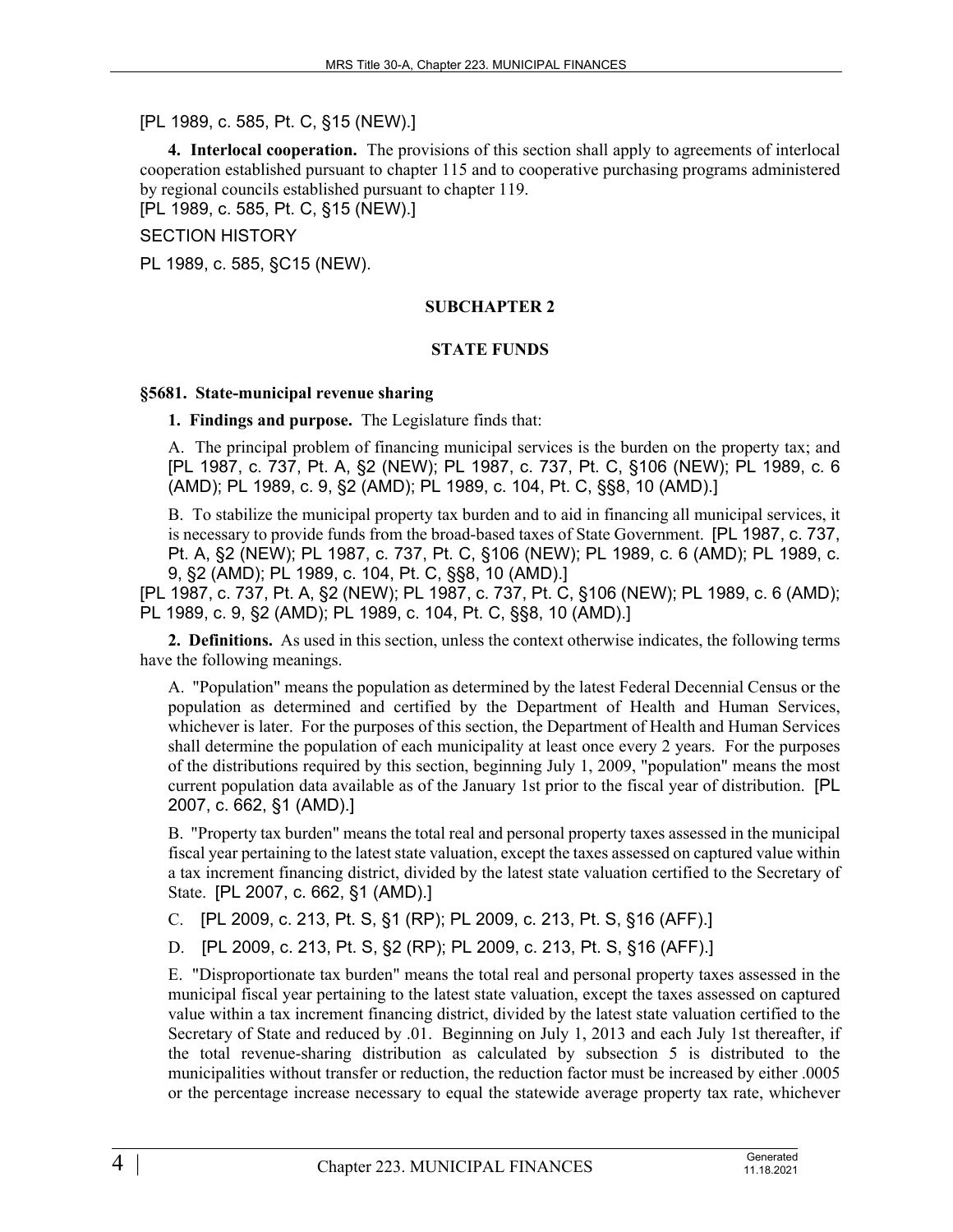increase is smaller, until the fiscal year when the percentage reduction factor reaches the statewide average property tax rate. [PL 2011, c. 656, §1 (AMD).]

F. "Statewide average property tax rate" means the total real and personal property taxes assessed in all municipalities in the municipal fiscal year pertaining to the latest state valuation, except the taxes assessed on captured value within a tax increment financing district, divided by the total latest state valuation certified to the Secretary of State. [PL 2011, c. 656, §2 (NEW).]

[PL 2011, c. 656, §§1, 2 (AMD).]

**3. Revenue-sharing funds.** To strengthen the state-municipal fiscal relationship pursuant to the findings and objectives of subsection 1, there is established the Local Government Fund. To provide additional support for municipalities experiencing a higher-than-average property tax burden, there is established the Disproportionate Tax Burden Fund.

[PL 2009, c. 213, Pt. S, §3 (AMD); PL 2009, c. 213, Pt. S, §16 (AFF).]

# **4. Sharing the Local Government Fund.**

# [PL 1999, c. 731, Pt. U, §3 (RP).]

**4-A. Distribution of Local Government Fund.** The Treasurer of State shall transfer the balance in the Local Government Fund on the 20th day of each month. Money in the Local Government Fund must be distributed to each municipality in proportion to the product of the population of the municipality multiplied by the property tax burden of the municipality. [PL 1999, c. 731, Pt. U, §4 (NEW).]

**4-B. Distribution of Disproportionate Tax Burden Fund.** The Treasurer of State shall transfer the balance in the Disproportionate Tax Burden Fund on the 20th day of each month. Money in the Disproportionate Tax Burden Fund must be distributed to each municipality in proportion to the product of the population of the municipality multiplied by the disproportionate tax burden of the municipality. [PL 1999, c. 731, Pt. U, §4 (NEW).]

**5. Transfers to funds.** No later than the 10th day of each month, the State Controller shall transfer to the Local Government Fund 5% of the receipts during the previous month from the taxes imposed under Title 36, Parts 3 and 8, and Title 36, section 2552, subsection 1, paragraphs A to F and L, and credited to the General Fund without any reduction, except that for fiscal years 2015-16, 2016-17, 2017- 18 and 2018-19 the amount transferred is 2%, for fiscal year 2019‑20 the amount transferred is 3%, for fiscal year 2020‑21 the amount transferred is 3.75% and for fiscal year 2021-22 the amount transferred is 4.5% of the receipts during the previous month from the taxes imposed under Title 36, Parts 3 and 8, and Title 36, section 2552, subsection 1, paragraphs A to F and L, and credited to the General Fund without any reduction, and except that the postage, state cost allocation program and programming costs of administering state-municipal revenue sharing may be paid by the Local Government Fund. A percentage share of the amounts transferred to the Local Government Fund each month must be transferred to the Disproportionate Tax Burden Fund and distributed pursuant to subsection 4‑B as follows:

A. [PL 2009, c. 213, Pt. S, §4 (RP); PL 2009, c. 213, Pt. S, §16 (AFF).]

B. [PL 2009, c. 213, Pt. S, §4 (RP); PL 2009, c. 213, Pt. S, §16 (AFF).]

C. For months beginning on or after July 1, 2009 but before July 1, 2010, 15%; [PL 2009, c. 213, Pt. S, §4 (NEW); PL 2009, c. 213, Pt. S, §16 (AFF).]

D. For months beginning on or after July 1, 2010 but before July 1, 2011, 16%; [PL 2009, c. 213, Pt. S, §4 (NEW); PL 2009, c. 213, Pt. S, §16 (AFF).]

E. For months beginning on or after July 1, 2011 but before July 1, 2012, 17%; [PL 2009, c. 213, Pt. S, §4 (NEW); PL 2009, c. 213, Pt. S, §16 (AFF).]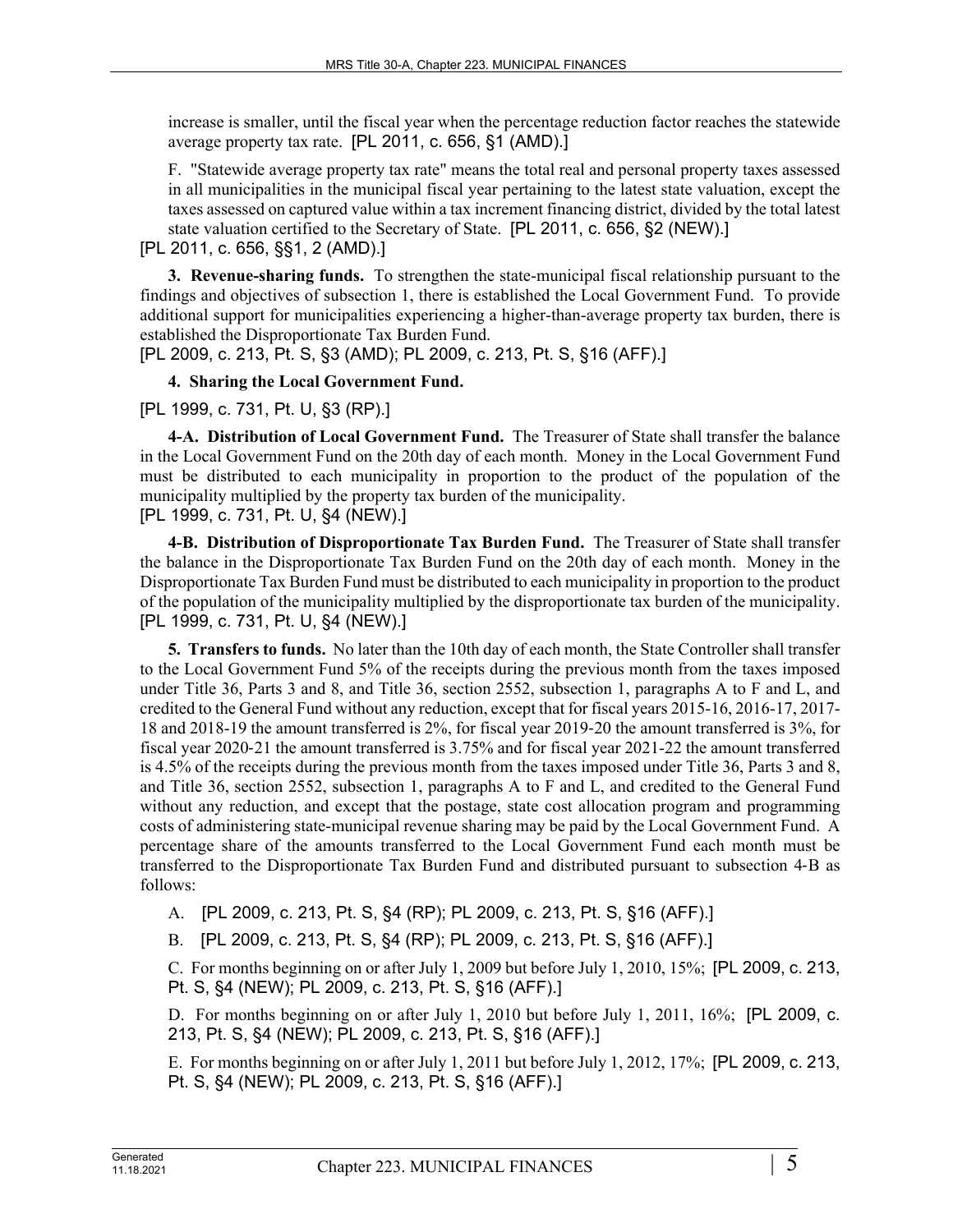F. For months beginning on or after July 1, 2012 but before July 1, 2013, 18%; [PL 2009, c. 213, Pt. S, §4 (NEW); PL 2009, c. 213, Pt. S, §16 (AFF).]

G. For months beginning on or after July 1, 2013 but before July 1, 2014, 19%; and [PL 2009, c. 213, Pt. S, §4 (NEW); PL 2009, c. 213, Pt. S, §16 (AFF).]

H. For months beginning on or after July 1, 2014, 20%. [PL 2009, c. 213, Pt. S, §4 (NEW); PL 2009, c. 213, Pt. S, §16 (AFF).]

[PL 2021, c. 398, Pt. G, §1 (AMD).]

**5-A. Temporary exception.** 

[PL 1995, c. 665, Pt. E, §1 (NEW); MRSA T. 30-A §5681, sub-§5-A (RP).]

**5-B. Fund for the Efficient Delivery of Local and Regional Services.**  [PL 2009, c. 213, Pt. S, §5 (RP); PL 2009, c. 213, Pt. S, §16 (AFF).]

**5-C. Transfers to General Fund.** For the months beginning on or after July 1, 2009, \$25,383,491 in fiscal year 2009-10, \$38,145,323 in fiscal year 2010-11, \$40,350,638 in fiscal year 2011-12, \$44,267,343 in fiscal year 2012-13, \$73,306,246 in fiscal year 2013-14 and \$85,949,391 in fiscal year 2014-15 from the total transfers pursuant to subsection 5 must be transferred to General Fund undedicated revenue. The amounts transferred to General Fund undedicated revenue each fiscal year pursuant to this subsection must be deducted from the distributions required by subsections 4‑A and 4‑B based on the percentage share of the transfers to the Local Government Fund pursuant to subsection 5. The reductions in this subsection must be allocated to each month proportionately based on the budgeted monthly transfers to the Local Government Fund as determined at the beginning of the fiscal year.

[PL 2013, c. 368, Pt. J, §1 (AMD).]

**6. Plantations and unorganized territory.** For purposes of state-municipal revenue sharing, plantations and the unorganized territory shall be treated as if they were municipalities. [PL 1987, c. 737, Pt. A, §2 (NEW); PL 1987, c. 737, Pt. C, §106 (NEW); PL 1989, c. 6 (AMD); PL 1989, c. 9, §2 (AMD); PL 1989, c. 104, Pt. C, §§8, 10 (AMD).]

**7. Indian territory.** For purposes of state-municipal revenue sharing, the Passamaquoddy Tribe and the Penobscot Nation Indian Territories shall be treated as if they were municipalities. In the absence of a levy of real and personal property taxes in either or both Indian territories, the property tax assessment is computed by multiplying the state valuation for the Indian territory for the period for which revenue sharing is being determined by the most current average equalized property tax rate of all municipalities in the State at that time as determined by the State Tax Assessor.

[PL 1989, c. 871, §1 (NEW); PL 1989, c. 871, §22 (AFF).]

**8. Posting of revenue sharing projections.** For the purpose of assisting municipalities in a timely manner in their budget development process and in the determination of their property tax levy limits as required by section 5721‑A, the Treasurer of State shall post no later than April 15th of each year on the Treasurer of State's website the projected revenue sharing distributions as required by this section according to the most recently issued state revenue forecasts issued by the Revenue Forecasting Committee pursuant to Title 5, chapter 151‑B for the subsequent fiscal year beginning on July 1st. [PL 2007, c. 662, §2 (NEW).]

# SECTION HISTORY

PL 1987, c. 737, §§A2,C106 (NEW). PL 1989, c. 6 (AMD). PL 1989, c. 9, §2 (AMD). PL 1989, c. 104, §§C8,10 (AMD). PL 1989, c. 871, §§1,22 (AMD). PL 1991, c. 780, §Q1 (AMD). PL 1995, c. 665, §E1 (AMD). PL 1995, c. 665, §E4 (AFF). PL 1999, c. 528, §1 (AMD). PL 1999, c. 731, §§U1-5 (AMD). PL 2001, c. 439, §OO1 (AMD). PL 2001, c. 559, §G1 (AMD). PL 2001, c. 714, §Y1 (AMD). IB 2003, c. 2, §§2,3 (AMD). PL 2003, c. 20, §W1 (AMD). PL 2003, c. 174, §1 (AMD). PL 2003, c. 673, §V5 (AMD). PL 2003, c. 673, §V29 (AFF). PL 2003, c. 689, §B6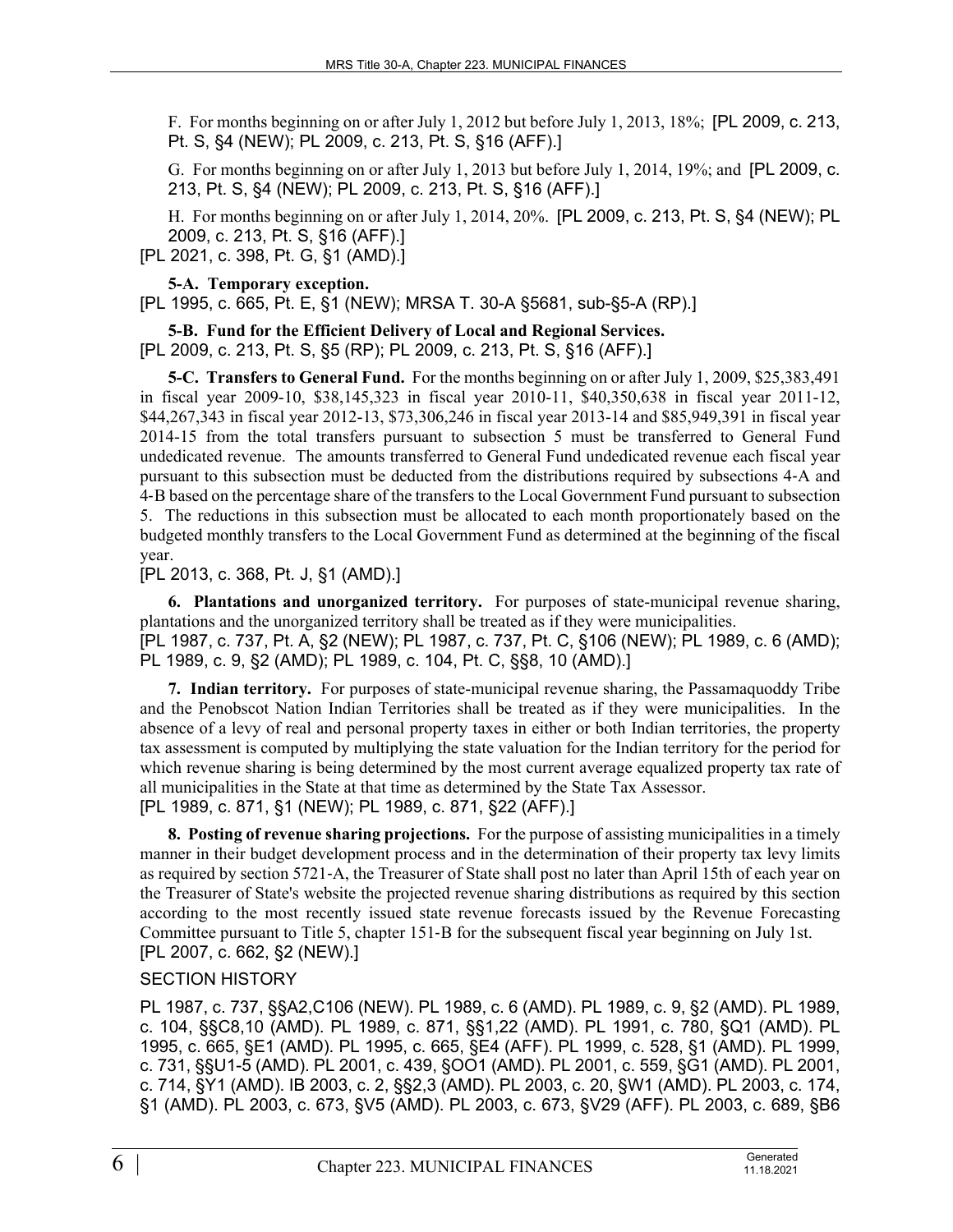(REV). PL 2005, c. 2, §§G1,H1 (AMD). PL 2005, c. 2, §G2 (AFF). PL 2005, c. 12, §E1 (AMD). PL 2005, c. 266, §1 (AMD). PL 2007, c. 240, Pt. NNN, §1 (AMD). PL 2007, c. 240, Pt. S, §§1, 2 (AMD). PL 2007, c. 437, §1 (AMD). PL 2007, c. 437, §22 (AFF). PL 2007, c. 662, §§1, 2 (AMD). PL 2009, c. 213, Pt. S, §§1-6 (AMD). PL 2009, c. 213, Pt. S, §16 (AFF). PL 2009, c. 462, Pt. E, §1 (AMD). PL 2009, c. 571, Pt. JJ, §1 (AMD). PL 2011, c. 1, Pt. N, §1 (AMD). PL 2011, c. 380, Pt. I, §1 (AMD). PL 2011, c. 656, §§1, 2 (AMD). PL 2013, c. 368, Pt. J, §1 (AMD). PL 2015, c. 267, Pt. K, §1 (AMD). PL 2019, c. 343, Pt. H, §1 (AMD). PL 2021, c. 29, Pt. F, §1 (AMD). PL 2021, c. 398, Pt. G, §1 (AMD).

### **§5682. State funds**

### **(REPEALED)**

### SECTION HISTORY

PL 1989, c. 104, §§A49,C10 (NEW). PL 1989, c. 295 (AMD). PL 1995, c. 368, §E1 (RP).

### **§5683. Property tax relief**

**1. Scope.** This section establishes a revenue-sharing program that distributes surplus funds from the General Fund during times of prosperity to municipalities experiencing an inordinate amount of growth. The revenue-sharing funds are specifically dedicated to assisting these municipalities in meeting the unusually high costs associated with the capital construction and infrastructure necessary to accommodate growth and development.

[PL 1989, c. 534, Pt. F (NEW).]

**2. Definitions.** For the purposes of computing the revenue distributions from the Property Tax Relief Fund, the following terms have the following meanings.

A. "Population" means the population as determined by the latest federal decennial census or the population as determined and certified by the Department of Health and Human Services, whichever is more recent. For the purposes of this section, the department is authorized and required to determine the population of each municipality at least once every year. [PL 1989, c. 534, Pt. F (NEW); PL 2003, c. 689, Pt. B, §6 (REV).]

[PL 1989, c. 534, Pt. F (NEW); PL 2003, c. 689, Pt. B, §6 (REV).]

**3. Property Tax Relief Fund established.** There is established the Property Tax Relief Fund for the purpose of distributing unanticipated surplus revenues accruing in the General Fund to municipalities experiencing high rates of population growth. The purpose of the fund is to assist municipalities in meeting their infrastructure needs.

After the close of each fiscal year, the Governor may request a General Fund appropriation to the Property Tax Relief Fund from the next session of the Legislature in an amount not to exceed 1/2 of the balance remaining after all other required transfers or appropriations from the excess of total General Fund revenues received over accepted estimates in that fiscal year and all required deductions of appropriations, financial commitments, designated funds, transfers from the unappropriated surplus of the General Fund or transfers from the available balance remaining in the General Fund have been made.

General Fund revenue estimates may be made once during the First Regular Session of the Legislature and adjustments to these accepted revenue estimates may be made once during the Second Regular Session of the Legislature without mandatory transfer of funds to the Property Tax Relief Fund. If adjustments are made to those initial estimates presented to each regular session of the Legislature, an amount not to exceed 1/2 of the excess of the estimated revenue over the amounts required by law to be set aside for other purposes must be appropriated to the Property Tax Relief Fund.

The appropriation may not exceed \$25,000,000 and may not lapse, but must remain a continuing carrying account to carry out the purpose of this section.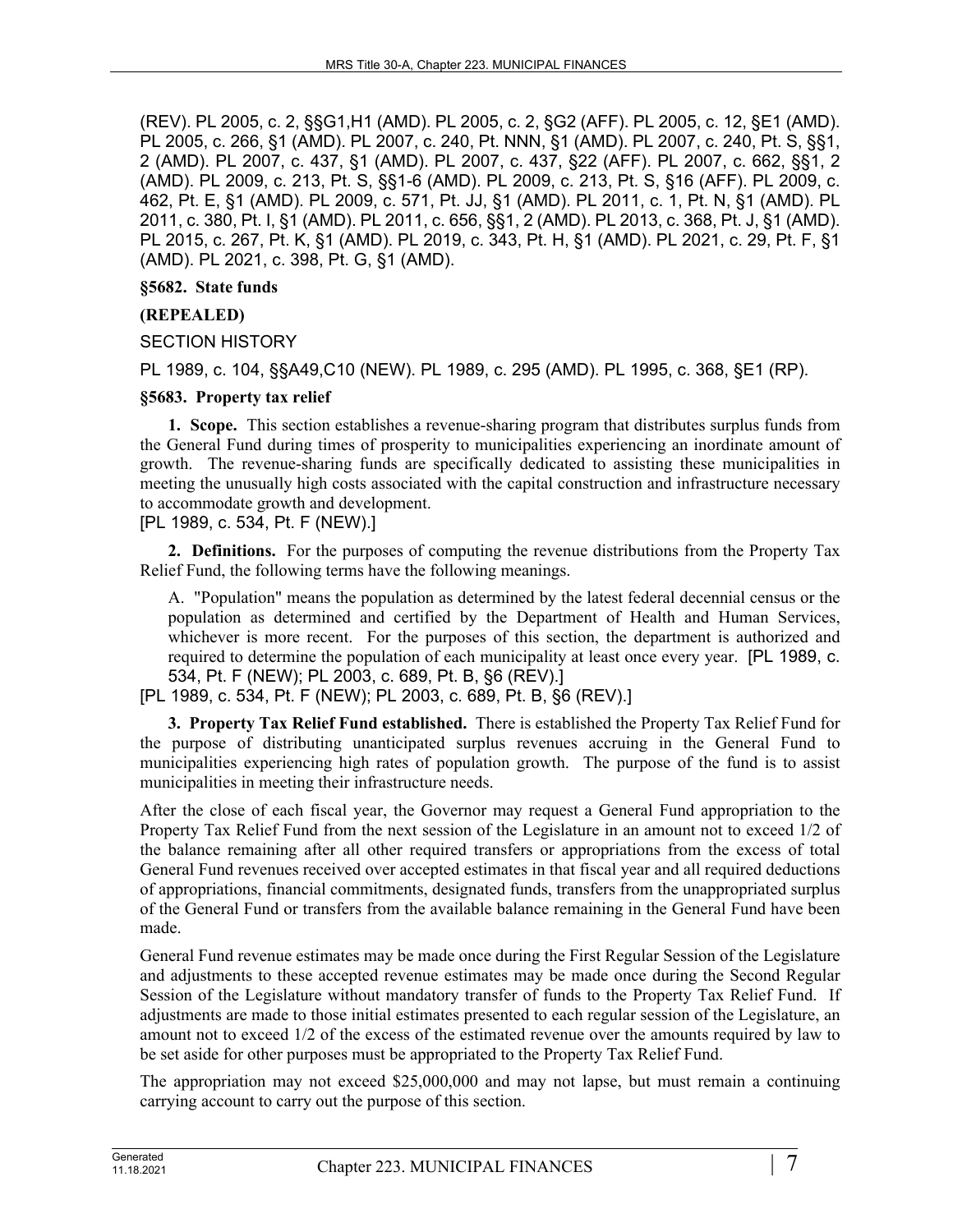[PL 1995, c. 464, §16 (AMD).]

**4. Distributions from Property Tax Relief Fund.** Money credited to the Property Tax Relief Fund shall be distributed to each municipality in an amount equal to the ratio of the population in each municipality to the population in the State as a whole.

[PL 1989, c. 534, Pt. F (NEW).]

**5. Restrictions on use of funds.** Funds distributed to municipalities pursuant to this section shall be expended only after the municipal legislative body has authorized the expenditure in the annual municipal budget. Funds shall be expended only for the following purposes:

A. For capital construction and improvements, land acquisitions, capital equipment acquisitions or other nonrecurring purposes; [PL 1989, c. 534, Pt. F (NEW).]

B. For purposes for which bonds have been previously authorized but not yet issued, in order to eliminate the need to incur the indebtedness; and [PL 1989, c. 534, Pt. F (NEW).]

C. For the local share of state, federal or privately financed capital construction and improvement projects. [PL 1989, c. 534, Pt. F (NEW).]

[PL 1989, c. 534, Pt. F (NEW).]

**6. Treasurer of State.** The Treasurer of State shall distribute the appropriation balance in the Property Tax Relief Fund no later than 30 days after the legislation appropriating funds for this purpose has been enacted by the Legislature and signed into law by the Governor.

[PL 1995, c. 464, §17 (AMD).]

SECTION HISTORY

PL 1989, c. 534, §F (NEW). PL 1993, c. 707, §N1 (AMD). PL 1995, c. 464, §§16,17 (AMD). PL 2003, c. 689, §B6 (REV).

**§5684. Funding for mandated programs**

### **(REPEALED)**

SECTION HISTORY

PL 1989, c. 922 (NEW). PL 1991, c. 847, §4 (AMD). PL 1993, c. 28, §1 (RP).

### **§5685. Funding for required activities**

**1. Definitions.** As used in this section and in the Constitution of Maine, Article IX, Section 21, unless the context otherwise indicates, the following terms have the following meanings.

A. "Local revenues" means revenues generated by local units of government, including property taxes, other locally levied taxes and user fees and other revenues, such as excise taxes collected and retained by local units of government pursuant to statutory authority. [PL 1993, c. 351, §1 (NEW).]

B. "Local unit of government" or "local unit" means a municipality, as defined in this Title; a plantation, as governed by chapter 301; a county; a school administrative unit, as defined in Title 20‑A, section 1; or a governmental entity that is:

(1) Created or authorized by special act of the Legislature or authorized to be created by a general purpose unit of government under a general act of the Legislature;

(2) Established to provide public services;

(3) Funded by local revenues;

(4) Governed by a locally elected body or a body appointed by a municipality or county; and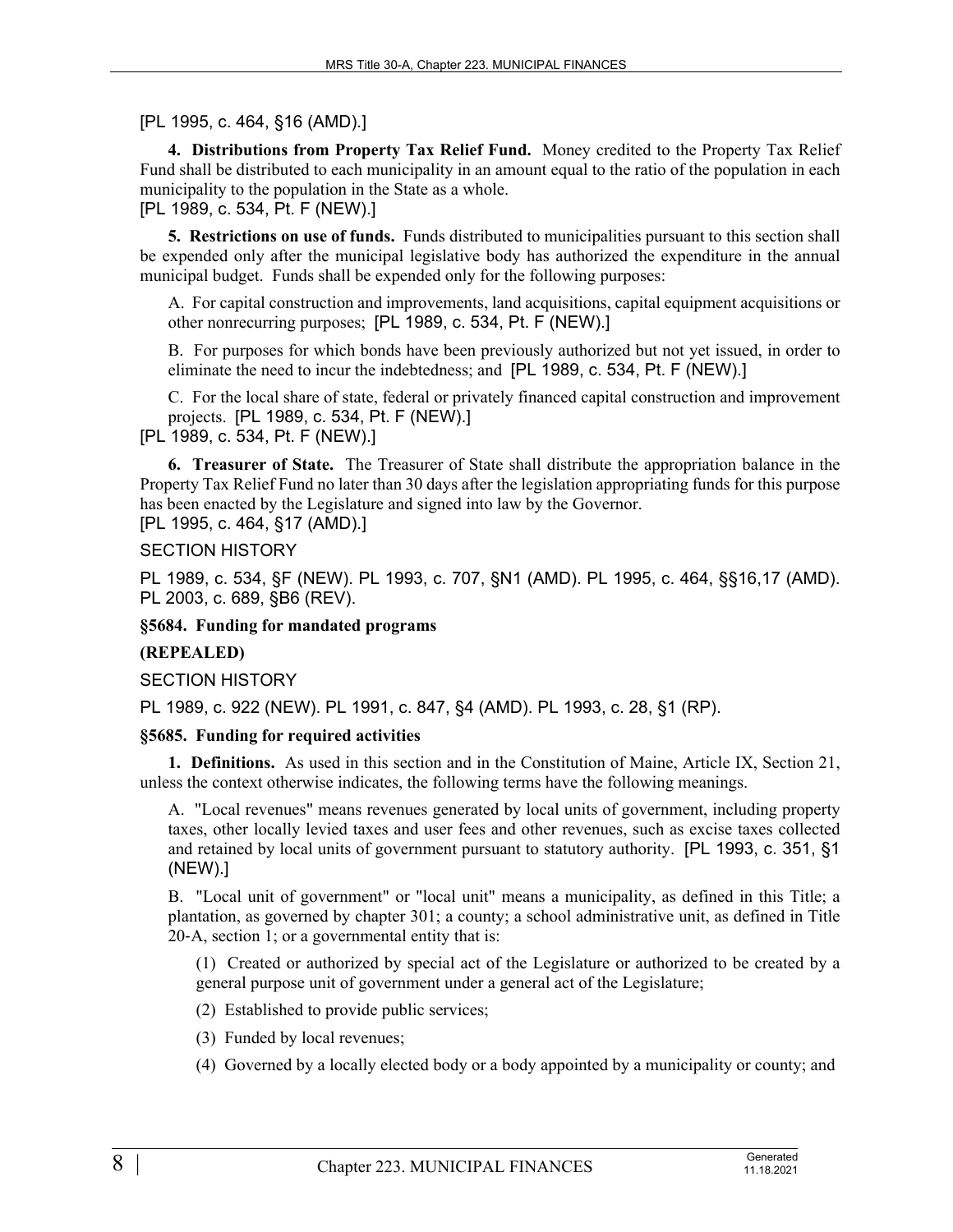(5) Not an agency of State Government or other entity having statewide authority, jurisdiction or purpose. [PL 1993, c. 351, §1 (NEW).]

C. "Mandate" means any law, rule or executive order of this State enacted, adopted or issued after November 23, 1992 that requires a local unit of government to expand or modify that unit's activity so as to necessitate additional expenditures from that unit's local revenues. "Mandate" includes laws, rules or executive orders that primarily affect the performance of a local unit's governmental activities. [PL 1993, c. 351, §1 (NEW).]

D. "Mandate payment distribution schedule" means a schedule for distribution of state payments required by the Constitution of Maine, Article IX, Section 21, to be made to local units of government during the state fiscal year. [PL 1993, c. 351, §1 (NEW).]

E. "Required state mandate funds" means those state funds required to be paid to local units of government under the Constitution of Maine, Article IX, Section 21. [PL 1993, c. 351, §1 (NEW).]

[PL 1993, c. 351, §1 (NEW).]

**2. Requirement for state funding.** The State may not impose a mandate on a local unit of government unless the State provides annually at least 90% of the funding for those expenditures from state funds not previously appropriated, allocated or otherwise designated for payment to that local unit of government. The Legislature may impose a mandate on a local unit of government without providing 90% funding as an exception to the provisions of the Constitution of Maine, Article IX, Section 21 if enacted upon the votes of 2/3 of all members elected to the Senate and the House of Representatives. [PL 1993, c. 351, §1 (NEW).]

**3. Implementation.** In implementing this section and the provisions of the Constitution of Maine, Article IX, Section 21, the following provisions apply.

A. The State may not meet its obligation to provide required state mandate funds by authorizing a local unit of government to levy fees or taxes not previously levied by that local unit of government. [PL 1993, c. 351, §1 (NEW).]

B. The State may not meet its obligation to provide required state mandate funds by requiring a local unit of government to spend funds previously appropriated to that local unit of government. [PL 1993, c. 351, §1 (NEW).]

C. Reduction of state funds that are the State's share of the cost of mandates that have been suspended or reduced does not preclude imposition of a new mandate if the required state mandate funds are provided for that new mandate. [PL 1993, c. 351, §1 (NEW).]

D. Required state mandate funds do not include the costs incurred by local units of government to comply with a federal law or regulation or to become eligible for the receipt of federal funds, except to the extent that the State imposes requirements or conditions that exceed the federal requirements. [PL 1993, c. 351, §1 (NEW).]

E. Required state mandate funds do not include for the costs to local units of government of implementing laws, rules, executive orders or judicial decisions or orders that are required to comply with the following provisions of the Constitution of Maine:

(1) The reapportionment requirements of Article IV, Part First, Section 2 and Article IV, Part Second, Section 2;

(2) The constitutional referenda provisions of Article X, Section 4;

(3) The people's veto of legislation provisions of Article IV, Part Third, Section 17; and

(4) The direct initiative of legislation provisions of Article IV, Part Third, Section 18. [PL 1993, c. 351, §1 (NEW).]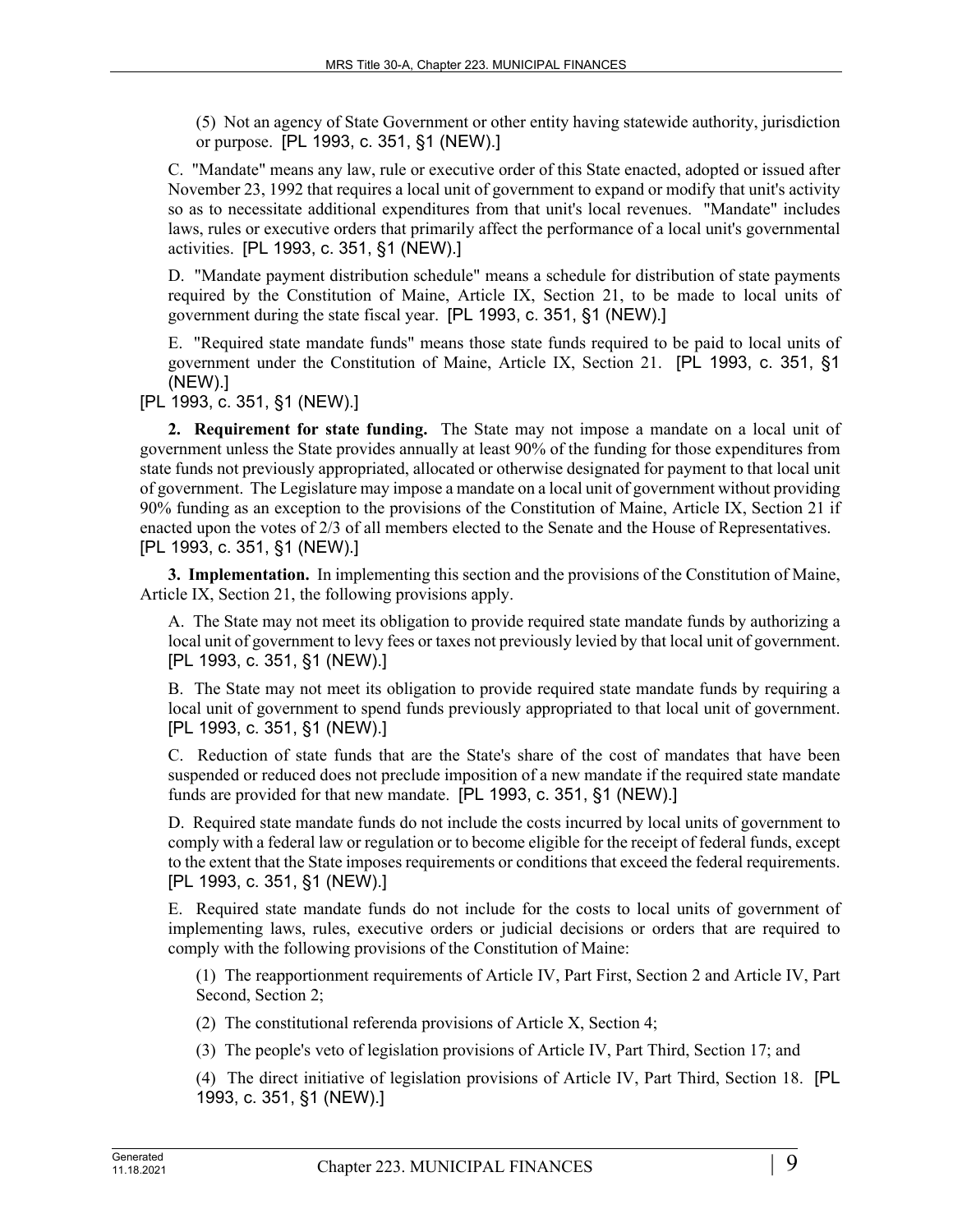F. Legislation, even though enacted by a 2/3 vote of each House of the Legislature, may not be construed to override the funding requirements of the Constitution of Maine, Article IX, Section 21, unless the legislation contains specific language indicating that it is the intent of the Legislature to create an exception to the Constitution of Maine. [PL 1993, c. 351, §1 (NEW).]

[PL 1993, c. 351, §1 (NEW).]

**4. Local units of government not bound.** A local unit of government is not bound by any mandate unless funded or exempted from state funding in accordance with this section and the Constitution of Maine, Article IX, Section 21.

[PL 1993, c. 351, §1 (NEW).]

**5. Appropriation and payment of state funds.** The State must appropriate, allocate or otherwise designate for payment in each state fiscal year a sum sufficient to meet at least 90% of the cost of each mandate imposed on local units of government.

A. The state agency to which state funds are appropriated, allocated or otherwise designated for payment to fund a mandate, referred to in this subsection as the "agency," shall pay to each local unit of government in each state fiscal year the required state mandate funds. The agency need not pay to local units of government the entire amount at the beginning of each fiscal year. However, the agency must make payments to local units of government in accordance with the mandate payment distribution schedule. [PL 1993, c. 351, §1 (NEW).]

B. A mandate payment distribution schedule describes the number of annual payments, the time of each payment and the amount of each payment to be made during the state fiscal year to ensure that the State pays local units of government the required state mandate funds prior to the local units of government having to make expenditures required by a mandate. [PL 1993, c. 351, §1 (NEW).]

C. A mandate payment distribution schedule must be established for each mandate that requires state funding under this section. The agency shall establish a mandate payment distribution schedule for a mandate by consulting with the affected local unit or units of government or with a representative sample of affected local units of government. If necessary, different mandate payment distribution schedules may be established for a single mandate. [PL 1993, c. 351, §1 (NEW).]

D. Following public hearing and in accordance with the Maine Administrative Procedure Act, the State Controller shall adopt rules necessary to implement this subsection. At a minimum, those rules must include a process for establishing mandate payment distribution schedules for distribution of payments under this subsection, including the provision of public notice and an opportunity for comment on the schedules by local units of government and other affected persons. [PL 1993, c. 351, §1 (NEW).]

E. [PL 2015, c. 44, §8 (RP).]

F. In accordance with the Maine Administrative Procedure Act, a local unit of government may appeal the number, amount and timing of payments under this section to the agency making payments. Decisions on appeals from the number, amount and timing of payments awarded under the schedule constitute final agency action. [PL 1993, c. 351, §1 (NEW).]

[PL 2015, c. 44, §8 (AMD).]

**6. Collection of data; report.** A state agency making payments to local units of government under this section shall submit a report to the Department of Administrative and Financial Services by September 1st each year. The report must identify specific mandates administered by the agency during the previous fiscal year, describe the payment schedule developed by the agency for each mandate and contain any other information requested by the department. The Department of Administrative and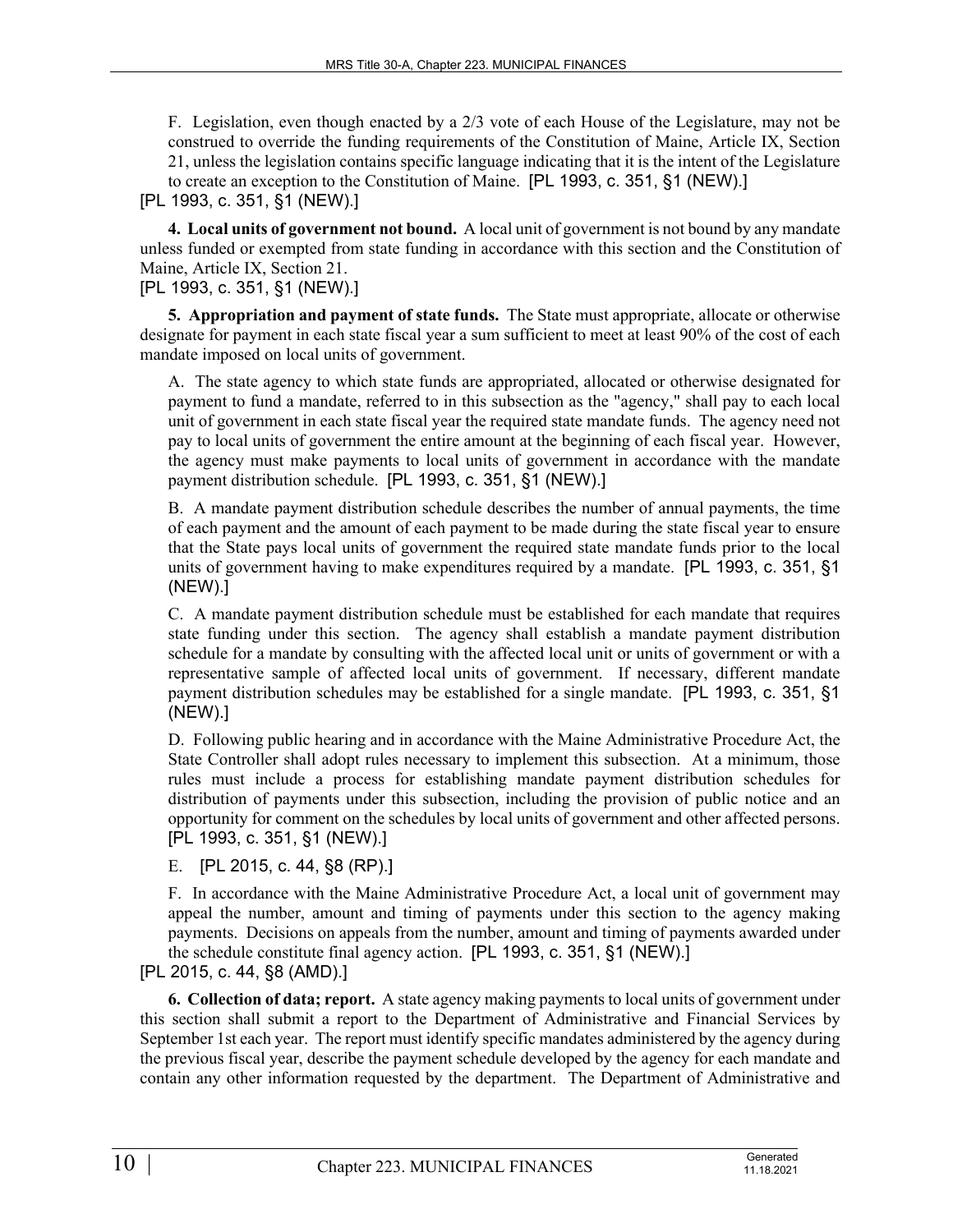Financial Services shall compile that information and shall issue a report annually not later than January 15th to the Governor and the Legislature summarizing state agency activities under this section. [PL 1993, c. 351, §1 (NEW).]

SECTION HISTORY

PL 1993, c. 351, §1 (NEW). PL 2015, c. 44, §8 (AMD).

#### **SUBCHAPTER 3**

#### **MUNICIPAL DEBT**

#### **§5701. Debt liability**

The personal property of the residents and the real estate within the boundaries of a municipality, village corporation or other quasi-municipal corporation may be taken to pay any debt due from the body corporate. The owner of property taken under this section may recover from the municipality or quasi-municipal corporation under Title 14, section 4953. [PL 1987, c. 737, Pt. A, §2 (NEW); PL 1987, c. 737, Pt. C, §106 (NEW); PL 1989, c. 6 (AMD); PL 1989, c. 9, §2 (AMD); PL 1989, c. 104, Pt. C, §§8, 10 (AMD).]

#### SECTION HISTORY

PL 1987, c. 737, §§A2,C106 (NEW). PL 1989, c. 6 (AMD). PL 1989, c. 9, §2 (AMD). PL 1989, c. 104, §§C8,10 (AMD).

### **§5702. Limitation**

No municipality may incur debt which would cause its total debt outstanding at any time, exclusive of debt incurred for school purposes, for storm or sanitary sewer purposes, for energy facility purposes or for municipal airport purposes to exceed 7 1/2% of its last full state valuation, or any lower percentage or amount that a municipality may set. A municipality may incur debt for school purposes to an amount outstanding at any time not exceeding 10% of its last full state valuation, or any lower percentage or amount that a municipality may set, for storm or sanitary sewer purposes to an amount outstanding at any time not exceeding 7 1/2% of its last full state valuation, or any lower percentage or amount that a municipality may set, and for municipal airport and special district purposes to an amount outstanding at any time not exceeding 3% of its last full state valuation, or any lower percentage or amount that a municipality may set; provided, however, that in no event may any municipality incur debt which would cause its total debt outstanding at any time to exceed 15% of its last full state valuation, or any lower percentage or amount that a municipality may set. [PL 1989, c. 6 (AMD); PL 1989, c. 9, §2 (AMD); PL 1989, c. 104, Pt. C, §§8, 10 (AMD); PL 1989, c. 213 (AMD).]

For the purposes of this section, full state valuation shall mean the state valuation most recently certified by the State Tax Assessor pursuant to Title 36, section 381, adjusted to 100%. [PL 1987, c. 737, Pt. A, §2 (NEW); PL 1987, c. 737, Pt. C, §106 (NEW); PL 1989, c. 6 (AMD); PL 1989, c. 9, §2 (AMD); PL 1989, c. 104, Pt. C, §§8, 10 (AMD).]

If a particular loan is or has been incurred by a municipality for school, storm or sanitary sewer, municipal airport, water and other purposes, or any combination thereof, the treasurer of the municipality shall make and maintain records showing the proportion, if any, of such loan incurred for school purposes, for storm or sanitary sewer purposes, for municipal airport purposes, for water purposes and for other purposes and the same proportions shall be applied to each maturity of such loan. [PL 1987, c. 737, Pt. A, §2 (NEW); PL 1987, c. 737, Pt. C, §106 (NEW); PL 1989, c. 6 (AMD); PL 1989, c. 9, §2 (AMD); PL 1989, c. 104, Pt. C, §§8, 10 (AMD).]

SECTION HISTORY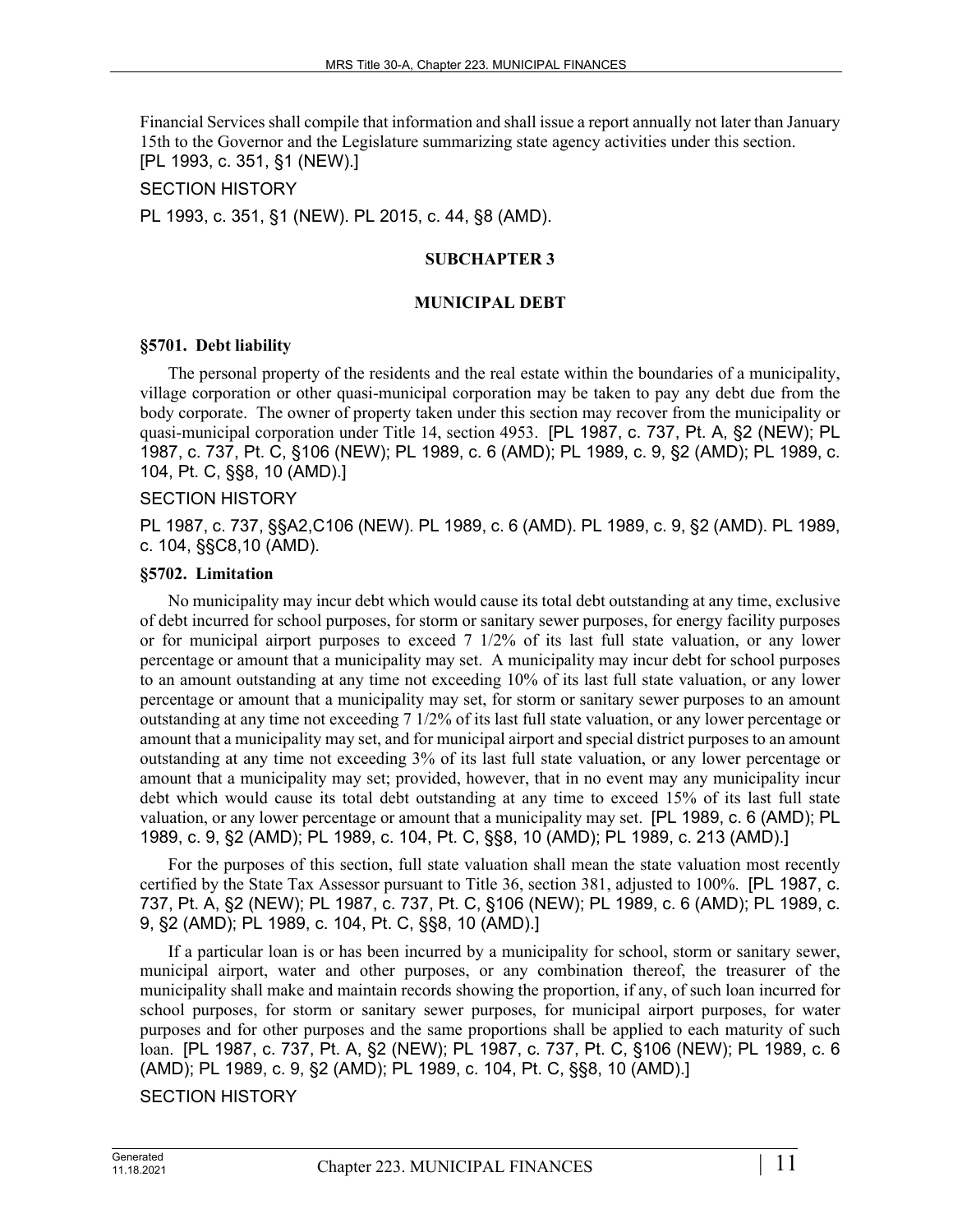PL 1987, c. 737, §§A2,C106 (NEW). PL 1989, c. 6 (AMD). PL 1989, c. 9, §2 (AMD). PL 1989, c. 104, §§C8,10 (AMD). PL 1989, c. 213 (AMD).

### **§5703. Exclusion**

**1. Limitations on municipal debt.** The limitations on municipal debt in section 5702 shall not be construed as applying to any funds received in trust by any municipality, any loan which has been funded or refunded, notes issued in anticipation of federal or state aid or revenue sharing money, tax anticipation loans, notes maturing in the current municipal year, indebtedness of entities other than municipalities, indebtedness of any municipality to the Maine School Building Authority, debt issued under chapter 213 and Title 10, chapter 110, subchapter IV, obligations payable from revenues of the current municipal year or from other revenues previously appropriated by or committed to the municipality, and the state reimbursable portion of school debt. The limitations on municipal debt set forth in section 5702 do not apply to obligations incurred by one or more municipalities pursuant to Title 38, section 1304‑B, with respect to solid waste facilities, which obligations are regulated in the manner set forth in Title 38, section 1304‑B.

[PL 1995, c. 462, Pt. A, §54 (AMD).]

**2. State reimbursement.** For the purpose of this section, the state reimbursable portion of school debt with respect to any municipality shall be the amount determined by:

A. Multiplying the outstanding amount of each issue of debt incurred for school purposes by the municipality in connection with a project which qualifies for state school construction aid and the percentage of the capital outlay costs of such project which was applicable to determine the amount of state school construction aid.

(1) The certificate of the Commissioner of Education that a project qualifies for state school construction aid and as to the percentage of that aid to which a municipality was entitled shall be conclusive evidence of the facts stated therein; or [PL 1989, c. 381 (NEW); PL 1989, c. 700, Pt. A, §129 (AMD).]

B. For school construction projects approved by the State Board of Education after July 1, 1985, by multiplying the outstanding amount of each issue of debt incurred for school purposes by the municipality in connection with a project that qualifies for state school construction subsidy under Title 20‑A and the state share percentage of operating costs for that municipality as defined in Title 20‑A, section 15672, subsection 31, for the year in which the project received concept approval from the State Board of Education.

(1) The certificate of the Commissioner of Education that a project qualifies for state school construction aid and as to the state share percentage of operating costs for that municipality as defined in Title 20-A, section 15672, subsection 31, for the year in which the project received concept approval is conclusive evidence of the facts stated therein. [PL 2005, c. 683, Pt. B, §24 (AMD).]

[PL 2005, c. 683, Pt. B, §24 (AMD).]

### SECTION HISTORY

PL 1987, c. 737, §§A2,C106 (NEW). PL 1989, c. 6 (AMD). PL 1989, c. 9, §2 (AMD). PL 1989, c. 104, §§C8,10 (AMD). PL 1989, c. 381 (RPR). PL 1989, c. 700, §A129 (AMD). PL 1995, c. 462, §A54 (AMD). PL 2005, c. 683, §B24 (AMD).

### **§5704. Reporting by special districts**

Each special district in the State, whether or not its boundaries are coterminous with the boundaries of a municipality, including districts established for the purposes of providing water, sewer, electric, educational, health, transportation, solid waste management, parking or recreation services, or any other public purpose, shall file an annual report of its total outstanding debt. [PL 1987, c. 737, Pt. A, §2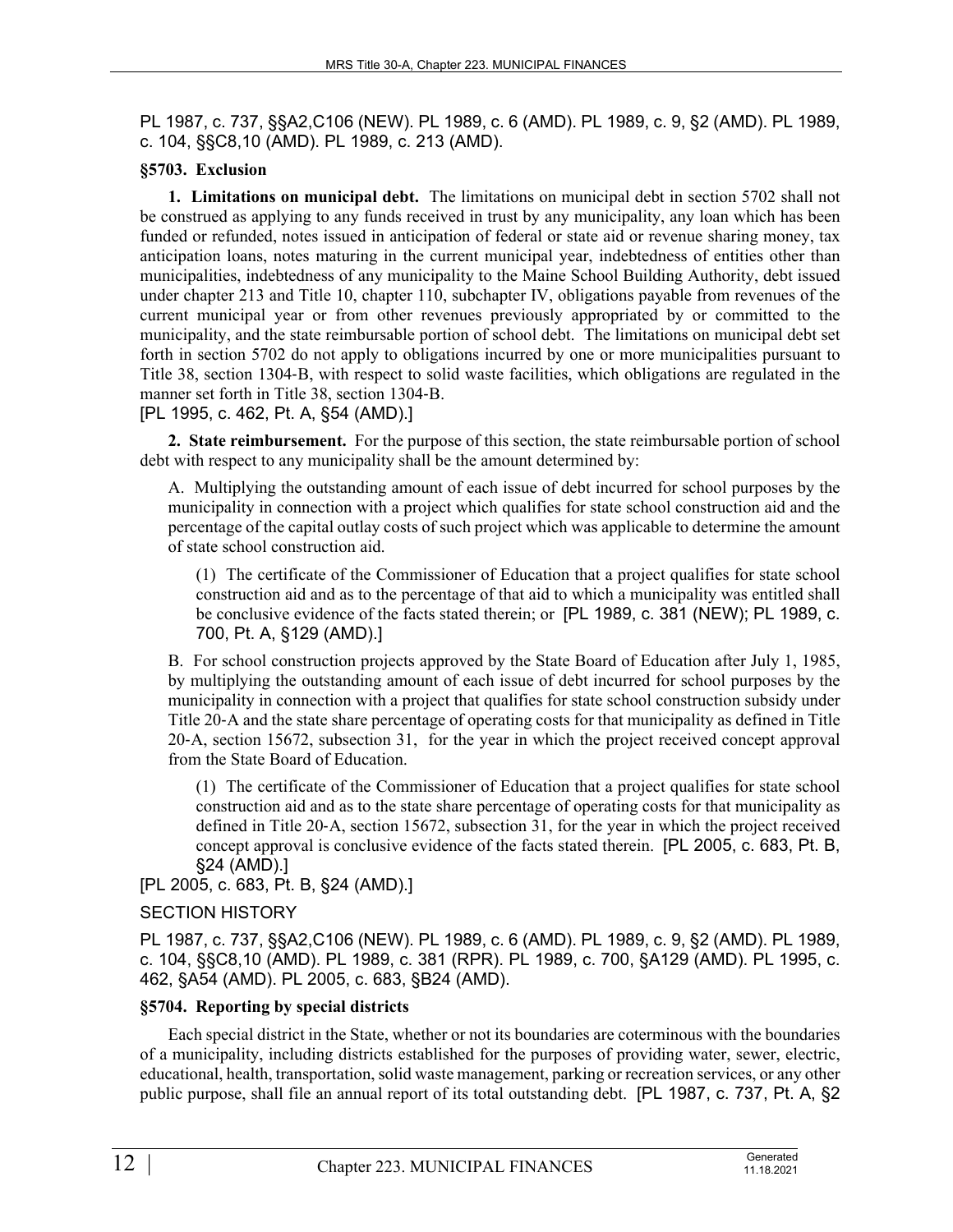**1. Content.** These reports shall include debts by:

A. Amount; [PL 1987, c. 737, Pt. A, §2 (NEW); PL 1987, c. 737, Pt. C, §106 (NEW); PL 1989, c. 6 (AMD); PL 1989, c. 9, §2 (AMD); PL 1989, c. 104, Pt. C, §§8, 10 (AMD).]

B. Purpose; [PL 1987, c. 737, Pt. A, §2 (NEW); PL 1987, c. 737, Pt. C, §106 (NEW); PL 1989, c. 6 (AMD); PL 1989, c. 9, §2 (AMD); PL 1989, c. 104, Pt. C, §§8, 10 (AMD).]

C. Creditors; [PL 1987, c. 737, Pt. A, §2 (NEW); PL 1987, c. 737, Pt. C, §106 (NEW); PL 1989, c. 6 (AMD); PL 1989, c. 9, §2 (AMD); PL 1989, c. 104, Pt. C, §§8, 10 (AMD).]

D. Date incurred; [PL 1987, c. 737, Pt. A, §2 (NEW); PL 1987, c. 737, Pt. C, §106 (NEW); PL 1989, c. 6 (AMD); PL 1989, c. 9, §2 (AMD); PL 1989, c. 104, Pt. C, §§8, 10 (AMD).]

E. Interest rate; [PL 1987, c. 737, Pt. A, §2 (NEW); PL 1987, c. 737, Pt. C, §106 (NEW); PL 1989, c. 6 (AMD); PL 1989, c. 9, §2 (AMD); PL 1989, c. 104, Pt. C, §§8, 10 (AMD).]

F. Amortization period; [PL 1987, c. 737, Pt. A, §2 (NEW); PL 1987, c. 737, Pt. C, §106 (NEW); PL 1989, c. 6 (AMD); PL 1989, c. 9, §2 (AMD); PL 1989, c. 104, Pt. C, §§8, 10 (AMD).]

G. Amount of annual principal payments and annual interest payments; and [PL 1987, c. 737, Pt. A, §2 (NEW); PL 1987, c. 737, Pt. C, §106 (NEW); PL 1989, c. 6 (AMD); PL 1989, c. 9, §2 (AMD); PL 1989, c. 104, Pt. C, §§8, 10 (AMD).]

H. Assessments and contributions received from municipalities in the district to service the debts. [PL 1987, c. 737, Pt. A, §2 (NEW); PL 1987, c. 737, Pt. C, §106 (NEW); PL 1989, c. 6 (AMD); PL 1989, c. 9, §2 (AMD); PL 1989, c. 104, Pt. C, §§8, 10 (AMD).] [PL 1987, c. 737, Pt. A, §2 (NEW); PL 1987, c. 737, Pt. C, §106 (NEW); PL 1989, c. 6 (AMD);

PL 1989, c. 9, §2 (AMD); PL 1989, c. 104, Pt. C, §§8, 10 (AMD).]

**2. Filing; public records.** The reports shall be filed within 45 days of the end date of each fiscal year. The reports shall be filed with the Maine Municipal Bond Bank upon forms provided by it. Information reported under this section is a public record.

[PL 1987, c. 737, Pt. A, §2 (NEW); PL 1987, c. 737, Pt. C, §106 (NEW); PL 1989, c. 6 (AMD); PL 1989, c. 9, §2 (AMD); PL 1989, c. 104, Pt. C, §§8, 10 (AMD).]

SECTION HISTORY

PL 1987, c. 737, §§A2,C106 (NEW). PL 1989, c. 6 (AMD). PL 1989, c. 9, §2 (AMD). PL 1989, c. 104, §§C8,10 (AMD).

### **§5705. Refinancing of the United States Farmers Home Administration loans**

For the period beginning January 1, 1988, and ending December 31, 1989, the municipal officers of any municipality or plantation may refinance any debt owed to the United States Farmers Home Administration without the approval of the municipality's or plantation's legislative body as long as the refinancing will result in a net savings to the municipality or plantation. [PL 1989, c. 12 (NEW); PL 1989, c. 878, Pt. C, §47 (AMD).]

### SECTION HISTORY

PL 1989, c. 12 (NEW). PL 1989, c. 878, §C47 (AMD).

# **SUBCHAPTER 3-A**

### **MUNICIPAL INVESTMENTS**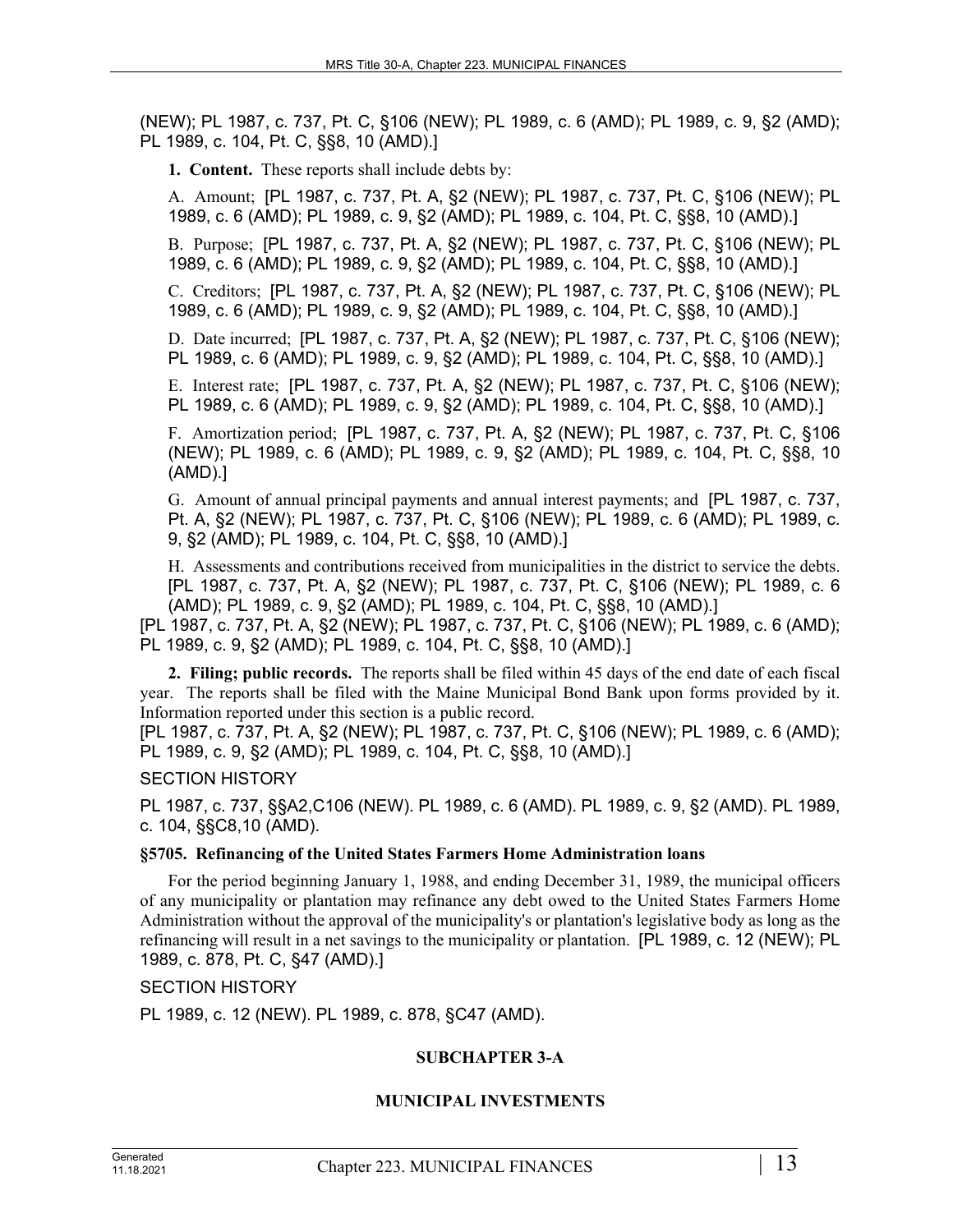# **ARTICLE 1**

### **GENERAL INVESTMENTS**

### **§5706. Deposit or investment of funds**

As directed by the municipal officers, the treasurer shall invest all municipal funds, including reserve funds and trust funds, to the extent that the terms of the instrument, order or article creating the fund do not prohibit the investment, as follows: [PL 1987, c. 737, Pt. A, §2 (NEW); PL 1987, c. 737, Pt. C, §106 (NEW); PL 1989, c. 6 (AMD); PL 1989, c. 9, §2 (AMD); PL 1989, c. 104, Pt. C, §§8, 10 (AMD).]

**1. Financial institutions.** In accounts or deposits of institutions insured by the Federal Deposit Insurance Corporation, the National Credit Union Share Insurance Fund or the successors to these federal agencies.

A. Accounts and deposits exceeding an amount equal to 25% of the capital, surplus and undivided profits of any trust company or national bank or a sum exceeding an amount equal to 25% of the reserve fund and undivided profit account of a mutual savings bank or state or federal savings and loan association on deposit at any one time must be secured by the pledge of certain securities as collateral, or fully covered by insurance.

(1) The collateral must be in an amount equal to the excess deposit. The municipal officers shall determine the value of the pledged securities on the basis of market value and shall review the value of the pledged securities on the first business day of January and July of each year.

(2) The collateral may consist only of securities in which municipalities may invest, as provided in article 2. The securities must be held in a depository institution approved by the municipal officers and pledged to indemnify the municipalities against any loss. The depository institution shall notify the municipal officers of the pledging when the securities are deposited; [PL 2015, c. 44, §9 (AMD).]

[PL 2015, c. 44, §9 (AMD).]

**2. Repurchase agreements.** In repurchase agreements with respect to obligations of the United States Government, as defined in section 5712, subsection 1, as long as the market value of the underlying obligation is equal to or greater than the amount of the municipality's investment and either the municipality's security entitlement with respect to the underlying obligation is created pursuant to the provisions of Title 11, Article 8‑A and other applicable law or the municipality's security interest is perfected pursuant to the provisions of Title 11, Article 9‑A and other applicable law, except that, if the term of the repurchase agreement is not in excess of 96 hours, the municipality's security interest with respect to the underlying obligation need not be perfected as long as an executed Public Securities Association form of master repurchase agreement is on file with the counterparty prior to the date of the transaction;

[PL 1999, c. 699, Pt. D, §19 (AMD); PL 1999, c. 699, Pt. D, §30 (AFF).]

**3. Mutual funds.** In the shares of an investment company registered under the United States Investment Company Act of 1940, Public Law 76-768, whose shares are registered under the United States Securities Act of 1933, Public Law 73-22, provided that the investments of the fund are limited to bonds and other direct obligations of the United States Government, as defined in section 5712, subsection 1 or repurchase agreements secured by bonds and other direct obligations of the United States Government, as defined in section 5712, subsection 1;

[PL 1997, c. 367, §1 (AMD).]

**3-A. Mutual funds for trusts governed by the United States Internal Revenue Code, Section 501(c)(3).** In the case of a trust fund that is governed by the United States Internal Revenue Code,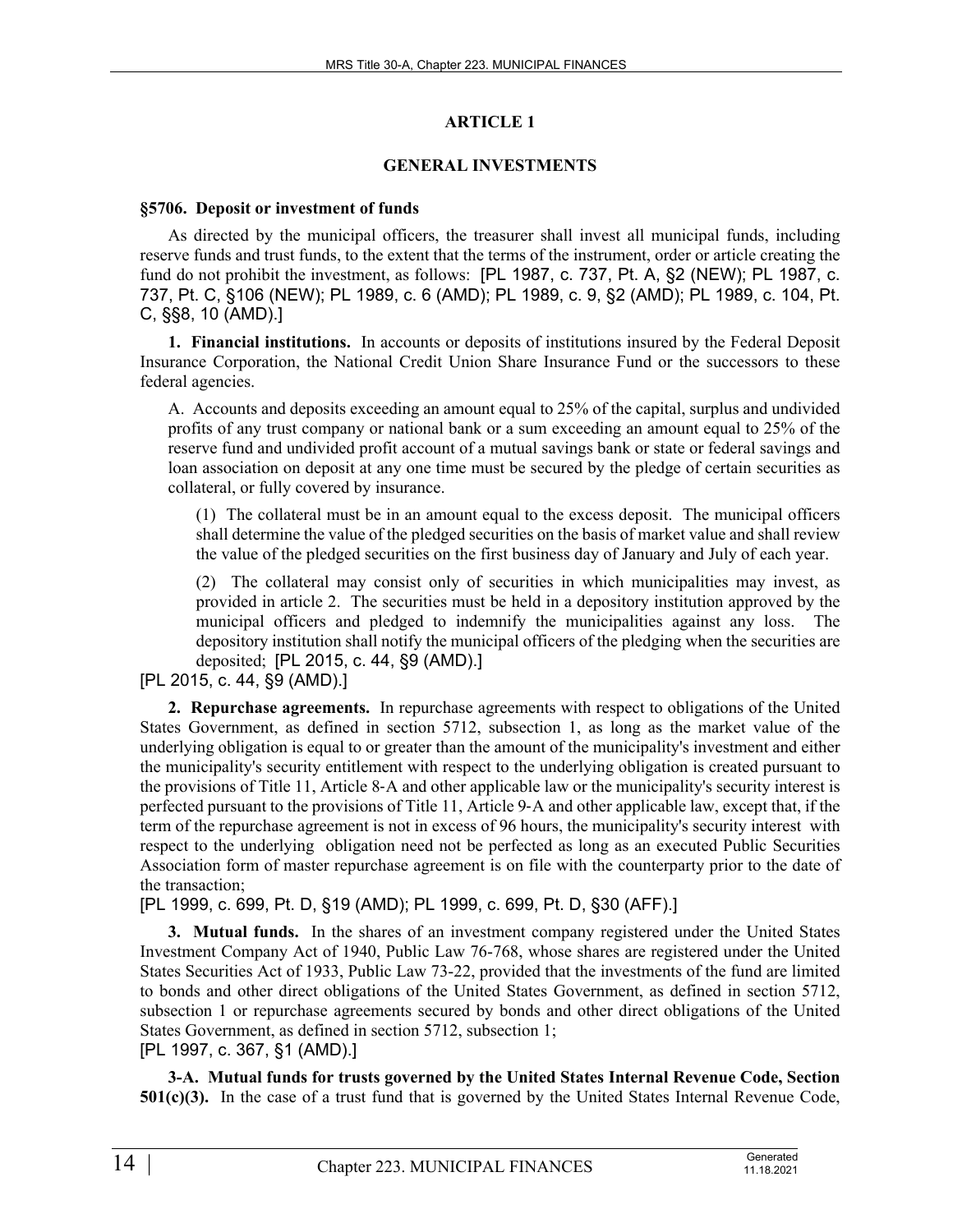Section 501 (c) (3) (1997), in the shares of any investment company registered under the United States Investment Company Act of 1940, Public Law 76-768, whose shares are registered under the United States Securities Act of 1933, Public Law 73-22, as long as:

A. The investment is approved by the municipal officers at a public meeting; and [PL 2003, c. 8, §1 (AMD).]

B. No more than 50% of the assets of the trust are invested in mutual funds under this subsection; or [PL 2003, c. 8, §1 (AMD).]

C. [PL 2003, c. 8, §1 (RP).] [PL 2003, c. 8, §1 (AMD).]

**4. Safekeeping and investment management agreements.** The municipal officers may enter into an agreement with any financial institution with trust powers authorized to do business in the State for the safekeeping of the reserve funds, as defined in section 5801, or trust funds, as defined by section 5653, of the municipality. Services must consist of the safekeeping of the funds, collection of interest and dividends, and any other fiscal service that is normally covered in a safekeeping agreement. Investment of reserve funds or trust funds deposited under a safekeeping agreement may be managed either by the financial institution with which the funds are deposited or by an investment advisor registered with the National Association of Securities Dealers, federal Securities and Exchange Commission or other governmental agency or instrumentality with jurisdiction over investment advisors, to act in such capacity pursuant to an investment advisory agreement providing for investment management and periodic review of portfolio investments. Investment of funds on behalf of the municipality under this section is governed by the rule of prudence, according to Title 18‑B, sections 802 to 807 and chapter 9. The contracting parties shall give assurance of proper safeguards that are usual to these contracts and shall furnish insurance protection satisfactory to both parties. [PL 2003, c. 618, Pt. B, §17 (AMD); PL 2003, c. 618, Pt. B, §20 (AFF).]

# SECTION HISTORY

PL 1987, c. 737, §§A2,C106 (NEW). PL 1989, c. 6 (AMD). PL 1989, c. 9, §2 (AMD). PL 1989, c. 104, §§C8,10 (AMD). PL 1995, c. 206, §1 (AMD). PL 1995, c. 664, §2 (AMD). PL 1997, c. 367, §§1,2 (AMD). PL 1997, c. 429, §C35 (AMD). PL 1999, c. 699, §D19 (AMD). PL 1999, c. 699, §D30 (AFF). PL 2003, c. 8, §1 (AMD). PL 2003, c. 618, §B17 (AMD). PL 2003, c. 618, §B20 (AFF). PL 2013, c. 16, §10 (REV). PL 2015, c. 44, §9 (AMD).

# **ARTICLE 2**

# **INVESTMENTS IN SECURITIES**

### **§5711. Investments in general**

Municipalities may hereafter invest their funds in securities in accordance with this article, subject to the conditions and limitations set forth in this article or the terms of the instrument, order or article creating the fund being invested. Limitations set forth in this article concerning the maximum amount which may be invested in a security or type of security shall apply only to an investment in that security or type of security which exceeds \$20,000. Investments made under this article shall be made by the treasurer upon direction of the municipal officers. [PL 1987, c. 737, Pt. A, §2 (NEW); PL 1987, c. 737, Pt. C, §106 (NEW); PL 1989, c. 6 (AMD); PL 1989, c. 9, §2 (AMD); PL 1989, c. 104, Pt. C, §§8, 10 (AMD).]

# SECTION HISTORY

PL 1987, c. 737, §§A2,C106 (NEW). PL 1989, c. 6 (AMD). PL 1989, c. 9, §2 (AMD). PL 1989, c. 104, §§C8,10 (AMD).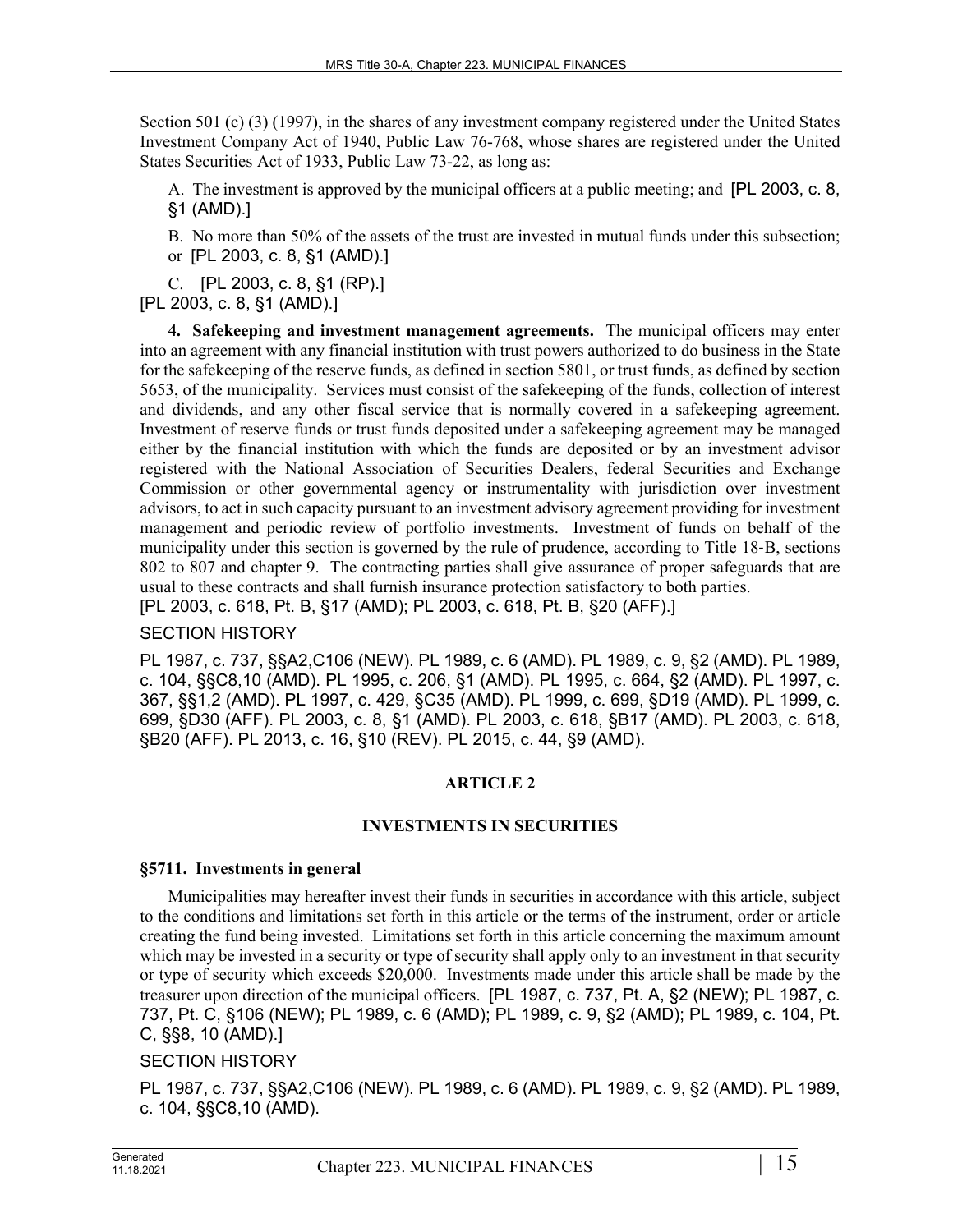### **§5712. Government unit bonds**

Municipalities may invest in: [PL 1987, c. 737, Pt. A, §2 (NEW); PL 1987, c. 737, Pt. C, §106 (NEW); PL 1989, c. 6 (AMD); PL 1989, c. 9, §2 (AMD); PL 1989, c. 104, Pt. C, §§8, 10 (AMD).]

**1. United States and instrumentalities.** The bonds and other direct obligations of the United States, or the bonds and other direct obligations or participation certificates issued by any agency, association, authority or instrumentality created by the United States Congress or any executive order; [PL 1995, c. 206, §1 (AMD).]

**2. States.** The bonds and other direct obligations issued or guaranteed by any state or by any instrumentality or agency of any state, or by any political subdivision of any state, provided that the securities are rated within the 3 highest grades by any rating service approved by the Superintendent of Financial Institutions;

[PL 1995, c. 206, §1 (AMD); PL 2001, c. 44, §11 (AMD); PL 2001, c. 44, §14 (AFF).]

**3. Maine.** The bonds and other direct obligations issued or guaranteed by this State, or issued by any instrumentality or agency of this State, or any political subdivision of the State that is not in default on any of its outstanding funded obligations;

[PL 1995, c. 206, §1 (AMD).]

**4. Canada.** The bonds and other direct obligations issued or guaranteed by the Dominion of Canada, or issued or guaranteed by any province, or political subdivision of a province, provided that the securities are rated within the 3 highest grades by any rating service approved by the Superintendent of Financial Institutions and are payable in United States funds; and

[PL 1995, c. 206, §1 (AMD); PL 2001, c. 44, §11 (AMD); PL 2001, c. 44, §14 (AFF).]

**5. Short-term obligations.** Prime bankers' acceptances and prime commercial paper. [PL 1995, c. 206, §1 (NEW).]

Investments made pursuant to this section are limited to direct obligations of the issuer in which the municipality directly owns the underlying security. Obligations created from, or whose value depends on or is derived from the value of one or more underlying assets or indexes of asset values in which the municipality owns no direct interest do not qualify as investments under this section. [PL 1995, c. 206, §1 (NEW).]

# SECTION HISTORY

PL 1987, c. 737, §§A2,C106 (NEW). PL 1989, c. 6 (AMD). PL 1989, c. 9, §2 (AMD). PL 1989, c. 104, §§C8,10 (AMD). PL 1995, c. 206, §1 (AMD). PL 2001, c. 44, §11 (AMD). PL 2001, c. 44, §14 (AFF).

### **§5713. Corporate securities**

Municipalities may invest in: [PL 1987, c. 737, Pt. A, §2 (NEW); PL 1987, c. 737, Pt. C, §106 (NEW); PL 1989, c. 6 (AMD); PL 1989, c. 9, §2 (AMD); PL 1989, c. 104, Pt. C, §§8, 10 (AMD).]

**1. Corporate bonds.** The bonds and other obligations of any United States or Canadian corporation, provided that the securities are rated within the 3 highest grades by any rating service approved by the Superintendent of Financial Institutions and are payable in United States funds. Not more than 2% of the total assets of the permanent reserve fund, permanent trust fund or other permanent fund being invested may be invested in the securities of any one such corporation;

[PL 1987, c. 737, Pt. A, §2 (NEW); PL 1987, c. 737, Pt. C, §106 (NEW); PL 1989, c. 6 (AMD); PL 1989, c. 9, §2 (AMD); PL 1989, c. 104, Pt. C, §§8, 10 (AMD); PL 2001, c. 44, §11 (AMD); PL 2001, c. 44, §14 (AFF).]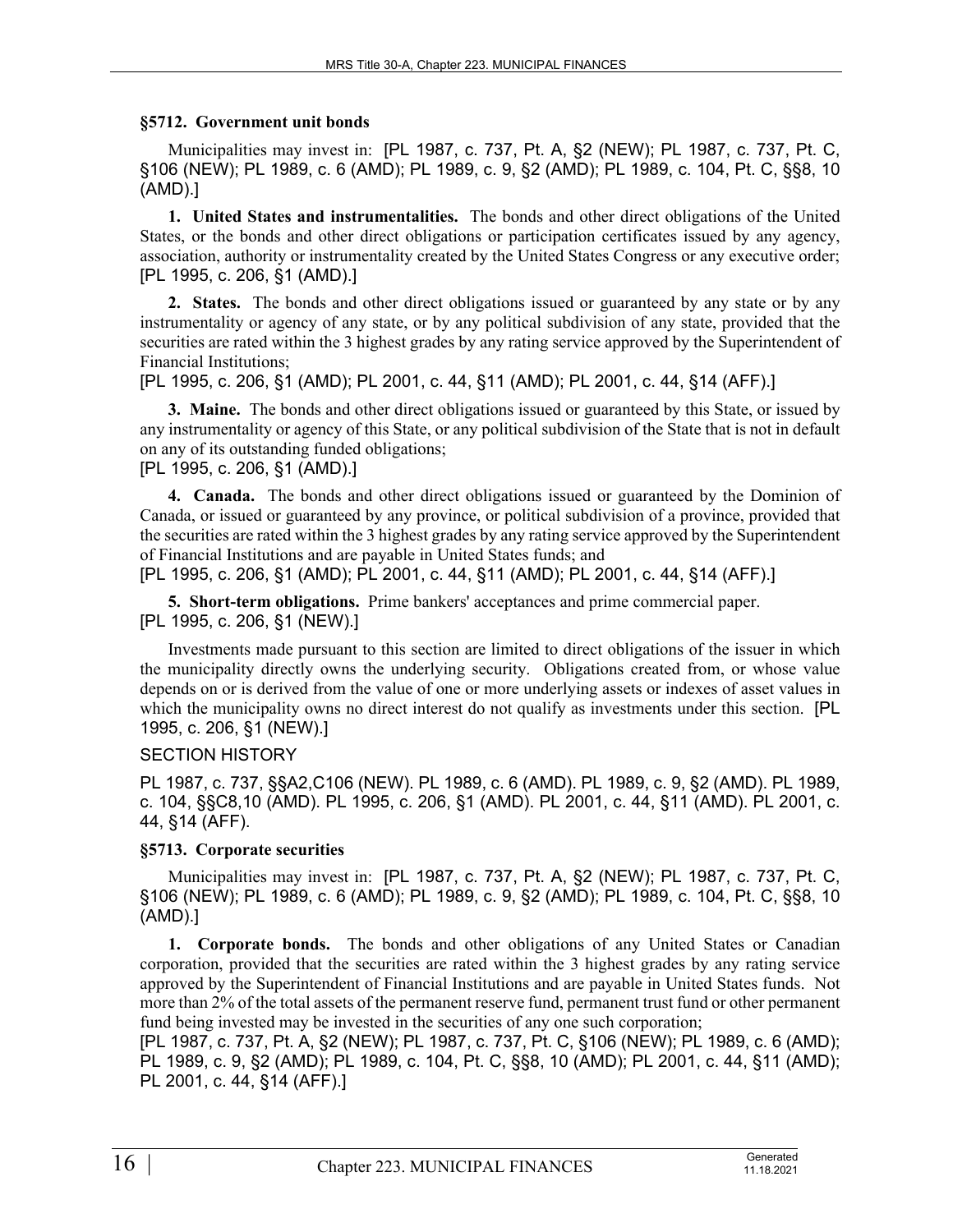**2. Maine corporate bonds.** The bonds and other obligations of any Maine corporation, actually conducting in this State the business for which that corporation was created, which, for a period of 3 successive fiscal years or for a period of 3 years immediately preceding the investment, has earned or received an average net income of not less than 2 times the interest on the obligations in question and all prior liens or, in the case of water companies subject to the jurisdiction of the Public Utilities Commission, an average net income of not less than 1 1/2 times the interest on the obligations in question and all prior liens. Not more than 20% of the total assets of the permanent reserve fund, permanent trust fund or other permanent fund being invested may be invested in these securities of Maine corporations and not more than 2% of that fund in the securities of any single corporation; and [PL 1987, c. 737, Pt. A, §2 (NEW); PL 1987, c. 737, Pt. C, §106 (NEW); PL 1989, c. 6 (AMD); PL 1989, c. 9, §2 (AMD); PL 1989, c. 104, Pt. C, §§8, 10 (AMD).]

**3. Maine corporate stocks.** Maine corporate stocks which have the following characteristics.

A. The stock of any Maine corporation, other than stock of a financial institution, actually conducting in this State the business for which that corporation was created, provided that the corporation has, for a period of 3 years immediately preceding the investment, earned and received an average net income after taxes equivalent to at least 6% upon the entire outstanding issue of the stock in question. [PL 1987, c. 737, Pt. A, §2 (NEW); PL 1987, c. 737, Pt. C, §106 (NEW); PL 1989, c. 6 (AMD); PL 1989, c. 9, §2 (AMD); PL 1989, c. 104, Pt. C, §§8, 10 (AMD).]

B. Not more than 10% of the deposits of the total assets of the permanent reserve fund, permanent trust fund or other permanent fund being invested may be invested under this section in stocks of Maine corporations and not more than 1% of the total assets of the permanent reserve fund, permanent trust fund or other permanent fund being invested may be so invested in the stock of any single corporation. The fund shall be invested in no more than 20% of the capital stock of any corporation. [PL 1987, c. 737, Pt. A, §2 (NEW); PL 1987, c. 737, Pt. C, §106 (NEW); PL 1989, c. 6 (AMD); PL 1989, c. 9, §2 (AMD); PL 1989, c. 104, Pt. C, §§8, 10 (AMD).] [PL 1987, c. 737, Pt. A, §2 (NEW); PL 1987, c. 737, Pt. C, §106 (NEW); PL 1989, c. 6 (AMD); PL 1989, c. 9, §2 (AMD); PL 1989, c. 104, Pt. C, §§8, 10 (AMD).]

# SECTION HISTORY

PL 1987, c. 737, §§A2,C106 (NEW). PL 1989, c. 6 (AMD). PL 1989, c. 9, §2 (AMD). PL 1989, c. 104, §§C8,10 (AMD). PL 2001, c. 44, §11 (AMD). PL 2001, c. 44, §14 (AFF).

# **§5714. Financial institution stock and other obligations**

**1.** Municipalities may invest in:

A. The debentures of any financial institution authorized to do business within this State, incorporated under the laws of this State or the United States and of any financial institution holding company, provided that the holding company is registered under the United States Bank Holding Company Act of 1956, as amended, or the National Housing Act, Section 408, as amended; [PL 1987, c. 737, Pt. A, §2 (NEW); PL 1987, c. 737, Pt. C, §106 (NEW); PL 1989, c. 6 (AMD); PL 1989, c. 9, §2 (AMD); PL 1989, c. 104, Pt. C, §§8, 10 (AMD).]

B. The capital stock, preferred stock, debentures and acceptances of any insured bank not having an office in this State which has total capital and reserves of at least \$50,000,000 and of any bank holding company whose subsidiary banks have total capital and reserves of at least \$50,000,000, provided that the holding company is registered under the United States Bank Holding Company Act of 1956; [PL 1987, c. 737, Pt. A, §2 (NEW); PL 1987, c. 737, Pt. C, §106 (NEW); PL 1989, c. 6 (AMD); PL 1989, c. 9, §2 (AMD); PL 1989, c. 104, Pt. C, §§8, 10 (AMD).]

C. Capital notes or debentures issued by any municipalities chartered under the laws of any state, or of the United States, or of the Commonwealth of Puerto Rico, notwithstanding the fact that these notes or debentures may be subordinate to the claims of depositors or other creditors of the issuing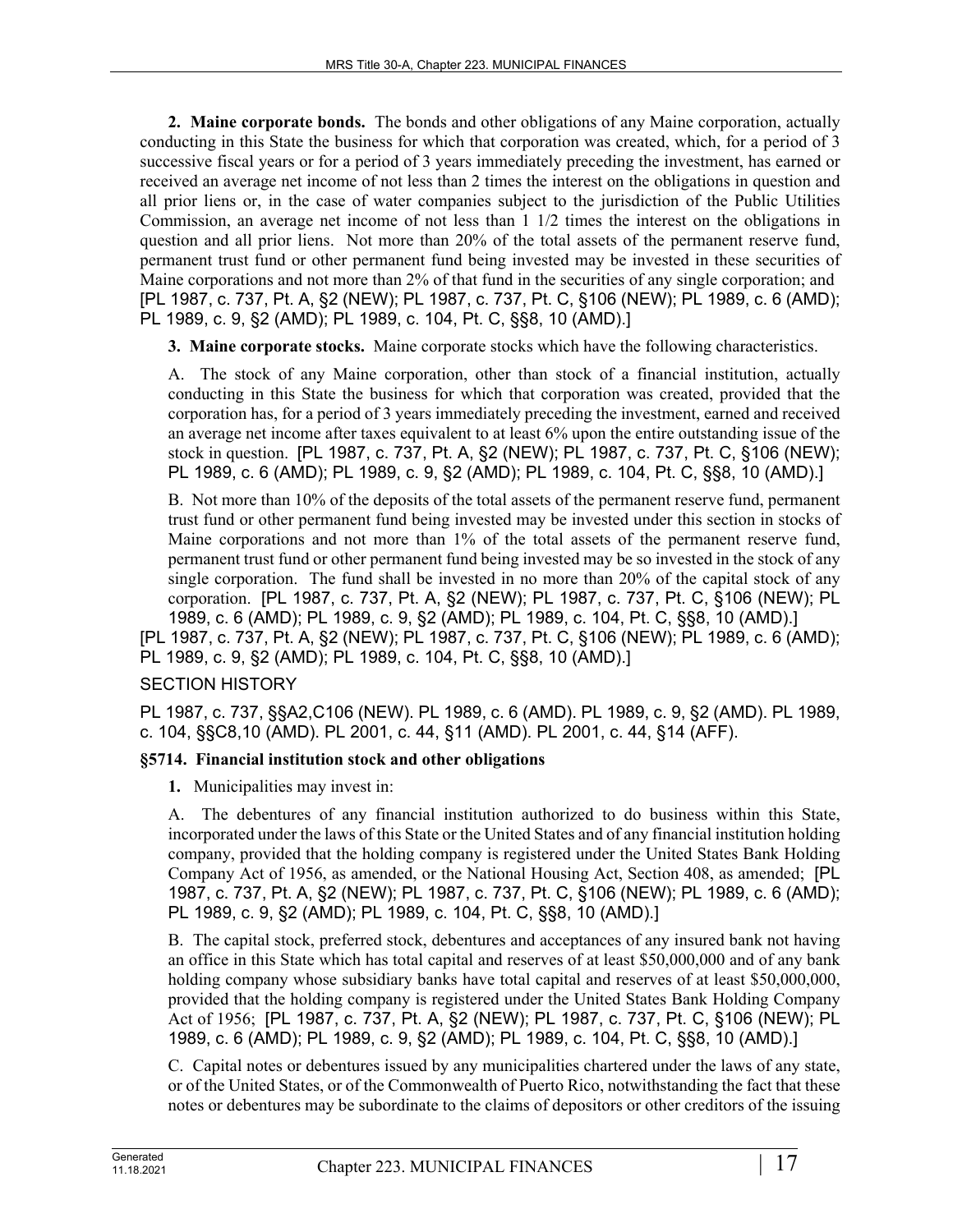institution. Not more than 1% of the total assets of the permanent reserve fund, permanent trust fund or other permanent fund being invested may be so invested; and [PL 1987, c. 737, Pt. A, §2 (NEW); PL 1987, c. 737, Pt. C, §106 (NEW); PL 1989, c. 6 (AMD); PL 1989, c. 9, §2 (AMD); PL 1989, c. 104, Pt. C, §§8, 10 (AMD).]

D. Obligations issued, assumed or guaranteed by the International Bank for Reconstruction and Development or the Inter-American Development Bank or the African Development Bank. [PL 1987, c. 737, Pt. A, §2 (NEW); PL 1987, c. 737, Pt. C, §106 (NEW); PL 1989, c. 6 (AMD); PL 1989, c. 9, §2 (AMD); PL 1989, c. 104, Pt. C, §§8, 10 (AMD).]

[PL 1987, c. 737, Pt. A, §2 (NEW); PL 1987, c. 737, Pt. C, §106 (NEW); PL 1989, c. 6 (AMD); PL 1989, c. 9, §2 (AMD); PL 1989, c. 104, Pt. C, §§8, 10 (AMD).]

**2. Limitations.** A municipality shall not acquire or hold stock and obligations described in subsection 1 in excess of 30% of the total assets of the reserve fund, permanent trust fund or other permanent fund being invested; nor shall it acquire or hold stock and obligations of any one bank or holding company not operating in this State in excess of 5% of the total assets of the reserve fund, permanent trust fund or other permanent fund being invested; nor shall any such fund be invested in that stock in excess of 10% of the capital stock of any one bank or holding company.

[PL 1987, c. 737, Pt. A, §2 (NEW); PL 1987, c. 737, Pt. C, §106 (NEW); PL 1989, c. 6 (AMD); PL 1989, c. 9, §2 (AMD); PL 1989, c. 104, Pt. C, §§8, 10 (AMD).]

### SECTION HISTORY

PL 1987, c. 737, §§A2,C106 (NEW). PL 1989, c. 6 (AMD). PL 1989, c. 9, §2 (AMD). PL 1989, c. 104, §§C8,10 (AMD).

### **§5715. Other stock investments**

Municipalities may invest in: [PL 1987, c. 737, Pt. A, §2 (NEW); PL 1987, c. 737, Pt. C, §106 (NEW); PL 1989, c. 6 (AMD); PL 1989, c. 9, §2 (AMD); PL 1989, c. 104, Pt. C, §§8, 10 (AMD).]

**1. Preferred stock of public utilities.** The preferred stock of any public corporation if all of the publicly issued bonds of the corporation qualify as legal investments under section 5713, subsection 1 or 2. Not more than 10% of the permanent reserve fund, permanent trust fund or other permanent fund being invested may be invested in preferred stocks of public utilities, and not more than 1% of any such fund may be invested in the preferred stocks of any one corporation;

[PL 1987, c. 737, Pt. A, §2 (NEW); PL 1987, c. 737, Pt. C, §106 (NEW); PL 1989, c. 6 (AMD); PL 1989, c. 9, §2 (AMD); PL 1989, c. 104, Pt. C, §§8, 10 (AMD).]

**2. Bonds of nonprofit organizations.** The bonds or other interest-bearing obligations of any religious, charitable, educational or fraternal association or corporation. Not more than 10% of the total assets of the permanent reserve fund, permanent trust fund or other permanent fund being invested may be invested in securities coming within the coverage of this subsection, and not more than 1% of the total assets of the permanent reserve fund, permanent trust fund or other permanent fund being invested may be invested in securities of any one such association or corporation;

[PL 1987, c. 737, Pt. A, §2 (NEW); PL 1987, c. 737, Pt. C, §106 (NEW); PL 1989, c. 6 (AMD); PL 1989, c. 9, §2 (AMD); PL 1989, c. 104, Pt. C, §§8, 10 (AMD).]

**3. Small business investment companies.** The stock of small business investment companies licensed under the United States Small Business Investment Act of 1958, as amended, and commercially domiciled in Maine and doing business primarily in Maine. Not more than 1% of the total assets of the permanent reserve fund, permanent trust fund or other permanent fund being invested may be invested in the stock of small business investment companies and any such fund shall not be invested in more than 10% of the stock of any one small business investment company; and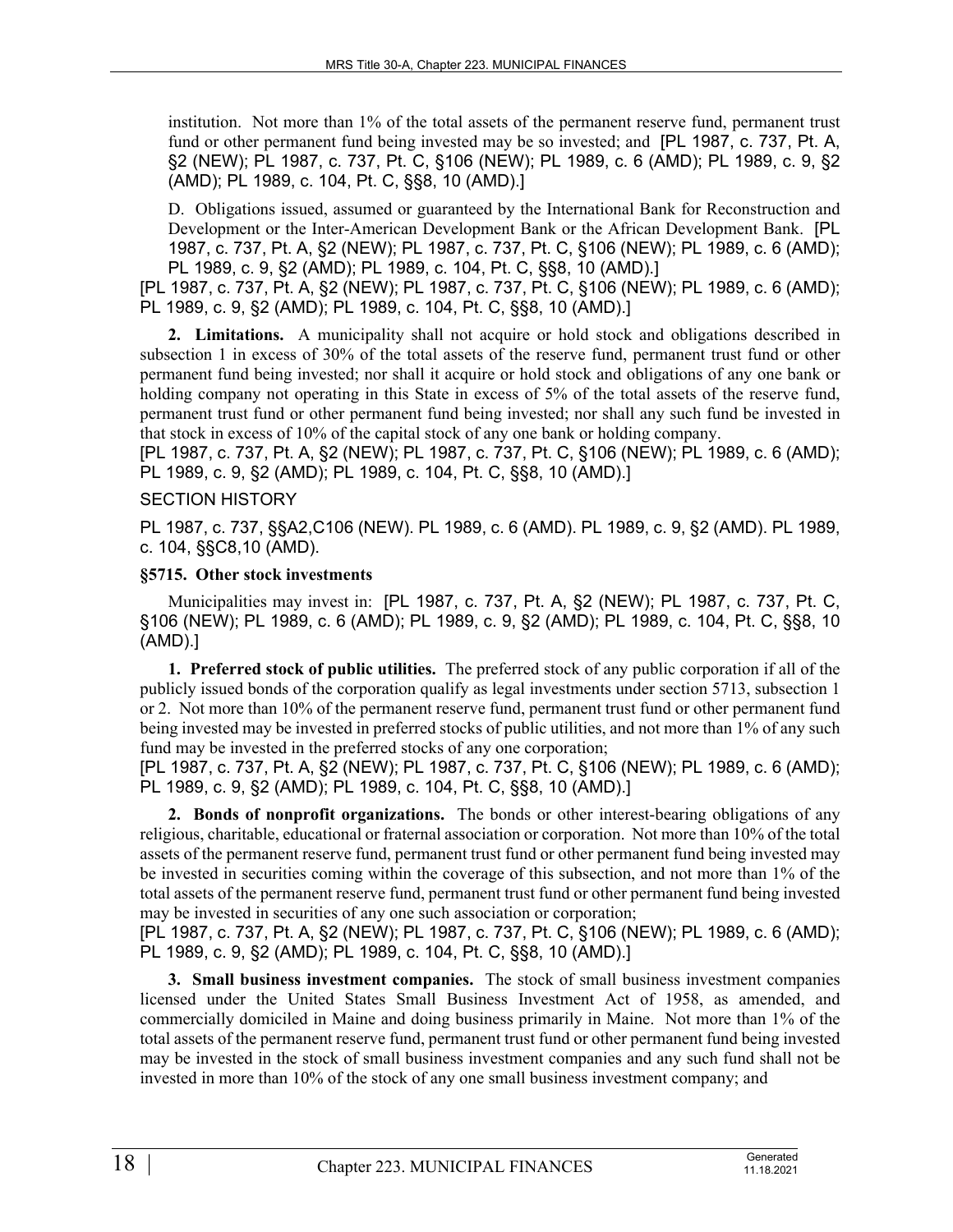**4. Maine Capital Corporation.** The stock of the Maine Capital Corporation, established under Title 10, chapter 108, in an amount not to exceed 1% of the total assets of the permanent reserve fund, permanent trust fund or other permanent fund being invested.

[PL 1987, c. 737, Pt. A, §2 (NEW); PL 1987, c. 737, Pt. C, §106 (NEW); PL 1989, c. 6 (AMD); PL 1989, c. 9, §2 (AMD); PL 1989, c. 104, Pt. C, §§8, 10 (AMD).]

### SECTION HISTORY

PL 1987, c. 737, §§A2,C106 (NEW). PL 1989, c. 6 (AMD). PL 1989, c. 9, §2 (AMD). PL 1989, c. 104, §§C8,10 (AMD).

### **§5716. Other prudent securities**

Municipalities may invest in such securities as the municipal officers consider to be sound, prudent investments, the making of which would not otherwise be legal but for this section. Not more than 10% of the total assets of the permanent reserve fund, permanent trust fund or other permanent fund being invested may be invested in securities within the coverage of this section and investments in the stock of the State's financial institutions shall not be considered within this section. This section does not limit the authority of municipalities to invest in securities specifically regulated by this article; rather, this section gives additional authority to invest 10% in any type of prudent security. [PL 1987, c. 737, Pt. A, §2 (NEW); PL 1987, c. 737, Pt. C, §106 (NEW); PL 1989, c. 6 (AMD); PL 1989, c. 9, §2 (AMD); PL 1989, c. 104, Pt. C, §§8, 10 (AMD).]

### SECTION HISTORY

PL 1987, c. 737, §§A2,C106 (NEW). PL 1989, c. 6 (AMD). PL 1989, c. 9, §2 (AMD). PL 1989, c. 104, §§C8,10 (AMD).

### **§5717. Retention of unauthorized securities**

Municipalities may acquire and hold securities not authorized by law, but which have been acquired in settlements, reorganizations, recapitalizations, mergers, consolidations, by receipt of stock dividends or the exercise of rights applicable to securities held by the municipalities and may continue to hold these securities at the discretion of the municipal officers. Municipalities may continue to hold at the discretion of the municipal officers securities under authorization of law. [PL 1987, c. 737, Pt. A, §2 (NEW); PL 1987, c. 737, Pt. C, §106 (NEW); PL 1989, c. 6 (AMD); PL 1989, c. 9, §2 (AMD); PL 1989, c. 104, Pt. C, §§8, 10 (AMD).]

# SECTION HISTORY

PL 1987, c. 737, §§A2,C106 (NEW). PL 1989, c. 6 (AMD). PL 1989, c. 9, §2 (AMD). PL 1989, c. 104, §§C8,10 (AMD).

### **§5718. Standard of prudence**

All investments made under this subchapter must be made with the judgment and care that persons of prudence, discretion and intelligence, under circumstances then prevailing, exercise in the management of their own affairs, not for speculation but for investment, considering: [PL 1995, c. 206, §2 (NEW).]

**1. Safety.** The safety of principal and preservation of capital in the overall portfolio; [PL 1995, c. 206, §2 (NEW).]

**2. Maintenance of liquidity.** Maintenance of sufficient liquidity to meet all operating and other cash requirements with which a fund is charged that are reasonably anticipated; and [PL 1995, c. 206, §2 (NEW).]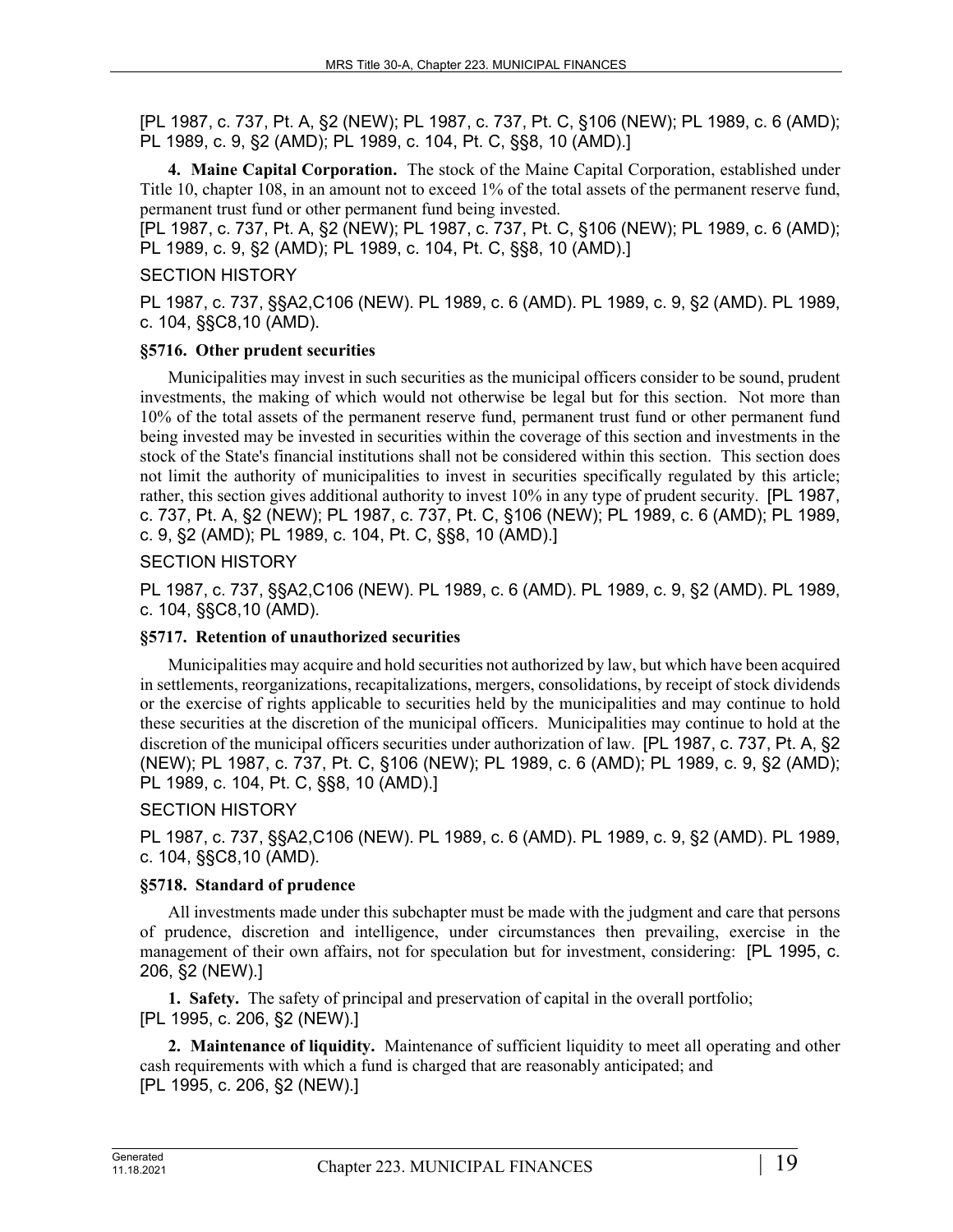**3. Income.** The income to be derived throughout budgetary and economic cycles, taking into account prudent investment risk constraints and the cash-flow characteristics of the portfolio. [PL 1995, c. 206, §2 (NEW).]

This standard must be applied to the overall investment portfolio of the municipality and not to individual items within a diversified portfolio. [PL 1995, c. 206, §2 (NEW).]

### SECTION HISTORY

PL 1995, c. 206, §2 (NEW).

### **§5719. Limitations on investments**

A municipality's authority to invest municipal funds is limited to investments permitted under this subchapter and a municipality has no authority under home rule authority or otherwise to make any investments other than those permitted under this subchapter. [PL 1995, c. 206, §2 (NEW).]

### SECTION HISTORY

PL 1995, c. 206, §2 (NEW).

### **SUBCHAPTER 4**

### **EXPENDITURES**

### **§5721. General authority**

A municipality may raise or appropriate money for any public purpose, including, but not limited to, the purposes specified in sections 5722 to 5728. [PL 1987, c. 737, Pt. A, §2 (NEW); PL 1987, c. 737, Pt. C, §106 (NEW); PL 1989, c. 6 (AMD); PL 1989, c. 9, §2 (AMD); PL 1989, c. 104, Pt. C, §§8, 10 (AMD).]

# SECTION HISTORY

PL 1987, c. 737, §§A2,C106 (NEW). PL 1989, c. 6 (AMD). PL 1989, c. 9, §2 (AMD). PL 1989, c. 104, §§C8,10 (AMD).

# **§5721-A. Limitation on municipal property tax levy**

**1. Definitions.** As used in this section, unless the context otherwise indicates, the following terms have the following meanings.

A. "Average personal income growth" has the same meaning as in Title 5, section 1531, subsection 2. [PL 2015, c. 267, Pt. L, §13 (AMD).]

B. [PL 2015, c. 267, Pt. L, §14 (RP).]

C. "Property growth factor" means the percentage equivalent to a fraction established by a municipality, whose denominator is the total valuation of the municipality, and whose numerator is the amount of increase in the assessed valuation of any real or personal property in the municipality that became subject to taxation for the first time, or taxed as a separate parcel for the first time for the most recent property tax year for which information is available, or that has had an increase in its assessed valuation over the prior year's valuation as a result of improvements to or expansion of the property. A municipality identified as having a personal property factor that exceeds 5%, as determined pursuant to Title 36, section 694, subsection 2, paragraph B, may calculate its property growth factor by including in the numerator and the denominator the value of personal and otherwise qualifying property introduced into the municipality notwithstanding the exempt status of that property pursuant to Title 36, chapter 105, subchapter 4-C. [PL 2009, c. 545, §1 (AMD).]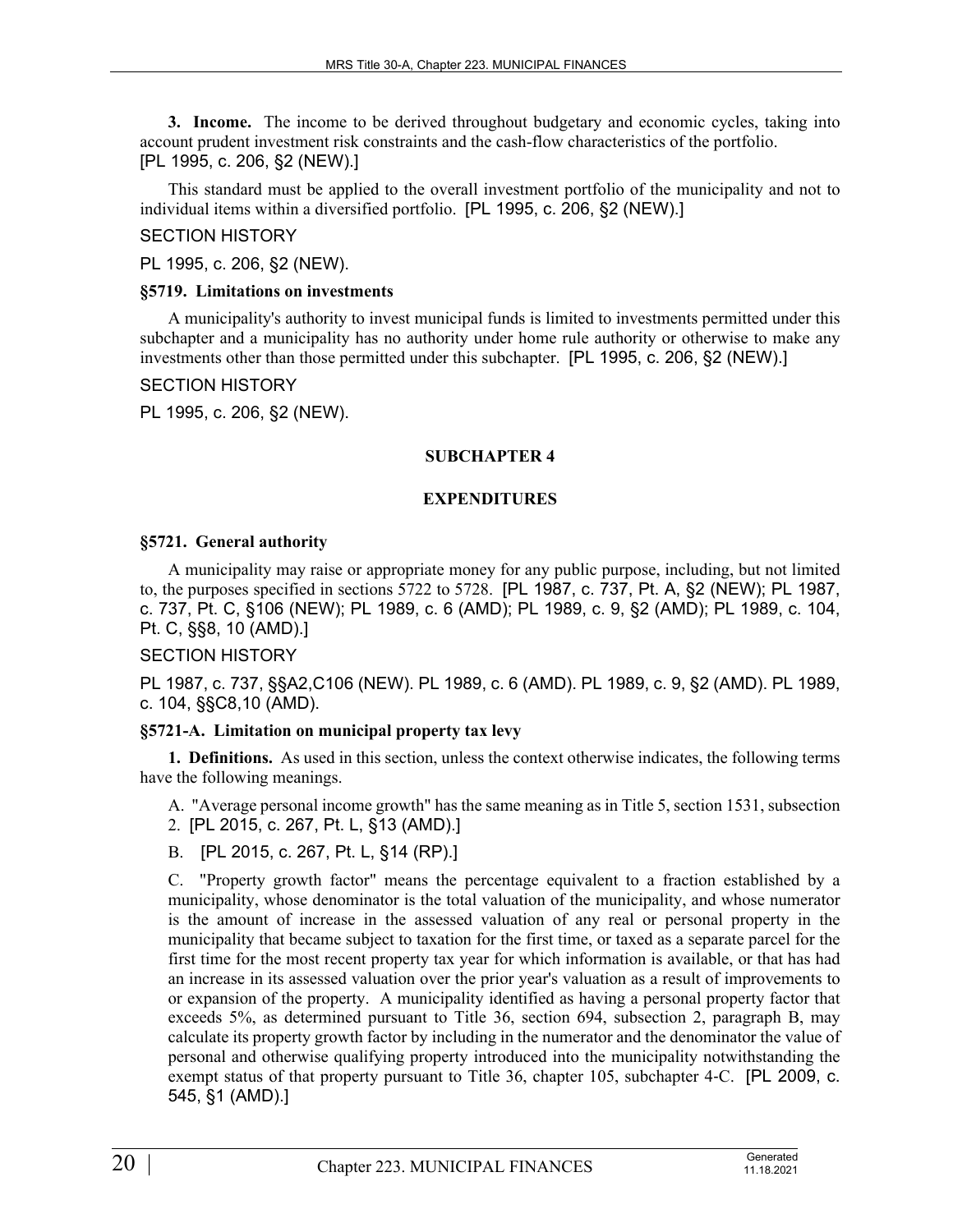D. "Property tax levy" means the total annual municipal appropriations, excluding assessments properly issued by a county of which the municipality is a member and amounts governed by and appropriated in accordance with Title 20‑A, chapter 606‑B, and amounts appropriated to pay assessments properly issued by a school administrative unit or tuition for students or amounts attributable to a tax increment financing district agreement or similar special tax district, reduced by all resources available to fund those appropriations other than the property tax. [PL 2005, c. 12, Pt. WW, §11 (AMD).]

E. [PL 2015, c. 267, Pt. L, §15 (RP).] [PL 2015, c. 267, Pt. L, §§13-15 (AMD).]

**2. Property tax levy limit.** Except as otherwise provided in this section, a municipality may not in any year adopt a property tax levy that exceeds the property tax levy limit established in this subsection.

A. The property tax levy limit for the first fiscal year for which this section is effective is the property tax levy for the municipality for the immediately preceding fiscal year multiplied by one plus the growth limitation factor pursuant to subsection 3. [PL 2005, c. 2, Pt. C, §1 (NEW); PL 2005, c. 2, Pt. C, §§3, 5 (AFF); PL 2005, c. 12, Pt. WW, §16 (AFF).]

B. The property tax levy limit for subsequent fiscal years is the property tax levy limit for the preceding year multiplied by one plus the growth limitation factor pursuant to subsection 3. [PL 2005, c. 621, §12 (AMD).]

C. If a previous year's property tax levy reflects the effect of extraordinary, nonrecurring events, the municipality may submit a written notice to the State Tax Assessor requesting an adjustment in its property tax levy limit. [PL 2005, c. 2, Pt. C, §1 (NEW); PL 2005, c. 2, Pt. C, §§3, 5 (AFF); PL 2005, c. 12, Pt. WW, §16 (AFF).]

[PL 2005, c. 621, §12 (AMD).]

**3. Growth limitation factor.** The growth limitation factor is the average personal income growth plus the property growth factor.

A. [PL 2015, c. 267, Pt. L, §16 (RP).]

B. [PL 2015, c. 267, Pt. L, §16 (RP).]

[PL 2015, c. 267, Pt. L, §16 (AMD).]

**4. Adjustment for new state funding.** If the State provides net new funding to a municipality for existing services funded in whole or in part by the property tax levy, other than required state mandate funds pursuant to section 5685 that do not displace current property tax expenditures, the municipality shall lower its property tax levy limit in that year in an amount equal to the net new funds. For purposes of this subsection, "net new funds" means the amount of funds received by the municipality from the State during the most recently completed calendar year, with respect to services funded in whole or in part by the property tax levy, less the product of the following: the amount of such funds received in the prior calendar year multiplied by one plus the growth limitation factor described in subsection 3. "Net new funds" refers to state-municipal revenue sharing and does not include changes in state funding for general assistance under Title 22, section 4311 or in state funding under the Local Road Assistance Program under Title 23, section 1803-B if those changes are the result of the operation of the formula for calculation of state funding under that section but does include changes in funding that are the result of a statutory change in the formula for calculation of state funding under that section. If the calculation required by this subsection reveals that the municipality received or will receive a net reduction in funding, the municipality is authorized to adjust its property tax levy limit in an amount equal to the net reduction of funds. For the purpose of determining if there was or will be a net reduction in funding, the municipality may consider only those funds that are net new funds. For purposes of this subsection, with respect to the development of any municipal budget that was finally adopted on or before July 1,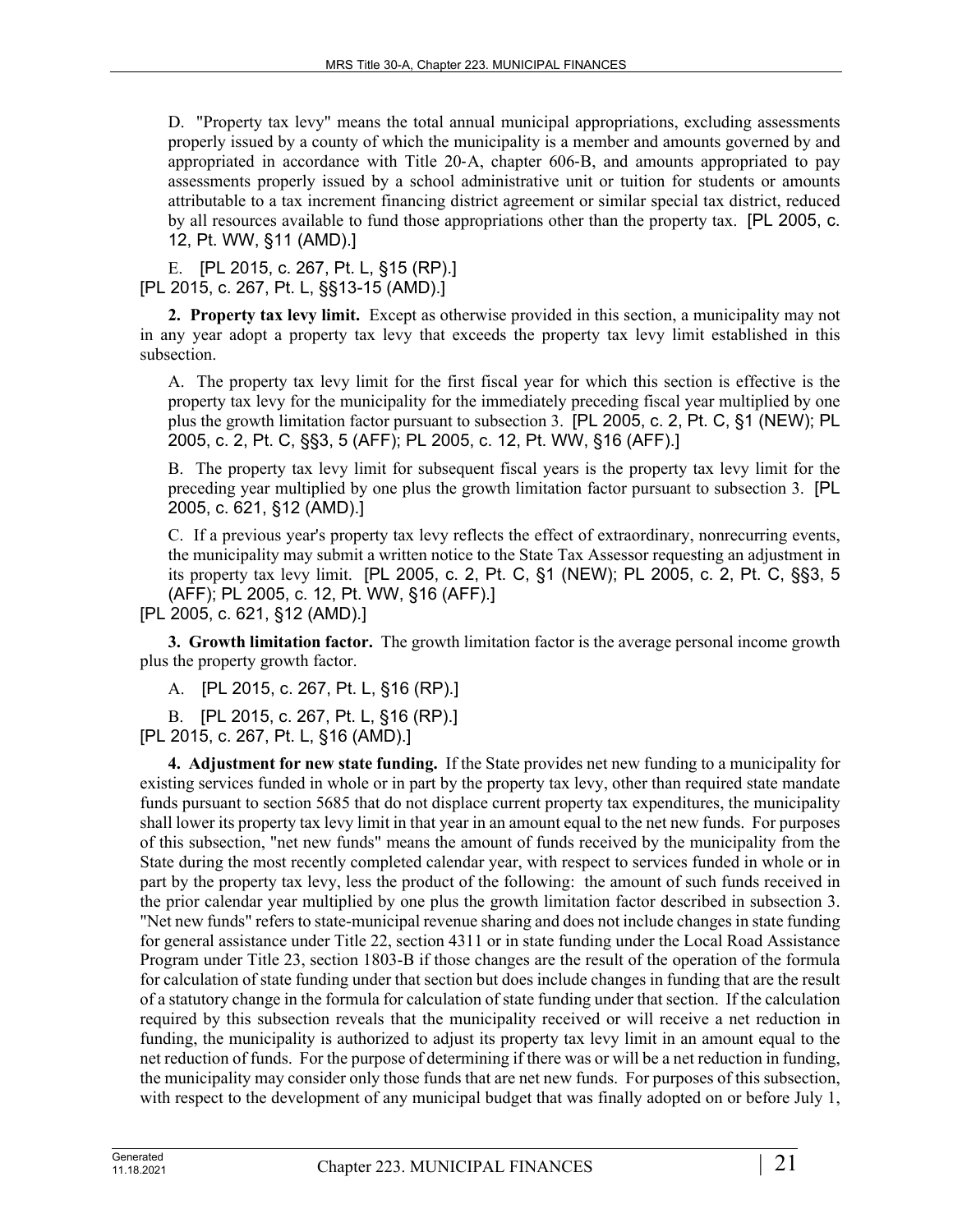2013, "net reduction in funding" means the amount of funds received by the municipality from the State during the calendar year immediately preceding the most recently completed calendar year less the amount of such funds received in the most recently completed calendar year. For the purposes of this subsection, with respect to the development of a municipal budget that is finally adopted after July 1, 2013, a municipality may calculate net reduction in funding as the amount of funds received by the municipality from the State during the municipal fiscal year immediately preceding the fiscal year for which the budget is being developed less the amount of such funds that will be received during the fiscal year for which the budget is being prepared, as reasonably calculated on the basis of all available information. If the calculation required by this subsection yields a positive value, that value may be added to the municipality's property tax levy limit. If a municipality receives net new funds in any fiscal year for which its property tax levy limit has not been adjusted as provided in this subsection, the municipality shall adjust its property tax levy limit in the following year in an amount equal to the net new funds.

# [PL 2013, c. 368, Pt. G, §1 (AMD).]

**5. Exceeding property tax levy limit; extraordinary circumstances.** The property tax levy limit established in subsection 2 may be exceeded for extraordinary circumstances only under the following circumstances.

A. The extraordinary circumstances must be circumstances outside the control of the municipal legislative body, including:

- (1) Catastrophic events such as natural disaster, terrorism, fire, war or riot;
- (2) Unfunded or underfunded state or federal mandates;
- (3) Citizens' initiatives or other referenda;
- (4) Court orders or decrees; or
- (5) Loss of state or federal funding.

Extraordinary circumstances do not include changes in economic conditions, revenue shortfalls, increases in salaries or benefits, new programs or program expansions that go beyond existing program criteria and operation. [PL 2005, c. 2, Pt. C, §1 (NEW); PL 2005, c. 2, Pt. C, §§3, 5 (AFF); PL 2005, c. 12, Pt. WW, §16 (AFF).]

B. The property tax levy limit may be exceeded only as provided in subsection 7. [PL 2005, c. 2, Pt. C, §1 (NEW); PL 2005, c. 2, Pt. C, §§3, 5 (AFF); PL 2005, c. 12, Pt. WW, §16 (AFF).]

C. Exceeding the property tax levy limit established in subsection 2 permits the property tax levy to exceed the property tax levy limit only for the year in which the extraordinary circumstance occurs and does not increase the base for purposes of calculating the property tax levy limit for future years. [PL 2005, c. 2, Pt. C, §1 (NEW); PL 2005, c. 2, Pt. C, §§3, 5 (AFF); PL 2005, c. 12, Pt. WW, §16 (AFF).]

[PL 2005, c. 2, Pt. C, §1 (NEW); PL 2005, c. 2, Pt. C, §§3, 5 (AFF); PL 2005, c. 12, Pt. WW, §16 (AFF).]

**6. Increase in property tax levy limit.** The property tax levy limit established in subsection 2 may be increased for other purposes only as provided in subsection 7.

[PL 2005, c. 2, Pt. C, §1 (NEW); PL 2005, c. 2, Pt. C, §§3, 5 (AFF); PL 2005, c. 12, Pt. WW, §16 (AFF).]

**7. Process for exceeding property tax levy limit.** A municipality may exceed or increase the property tax levy limit only by the following means.

A. If the municipal budget is adopted by town meeting or by referendum, the property tax levy limit may be exceeded by the same process that applies to adoption of the municipal budget except that the vote must be by written ballot on a separate article that specifically identifies the intent to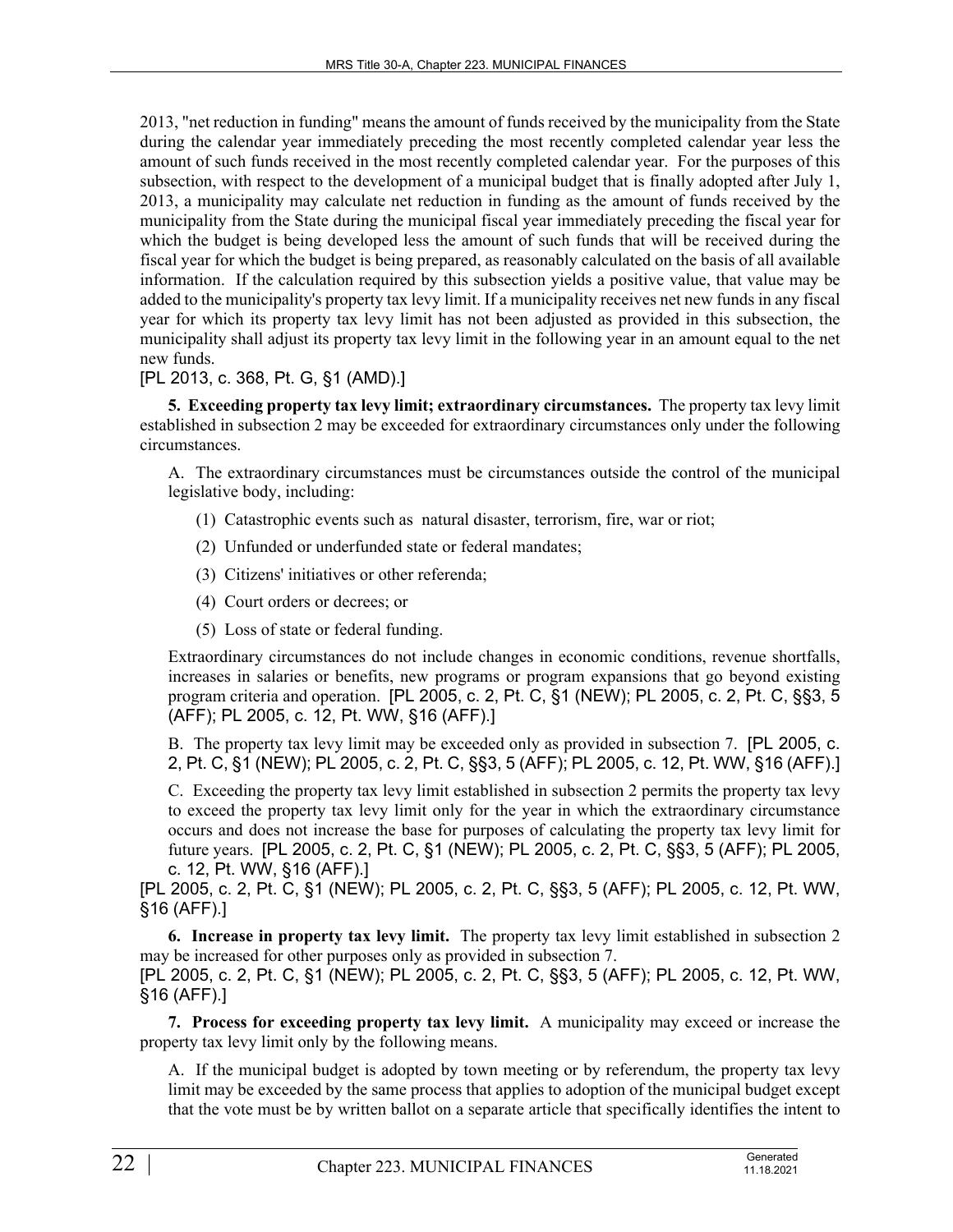exceed the property tax levy limit. [PL 2005, c. 2, Pt. C, §1 (NEW); PL 2005, c. 2, Pt. C, §§3, 5 (AFF); PL 2005, c. 12, Pt. WW, §16 (AFF).]

B. If the municipal budget is adopted by a town council or city council, the property tax levy limit may be exceeded only by a majority vote of all the elected members of the town council or city council on a separate article that specifically identifies the intent to exceed the property tax levy limit. Unless a municipal charter otherwise provides or prohibits a petition and referendum process, if a written petition, signed by at least 10% of the number of voters voting in the last gubernatorial election in the municipality, requesting a vote on the question of exceeding the property tax levy limit is submitted to the municipal officers within 30 days of the council's vote pursuant to this paragraph, the article voted on by the council must be submitted to the legal voters in the next regular election or a special election called for that purpose. The election must be held within 45 days of the submission of the petition. The election must be called, advertised and conducted according to the law relating to municipal elections, except that the registrar of voters is not required to prepare or the clerk to post a new list of voters and absentee ballots must be prepared and made available at least 14 days prior to the date of the referendum. For the purpose of registration of voters, the registrar of voters must be in session the secular day preceding the election. The voters shall indicate by a cross or check mark placed against the word "Yes" or "No" their opinion on the article. The results must be declared by the municipal officers and entered upon the municipal records. [PL 2005, c. 12, Pt. WW, §12 (AMD).]

[PL 2005, c. 12, Pt. WW, §12 (AMD).]

**8. Treatment of surplus; reserves.** Any property tax revenues collected by a municipality in any fiscal year in excess of its property tax levy limit, as determined by a final audited accounting, must be transferred to a property tax relief fund, which each municipality must establish, and used to reduce property tax levies in subsequent fiscal years. Nothing in this subsection limits the ability of a municipality to maintain adequate reserves pursuant to section 5801.

[PL 2005, c. 2, Pt. C, §1 (NEW); PL 2005, c. 2, Pt. C, §§3, 5 (AFF); PL 2005, c. 12, Pt. WW, §16 (AFF).]

**9. Fractional divisions.** A municipality may, consistent with Title 36, section 710, exceed its property tax levy limit in such reasonable amount as necessary to avoid fractional divisions. [PL 2005, c. 2, Pt. C, §1 (NEW); PL 2005, c. 2, Pt. C, §§3, 5 (AFF); PL 2005, c. 12, Pt. WW, §16 (AFF).]

**10. Enforcement.** If a municipality adopts a property tax levy in violation of this section, the State Tax Assessor may require the municipality to adjust its property tax levy downward in an amount equal to the illegal property tax levy and impose such other penalties as the Legislature may provide. [PL 2005, c. 2, Pt. C, §1 (NEW); PL 2005, c. 2, Pt. C, §§3, 5 (AFF); PL 2005, c. 12, Pt. WW,

§16 (AFF).]

### SECTION HISTORY

PL 2005, c. 2, §C1 (NEW). PL 2005, c. 2, §§C3-5 (AFF). PL 2005, c. 12, §§WW11,12 (AMD). PL 2005, c. 12, §§WW15, 16 (AFF). PL 2005, c. 515, §1 (AMD). PL 2005, c. 621, §§9-13 (AMD). PL 2005, c. 683, §I2 (AMD). PL 2007, c. 662, §3 (AMD). PL 2009, c. 545, §1 (AMD). PL 2011, c. 652, §12 (AMD). PL 2011, c. 652, §14 (AFF). PL 2013, c. 368, Pt. G, §1 (AMD). PL 2015, c. 267, Pt. L, §§13-16 (AMD).

# **§5722. Operating expenses**

A municipality may raise or appropriate money to: [PL 1987, c. 737, Pt. A, §2 (NEW); PL 1987, c. 737, Pt. C, §106 (NEW); PL 1989, c. 6 (AMD); PL 1989, c. 9, §2 (AMD); PL 1989, c. 104, Pt. C, §§8, 10 (AMD).]

**1. Operation.** Provide for the operation of its municipal government;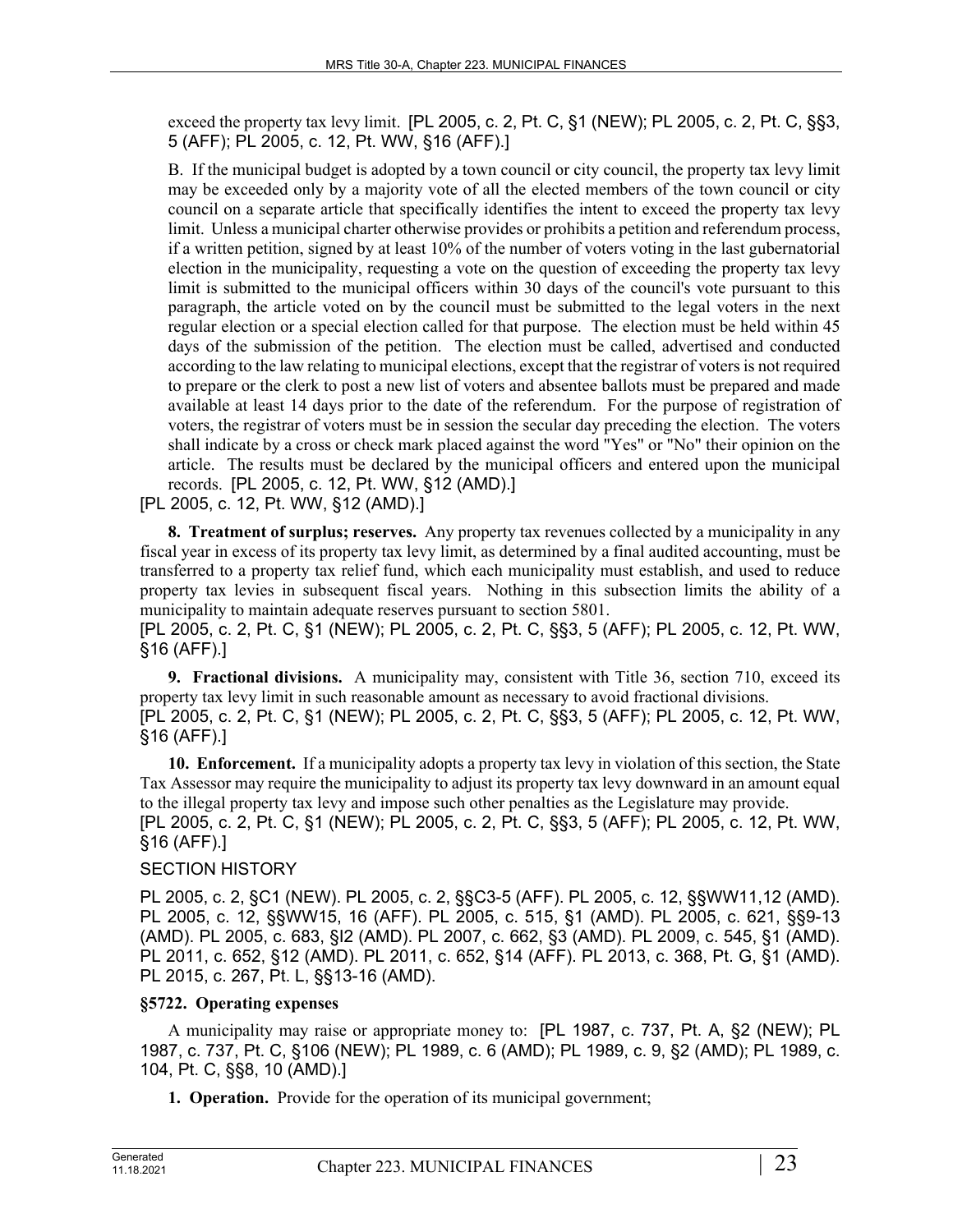**2. Pensions.** Establish a contributory pension system for its officials and employees, or participate in an existing system;

[PL 1987, c. 737, Pt. A, §2 (NEW); PL 1987, c. 737, Pt. C, §106 (NEW); PL 1989, c. 6 (AMD); PL 1989, c. 9, §2 (AMD); PL 1989, c. 104, Pt. C, §§8, 10 (AMD).]

**3. Fire and police protection.** Provide for fire and police protection; [PL 1987, c. 737, Pt. A, §2 (NEW); PL 1987, c. 737, Pt. C, §106 (NEW); PL 1989, c. 6 (AMD); PL 1989, c. 9, §2 (AMD); PL 1989, c. 104, Pt. C, §§8, 10 (AMD).]

**4. Volunteer fire department.** Support an incorporated volunteer fire department, as long as the purposes for which an appropriation is made to a volunteer fire department are itemized;

A. [PL 2017, c. 33, §1 (RP).] [PL 2017, c. 33, §1 (AMD).]

**5. Insurance for use of vehicles.** Insure its officials, employees and volunteer workers against public liability and property damage resulting from their negligent operation of any vehicle owned or leased by the municipality while being used for municipal business;

[PL 1987, c. 737, Pt. A, §2 (NEW); PL 1987, c. 737, Pt. C, §106 (NEW); PL 1989, c. 6 (AMD); PL 1989, c. 9, §2 (AMD); PL 1989, c. 104, Pt. C, §§8, 10 (AMD).]

**6. Insurance for performance of duties.** Insure its officers, officials and employees against any personal liability which they may incur out of and in the course of their acting by, for or on behalf of the municipality while performing their duties as public officers, officials and employees;

[PL 1987, c. 737, Pt. A, §2 (NEW); PL 1987, c. 737, Pt. C, §106 (NEW); PL 1989, c. 6 (AMD); PL 1989, c. 9, §2 (AMD); PL 1989, c. 104, Pt. C, §§8, 10 (AMD).]

**7. Revaluation.** Provide for the revaluation of taxable property.

A. Any revaluation is under the jurisdiction of the municipal assessors whose judgment, as opposed to that of any hired appraiser, is final; [PL 1987, c. 737, Pt. A, §2 (NEW); PL 1987, c. 737, Pt. C, §106 (NEW); PL 1989, c. 6 (AMD); PL 1989, c. 9, §2 (AMD); PL 1989, c. 104, Pt. C, §§8, 10 (AMD).]

[PL 1987, c. 737, Pt. A, §2 (NEW); PL 1987, c. 737, Pt. C, §106 (NEW); PL 1989, c. 6 (AMD); PL 1989, c. 9, §2 (AMD); PL 1989, c. 104, Pt. C, §§8, 10 (AMD).]

**8. Municipal services.** Provide for a supply of water, gas and electricity for municipal use for a period of years or for an energy facility, as defined in section 5401, subsection 3; [PL 1987, c. 737, Pt. A, §2 (NEW); PL 1987, c. 737, Pt. C, §106 (NEW); PL 1989, c. 6 (AMD); PL 1989, c. 9, §2 (AMD); PL 1989, c. 104, Pt. C, §§8, 10 (AMD).]

**9. Advisory organizations.** Obtain the services of municipal advisory organizations. The Legislature recognizes the Maine Municipal Association as a nonprofit advisory organization and declares it to be an instrumentality of its member municipal and quasi-municipal corporations with its assets upon its dissolution to be delivered to the Treasurer of State to be held in custody for the municipalities of the State. A municipal advisory organization may receive federal grants or contributions for its activities with respect to the solution of local problems; and [PL 2003, c. 75, §2 (AMD).]

**10. Water system.** Provide for the acquisition, construction, reconstruction, improvement, extension, enlargement, equipment, repair, maintenance and operation of a water or sewer system or part of such a system, within or outside, or partly within and partly outside, the corporate limits of the municipality.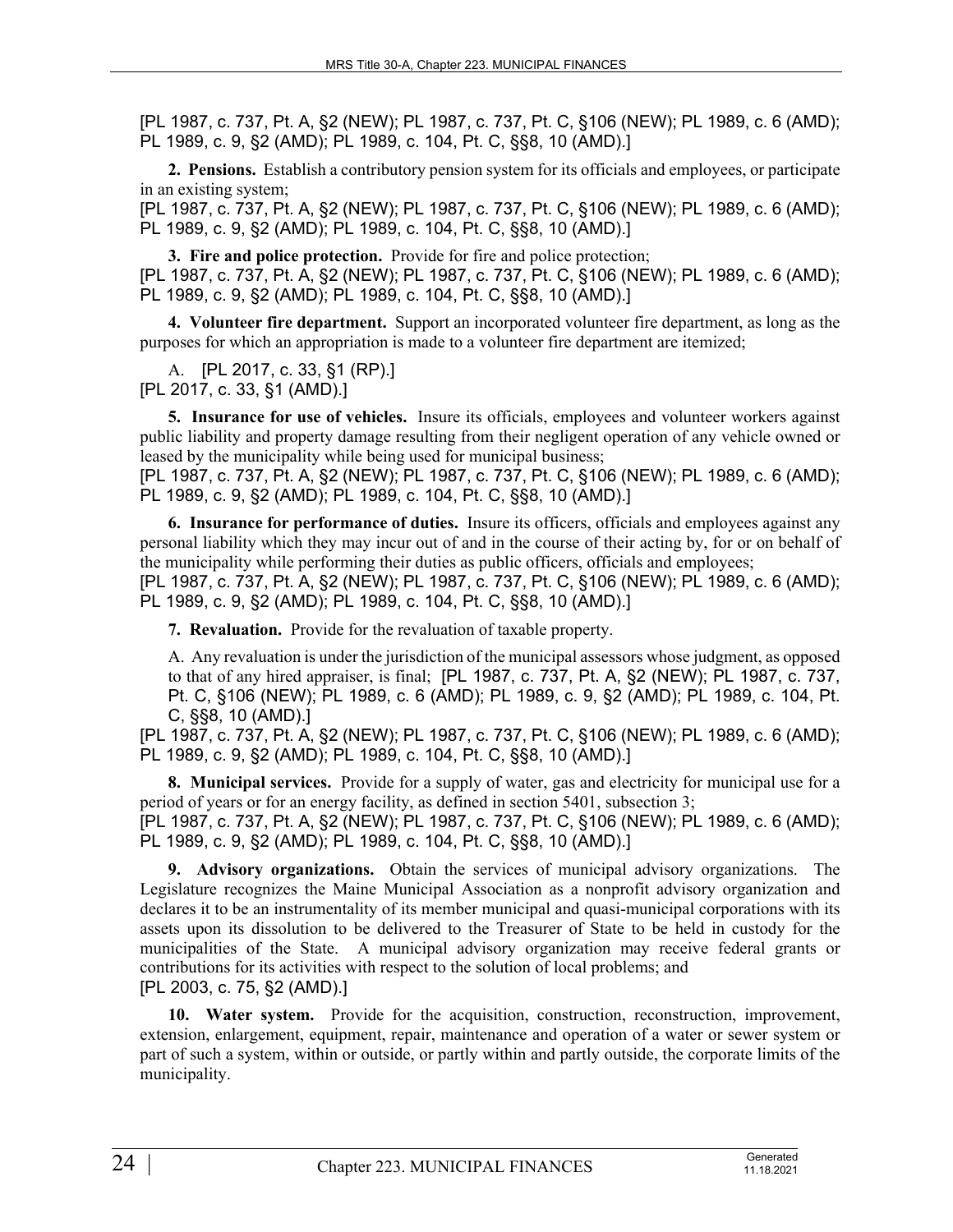### SECTION HISTORY

PL 1987, c. 737, §§A2,C106 (NEW). PL 1989, c. 6 (AMD). PL 1989, c. 9, §2 (AMD). PL 1989, c. 104, §§C8,10 (AMD). PL 2003, c. 75, §2 (AMD). PL 2017, c. 33, §1 (AMD).

### **§5723. Public works**

A municipality may raise or appropriate money to: [PL 1987, c. 737, Pt. A, §2 (NEW); PL 1987, c. 737, Pt. C, §106 (NEW); PL 1989, c. 6 (AMD); PL 1989, c. 9, §2 (AMD); PL 1989, c. 104, Pt. C, §§8, 10 (AMD).]

**1. Parks and construction projects.** Provide for public buildings, ways, bridges, parks, parking places, sewers and drains;

[PL 1987, c. 737, Pt. A, §2 (NEW); PL 1987, c. 737, Pt. C, §106 (NEW); PL 1989, c. 6 (AMD); PL 1989, c. 9, §2 (AMD); PL 1989, c. 104, Pt. C, §§8, 10 (AMD).]

**2. Dumps.** Provide for public dumps either within or outside its boundaries; [PL 1987, c. 737, Pt. A, §2 (NEW); PL 1987, c. 737, Pt. C, §106 (NEW); PL 1989, c. 6 (AMD); PL 1989, c. 9, §2 (AMD); PL 1989, c. 104, Pt. C, §§8, 10 (AMD).]

**3. Cemeteries.** Provide for public cemeteries; maintain private cemeteries established before 1880; care for graves of veterans and maintain fences around cemeteries in which veterans are buried; [PL 1987, c. 737, Pt. A, §2 (NEW); PL 1987, c. 737, Pt. C, §106 (NEW); PL 1989, c. 6 (AMD); PL 1989, c. 9, §2 (AMD); PL 1989, c. 104, Pt. C, §§8, 10 (AMD).]

**4. Flood control.** Provide for projects which have been approved by the Governor for improving navigation or preventing property damage by erosion or flood; [PL 1987, c. 737, Pt. A, §2 (NEW); PL 1987, c. 737, Pt. C, §106 (NEW); PL 1989, c. 6 (AMD); PL 1989, c. 9, §2 (AMD); PL 1989, c. 104, Pt. C, §§8, 10 (AMD).]

**5. Fuel yard.** Provide a fuel yard for the purpose of selling fuel to its residents without financial profit to itself; and

[PL 1987, c. 737, Pt. A, §2 (NEW); PL 1987, c. 737, Pt. C, §106 (NEW); PL 1989, c. 6 (AMD); PL 1989, c. 9, §2 (AMD); PL 1989, c. 104, Pt. C, §§8, 10 (AMD).]

**6. Water or sewer districts.** Provide financial assistance to a water or sewer district which is a quasi-municipal corporation, within or outside, or partly within or outside, the corporate limits of the municipality to the extent that the assisted district serves the municipality providing assistance.

[PL 1987, c. 737, Pt. A, §2 (NEW); PL 1987, c. 737, Pt. C, §106 (NEW); PL 1989, c. 6 (AMD); PL 1989, c. 9, §2 (AMD); PL 1989, c. 104, Pt. C, §§8, 10 (AMD).]

# SECTION HISTORY

PL 1987, c. 737, §§A2,C106 (NEW). PL 1989, c. 6 (AMD). PL 1989, c. 9, §2 (AMD). PL 1989, c. 104, §§C8,10 (AMD).

# **§5724. Schools and libraries**

A municipality may raise or appropriate money to: [PL 1987, c. 737, Pt. A, §2 (NEW); PL 1987, c. 737, Pt. C, §106 (NEW); PL 1989, c. 6 (AMD); PL 1989, c. 9, §2 (AMD); PL 1989, c. 104, Pt. C, §§8, 10 (AMD).]

**1. Public schools and libraries.** Provide for public schools and libraries; [PL 1993, c. 494, §4 (AMD).]

**2. School activities.** Provide for school bands and other organized activities conducted under the supervision of the school committee;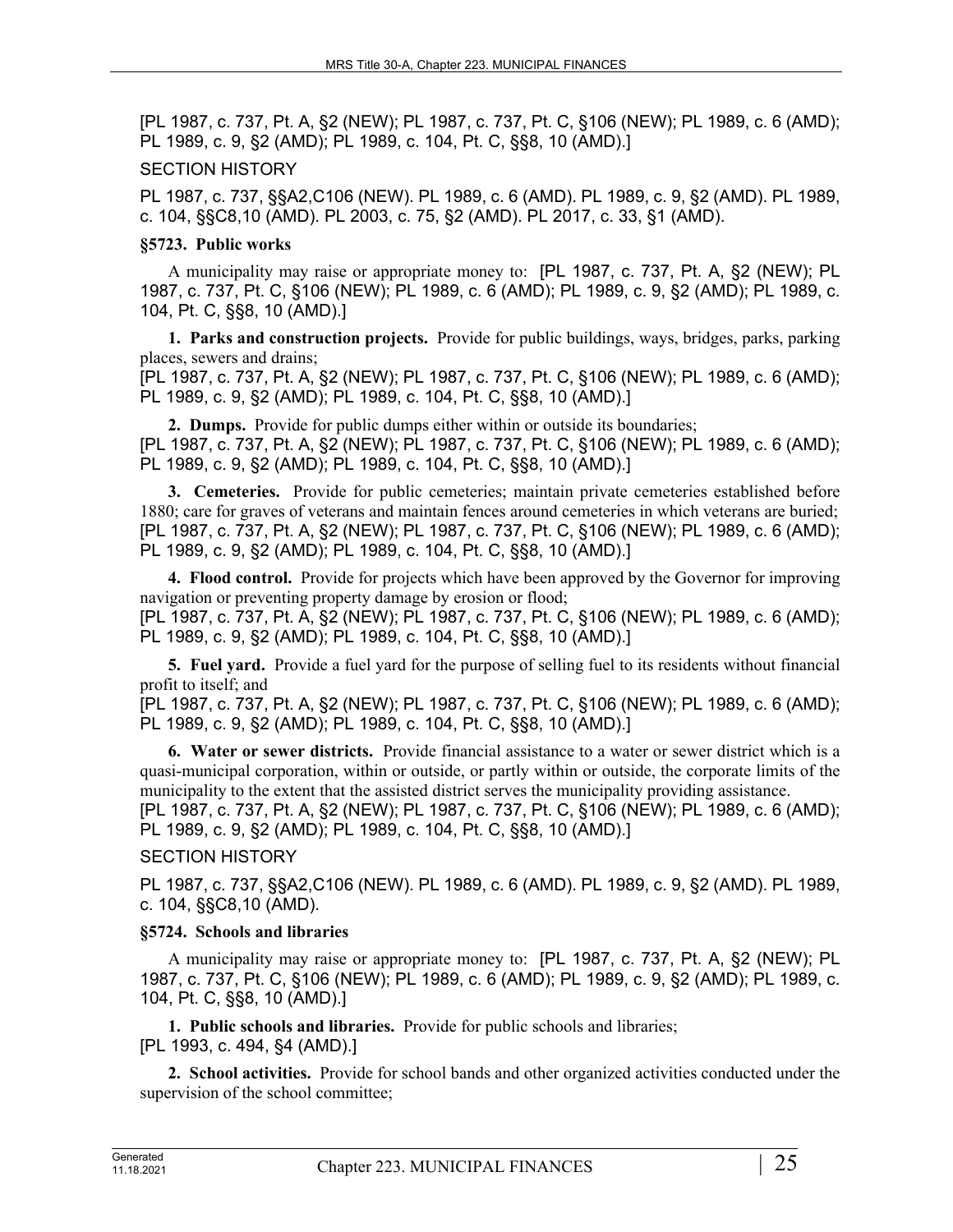**3. Physical education.** Provide for physical fitness programs in the schools; [PL 1987, c. 737, Pt. A, §2 (NEW); PL 1987, c. 737, Pt. C, §106 (NEW); PL 1989, c. 6 (AMD); PL 1989, c. 9, §2 (AMD); PL 1989, c. 104, Pt. C, §§8, 10 (AMD).]

**4. Construction and maintenance.** Provide for the construction, repairs and maintenance of buildings and equipment for educational institutions with which a municipality has a contract as provided in Title 20‑A, section 2703;

[PL 1987, c. 737, Pt. A, §2 (NEW); PL 1987, c. 737, Pt. C, §106 (NEW); PL 1989, c. 6 (AMD); PL 1989, c. 9, §2 (AMD); PL 1989, c. 104, Pt. C, §§8, 10 (AMD).]

**5. Transportation.** Provide for the transportation of school children to and from schools other than public schools, except those schools that are operated for profit in whole or in part; [PL 1987, c. 737, Pt. A, §2 (NEW); PL 1987, c. 737, Pt. C, §106 (NEW); PL 1989, c. 6 (AMD); PL 1989, c. 9, §2 (AMD); PL 1989, c. 104, Pt. C, §§8, 10 (AMD).]

**6. Textbooks.** Provide for the purchase of those secular textbooks which have been approved by the school committee or board of directors for use in public schools in the municipality or district and to loan those textbooks to pupils or to the parents of pupils attending nonpublic elementary and secondary schools. The loans shall be based upon individual requests submitted by the nonpublic school pupils or parents. The requests shall be submitted to the school committee or board of directors of the administrative district in which the student resides. The request for the loan of textbooks shall, for administrative convenience, be submitted by the nonpublic school student or parent to the nonpublic school which shall prepare and submit collective summaries of the individual requests to the school committee or board of directors. As used in this section, "textbook" means any book or book substitute which a pupil uses as a text or text substitute in a particular class or program in the school the pupil regularly attends;

[PL 1987, c. 737, Pt. A, §2 (NEW); PL 1987, c. 737, Pt. C, §106 (NEW); PL 1989, c. 6 (AMD); PL 1989, c. 9, §2 (AMD); PL 1989, c. 104, Pt. C, §§8, 10 (AMD).]

**7. Physician, nursing, dental and optometric services.** Provide physician, nursing, dental and optometric services to pupils attending nonpublic elementary and secondary schools within a district or municipality. These services may be provided in the school attended by the nonpublic school pupil receiving the services;

[PL 1987, c. 737, Pt. A, §2 (NEW); PL 1987, c. 737, Pt. C, §106 (NEW); PL 1989, c. 6 (AMD); PL 1989, c. 9, §2 (AMD); PL 1989, c. 104, Pt. C, §§8, 10 (AMD).]

**8. Tests and scoring services.** Provide for the use by pupils attending nonpublic elementary and secondary schools within the municipality or a district the standardized tests and scoring services which are in use in the public schools serving that municipality or district; and

[PL 1987, c. 737, Pt. A, §2 (NEW); PL 1987, c. 737, Pt. C, §106 (NEW); PL 1989, c. 6 (AMD); PL 1989, c. 9, §2 (AMD); PL 1989, c. 104, Pt. C, §§8, 10 (AMD).]

**9. Advisory organizations.** Obtain the services of educational advisory organizations. The Legislature recognizes the Maine School Management Association and the Maine School Boards Association as nonprofit advisory organizations and declares these associations to be instrumentalities of their member school administrative units, municipal and quasi-municipal corporations with their assets upon their dissolution to be delivered to the Treasurer of State to be held in custody for the municipalities of the State. An educational advisory organization may receive federal grants or contributions for their activities with respect to the solution of local problems.

A municipality may provide health or remedial services to nonpublic school pupils as authorized by this section only if those services are available to pupils attending the public school serving the municipality.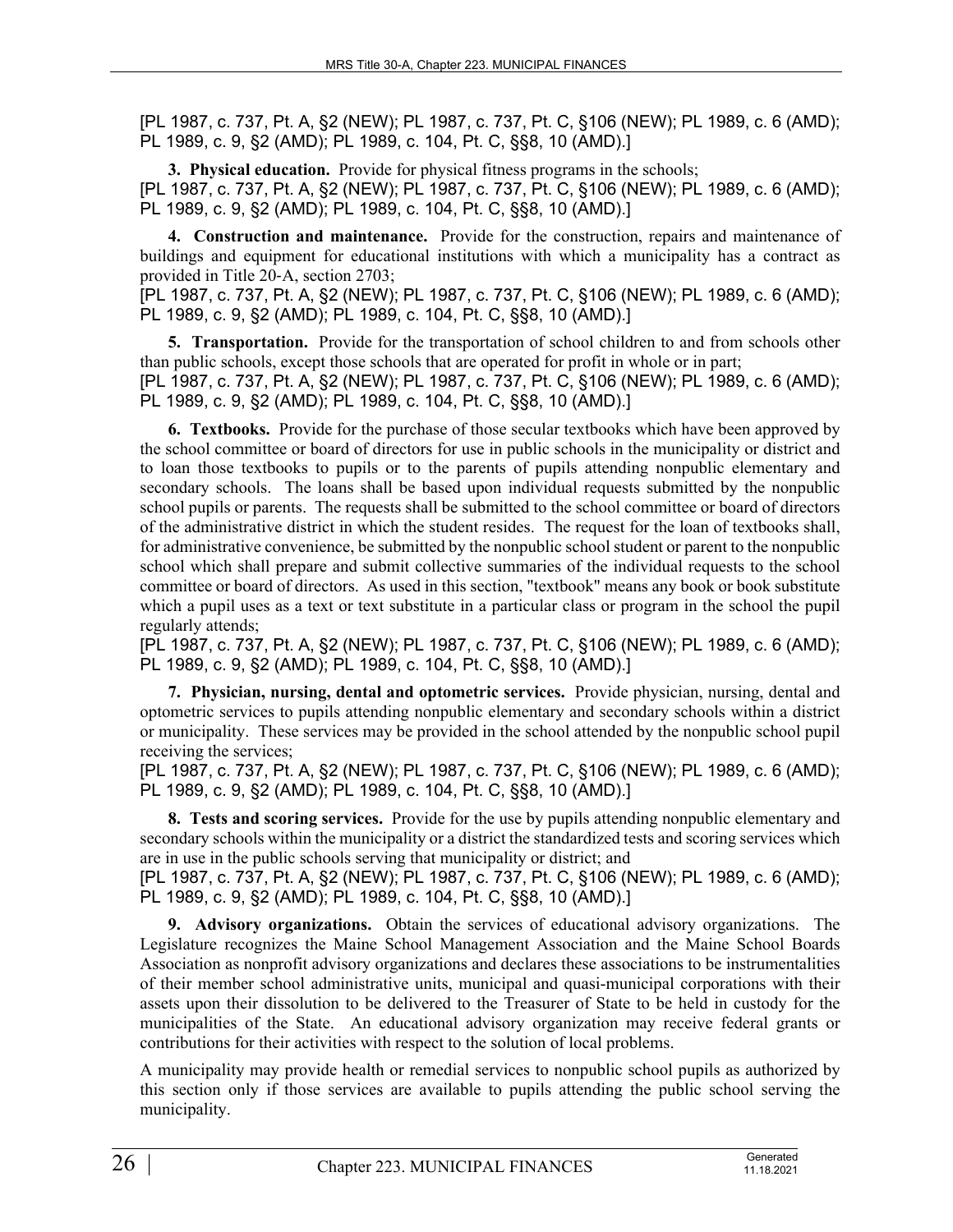Health and remedial services and instructional materials and equipment provided for the benefit of nonpublic school pupils under this section and the admission of pupils to the nonpublic schools must be provided without distinction as to race, creed, color, the national origin of the pupils or of their teachers. No instructional materials or instructional equipment may be loaned to pupils in nonpublic schools or their parents unless similar instructional material or instructional equipment is available for pupils in a public school served by a municipality.

[PL 2003, c. 75, §3 (AMD).]

**10. Municipal education foundations.** A municipal education foundation is established with the assistance of the Department of Administrative and Financial Services and must contain the following provisions.

A. The endowment of a municipal education foundation is funded by contributions by citizens, estates, municipalities and bond money if the foundation meets standards pursuant to section 5652, subsection 2. [PL 2011, c. 655, Pt. DD, §12 (AMD); PL 2011, c. 655, Pt. DD, §24 (AFF).]

B. Trustees of a municipal education foundation must be citizens of the municipality and contain at least one member who is a teacher or administrator in the municipality's education system to be a liaison between the school system and the municipal education foundation. [PL 2007, c. 405, §3 (NEW).]

[PL 2011, c. 655, Pt. DD, §12 (AMD); PL 2011, c. 655, Pt. DD, §24 (AFF).]

A municipality may not provide services, materials or equipment for use in religious courses, devotional exercises, religious training or any other religious activity. [PL 1987, c. 737, Pt. A, §2 (NEW); PL 1987, c. 737, Pt. C, §106 (NEW); PL 1989, c. 6 (AMD); PL 1989, c. 9, §2 (AMD); PL 1989, c. 104, Pt. C, §§8, 10 (AMD).]

### SECTION HISTORY

PL 1987, c. 737, §§A2,C106 (NEW). PL 1989, c. 6 (AMD). PL 1989, c. 9, §2 (AMD). PL 1989, c. 104, §§C8,10 (AMD). PL 1993, c. 494, §4 (AMD). PL 2003, c. 75, §3 (AMD). PL 2007, c. 405, §3 (AMD). PL 2011, c. 655, Pt. DD, §12 (AMD). PL 2011, c. 655, Pt. DD, §24 (AFF).

### **§5725. Health and welfare**

A municipality may raise or appropriate money to: [PL 1987, c. 737, Pt. A, §2 (NEW); PL 1987, c. 737, Pt. C, §106 (NEW); PL 1989, c. 6 (AMD); PL 1989, c. 9, §2 (AMD); PL 1989, c. 104, Pt. C, §§8, 10 (AMD).]

**1. Poor.** Support the poor; [PL 1987, c. 737, Pt. A, §2 (NEW); PL 1987, c. 737, Pt. C, §106 (NEW); PL 1989, c. 6 (AMD); PL 1989, c. 9, §2 (AMD); PL 1989, c. 104, Pt. C, §§8, 10 (AMD).]

**2. Hospital.** Construct, maintain, operate and support a hospital serving its residents; [PL 1987, c. 737, Pt. A, §2 (NEW); PL 1987, c. 737, Pt. C, §106 (NEW); PL 1989, c. 6 (AMD); PL 1989, c. 9, §2 (AMD); PL 1989, c. 104, Pt. C, §§8, 10 (AMD).]

**3. Community health facility.** Construct, maintain, operate and support a community health facility which may be used in any manner that will improve health services in the community, including the leasing of space at fair market rates to physicians and other medical personnel;

[PL 1987, c. 737, Pt. A, §2 (NEW); PL 1987, c. 737, Pt. C, §106 (NEW); PL 1989, c. 6 (AMD); PL 1989, c. 9, §2 (AMD); PL 1989, c. 104, Pt. C, §§8, 10 (AMD).]

**4. Public health.** Employ a public health nurse and conduct a public health program; [PL 1987, c. 737, Pt. A, §2 (NEW); PL 1987, c. 737, Pt. C, §106 (NEW); PL 1989, c. 6 (AMD); PL 1989, c. 9, §2 (AMD); PL 1989, c. 104, Pt. C, §§8, 10 (AMD).]

**5. Blood service.** Support a blood service program;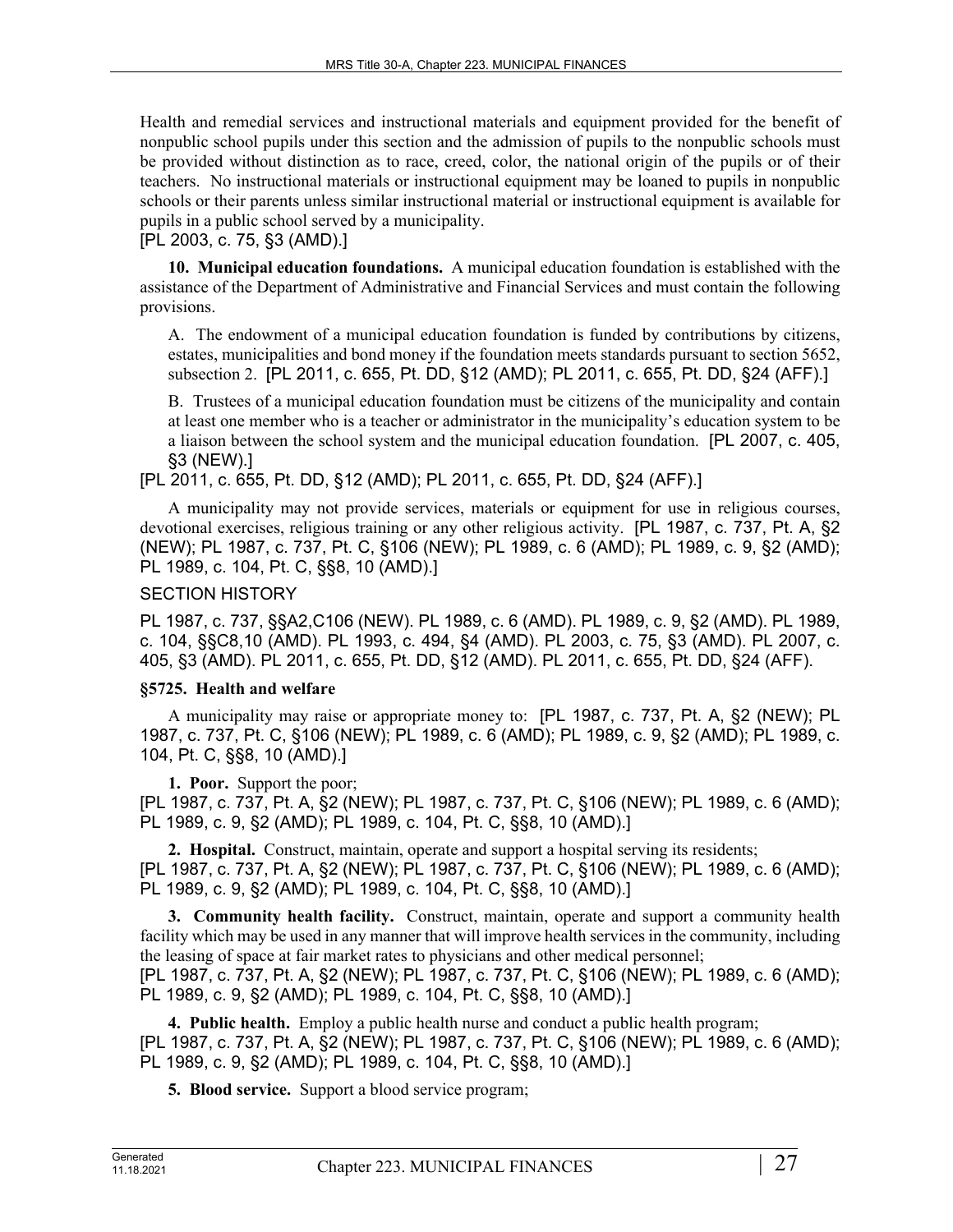**6. Dental hygienist.** Employ a dental hygienist; [PL 1987, c. 737, Pt. A, §2 (NEW); PL 1987, c. 737, Pt. C, §106 (NEW); PL 1989, c. 6 (AMD); PL 1989, c. 9, §2 (AMD); PL 1989, c. 104, Pt. C, §§8, 10 (AMD).]

**7. Physician.** Subsidize physicians to induce them to settle in the municipality; [PL 1987, c. 737, Pt. A, §2 (NEW); PL 1987, c. 737, Pt. C, §106 (NEW); PL 1989, c. 6 (AMD); PL 1989, c. 9, §2 (AMD); PL 1989, c. 104, Pt. C, §§8, 10 (AMD).]

**8. Pest control.** Provide for the extermination and control of insect pests; [PL 1987, c. 737, Pt. A, §2 (NEW); PL 1987, c. 737, Pt. C, §106 (NEW); PL 1989, c. 6 (AMD); PL 1989, c. 9, §2 (AMD); PL 1989, c. 104, Pt. C, §§8, 10 (AMD).]

**9. Ambulance.** Provide for public ambulances and garages for them, or support an ambulance service serving its residents;

[PL 1999, c. 570, §4 (AMD).]

**10. Veteran rehabilitation.** Provide for a local program with or without state coordination for rehabilitating veterans honorably discharged from the Armed Forces of the United States; [PL 1987, c. 737, Pt. A, §2 (NEW); PL 1987, c. 737, Pt. C, §106 (NEW); PL 1989, c. 6 (AMD);

PL 1989, c. 9, §2 (AMD); PL 1989, c. 104, Pt. C, §§8, 10 (AMD).]

**11. Dutch elm disease.** Determine the presence of the Dutch elm disease and carry out measures for the prevention or control of that disease on public or private grounds; [PL 1987, c. 737, Pt. A, §2 (NEW); PL 1987, c. 737, Pt. C, §106 (NEW); PL 1989, c. 6 (AMD); PL 1989, c. 9, §2 (AMD); PL 1989, c. 104, Pt. C, §§8, 10 (AMD).]

**12. Youth commission.** Provide for a local youth commission; and [PL 1987, c. 737, Pt. A, §2 (NEW); PL 1987, c. 737, Pt. C, §106 (NEW); PL 1989, c. 6 (AMD); PL 1989, c. 9, §2 (AMD); PL 1989, c. 104, Pt. C, §§8, 10 (AMD).]

**13. Anti-poverty community action program.** Assist and contribute to a community action program organized under the Federal Anti-Poverty Program.

[PL 1987, c. 737, Pt. A, §2 (NEW); PL 1987, c. 737, Pt. C, §106 (NEW); PL 1989, c. 6 (AMD); PL 1989, c. 9, §2 (AMD); PL 1989, c. 104, Pt. C, §§8, 10 (AMD).]

# SECTION HISTORY

PL 1987, c. 737, §§A2,C106 (NEW). PL 1989, c. 6 (AMD). PL 1989, c. 9, §2 (AMD). PL 1989, c. 104, §§C8,10 (AMD). PL 1999, c. 570, §4 (AMD).

# **§5726. Development**

A municipality may raise or appropriate money to: [PL 1987, c. 737, Pt. A, §2 (NEW); PL 1987, c. 737, Pt. C, §106 (NEW); PL 1989, c. 6 (AMD); PL 1989, c. 9, §2 (AMD); PL 1989, c. 104, Pt. C, §§8, 10 (AMD).]

**1. Board of trade.** Support and guarantee obligations of a chamber of commerce or board of trade or a local development corporation, or a chamber of commerce and a local development corporation, or a board of trade and a local development corporation;

[PL 1987, c. 737, Pt. A, §2 (NEW); PL 1987, c. 737, Pt. C, §106 (NEW); PL 1989, c. 6 (AMD); PL 1989, c. 9, §2 (AMD); PL 1989, c. 104, Pt. C, §§8, 10 (AMD).]

**2. Advertising.** Advertise its resources and attractions or those of the State; [PL 1987, c. 737, Pt. A, §2 (NEW); PL 1987, c. 737, Pt. C, §106 (NEW); PL 1989, c. 6 (AMD); PL 1989, c. 9, §2 (AMD); PL 1989, c. 104, Pt. C, §§8, 10 (AMD).]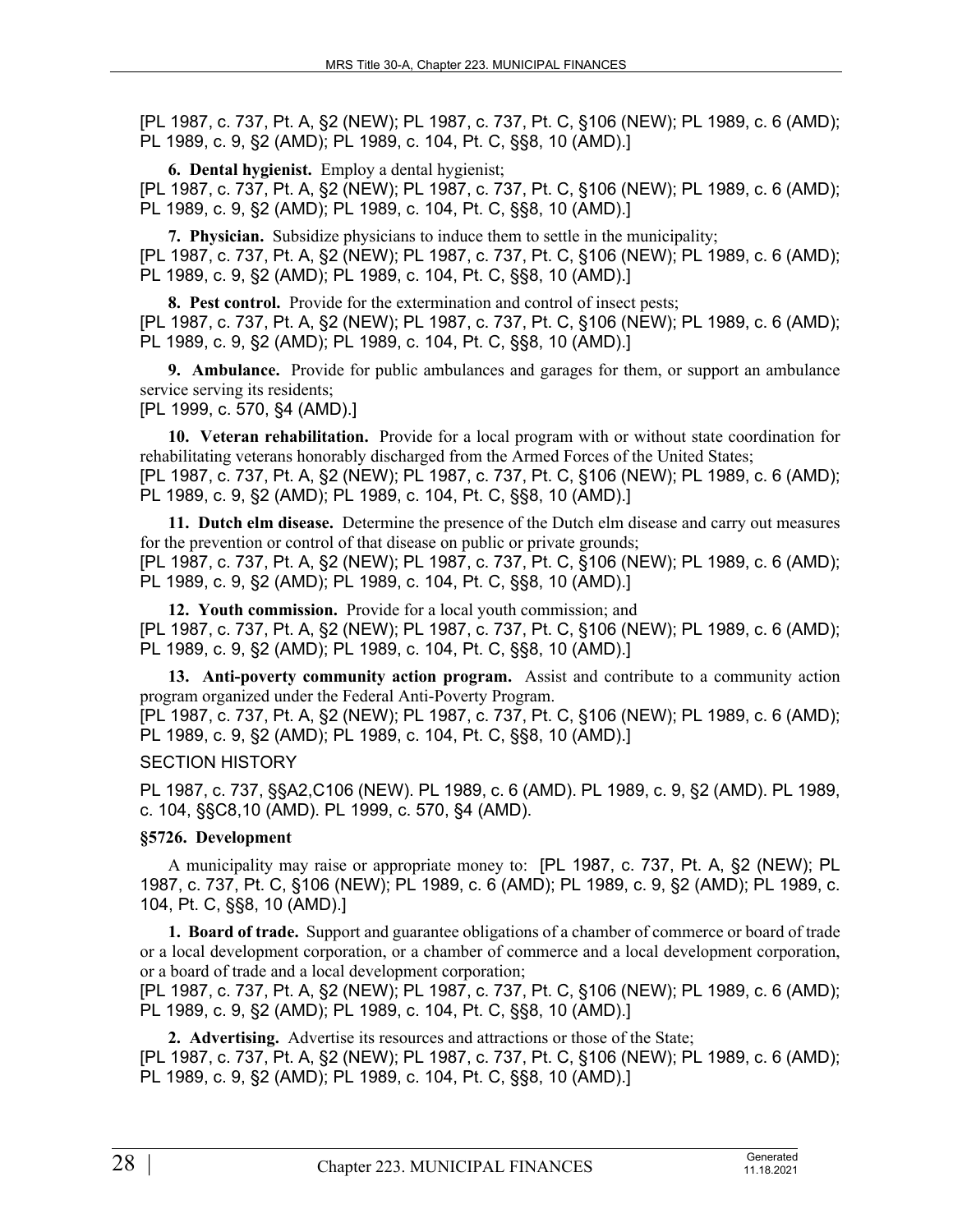**3. Real estate.** Purchase real estate and personal property from the Federal Government for municipal purposes;

[PL 1987, c. 737, Pt. A, §2 (NEW); PL 1987, c. 737, Pt. C, §106 (NEW); PL 1989, c. 6 (AMD); PL 1989, c. 9, §2 (AMD); PL 1989, c. 104, Pt. C, §§8, 10 (AMD).]

**4. Athletic facilities and recreation.** Provide real estate and personal property for recreational purposes and supporting a recreational program or for building, maintaining and operating an athletic facility;

[PL 1987, c. 737, Pt. A, §2 (NEW); PL 1987, c. 737, Pt. C, §106 (NEW); PL 1989, c. 6 (AMD); PL 1989, c. 9, §2 (AMD); PL 1989, c. 104, Pt. C, §§8, 10 (AMD).]

**5. Fish.** Propagate and protect fish in public waters located wholly or partially within its boundaries.

A. The money appropriated shall be spent by the municipal officers or a person appointed by them; and [PL 1987, c. 737, Pt. A, §2 (NEW); PL 1987, c. 737, Pt. C, §106 (NEW); PL 1989, c. 6 (AMD); PL 1989, c. 9, §2 (AMD); PL 1989, c. 104, Pt. C, §§8, 10 (AMD).]

B. The person authorized to spend the money shall submit a written report of the expenditure to the municipal legislative body within one year of the date of appropriation; [PL 1987, c. 737, Pt. A, §2 (NEW); PL 1987, c. 737, Pt. C, §106 (NEW); PL 1989, c. 6 (AMD); PL 1989, c. 9, §2 (AMD); PL 1989, c. 104, Pt. C, §§8, 10 (AMD).]

[PL 1987, c. 737, Pt. A, §2 (NEW); PL 1987, c. 737, Pt. C, §106 (NEW); PL 1989, c. 6 (AMD); PL 1989, c. 9, §2 (AMD); PL 1989, c. 104, Pt. C, §§8, 10 (AMD).]

**6. Historical society.** Assist a local historical society;

[PL 1987, c. 737, Pt. A, §2 (NEW); PL 1987, c. 737, Pt. C, §106 (NEW); PL 1989, c. 6 (AMD); PL 1989, c. 9, §2 (AMD); PL 1989, c. 104, Pt. C, §§8, 10 (AMD).]

**7. History.** Write and publish its history;

[PL 1987, c. 737, Pt. A, §2 (NEW); PL 1987, c. 737, Pt. C, §106 (NEW); PL 1989, c. 6 (AMD); PL 1989, c. 9, §2 (AMD); PL 1989, c. 104, Pt. C, §§8, 10 (AMD).]

**8. Conventions.** Assist conventions;

[PL 1987, c. 737, Pt. A, §2 (NEW); PL 1987, c. 737, Pt. C, §106 (NEW); PL 1989, c. 6 (AMD); PL 1989, c. 9, §2 (AMD); PL 1989, c. 104, Pt. C, §§8, 10 (AMD).]

**9. Lands.** Provide for and acquire open areas, including marshlands, swamps or wetlands; [PL 1987, c. 737, Pt. A, §2 (NEW); PL 1987, c. 737, Pt. C, §106 (NEW); PL 1989, c. 6 (AMD); PL 1989, c. 9, §2 (AMD); PL 1989, c. 104, Pt. C, §§8, 10 (AMD).]

**10. Mass bus transportation.** Aid private companies or public agencies furnishing mass bus transportation services within the municipality;

[PL 1987, c. 737, Pt. A, §2 (NEW); PL 1987, c. 737, Pt. C, §106 (NEW); PL 1989, c. 6 (AMD); PL 1989, c. 9, §2 (AMD); PL 1989, c. 104, Pt. C, §§8, 10 (AMD).]

**11. Relocation assistance.** Provide funds for relocation assistance services and payments to individuals, families and businesses displaced as a result of the acquisition of real property for a public purpose;

[PL 2001, c. 78, §1 (AMD).]

**12. District Court.** Construct, equip and furnish a district courthouse within the municipality. The municipality may negotiate a lease with the Chief Judge of the District Court for the use of such a courthouse;

[PL 2001, c. 78, §1 (AMD).]

**13. Elderly housing.** Provide municipally owned rental housing for the elderly; [PL 2013, c. 206, §1 (AMD).]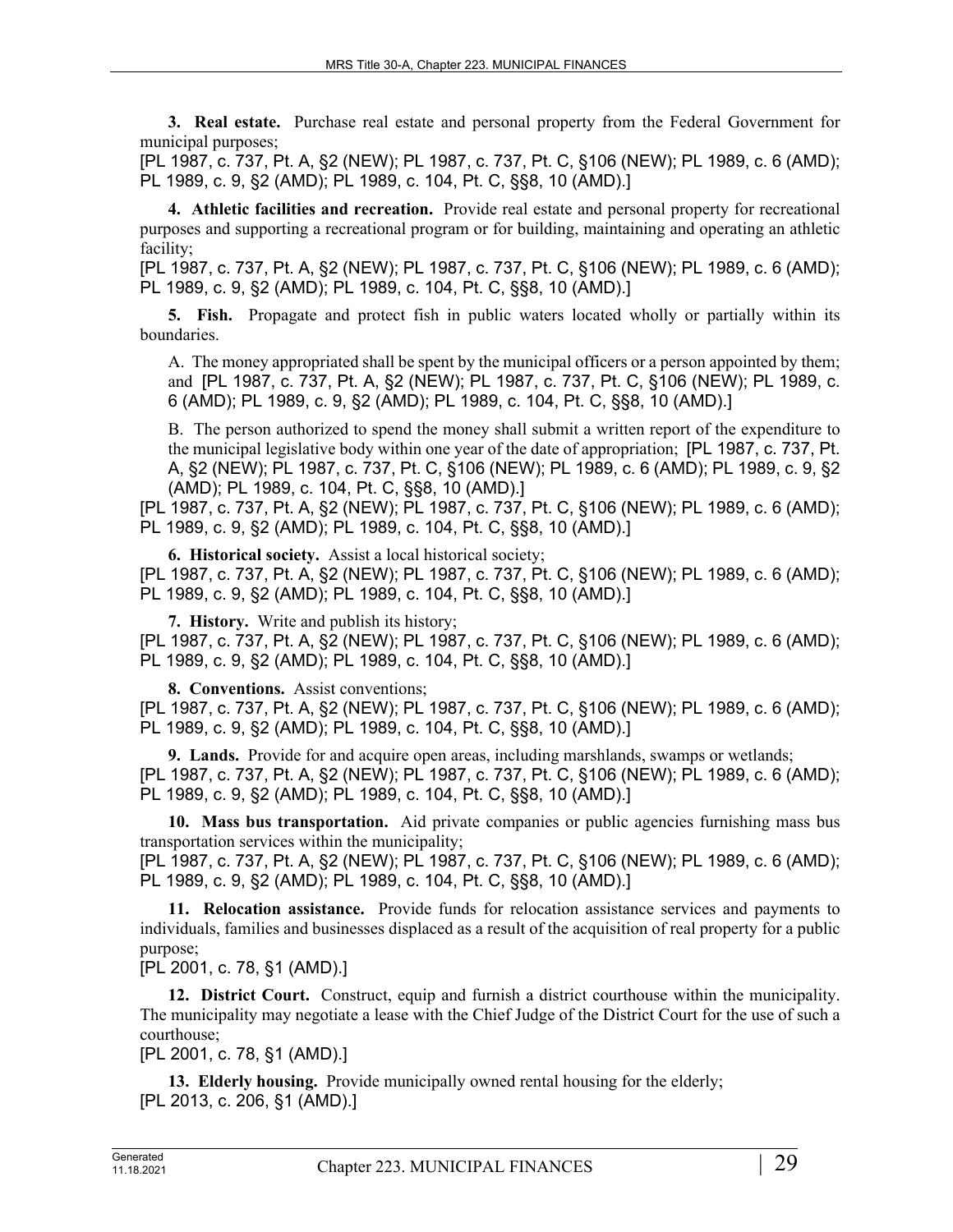**14. Affordable housing.** Facilitate affordable housing; and [PL 2013, c. 206, §2 (AMD).]

**15. Job creation and retention.** Establish revolving loan fund programs to assist in job creation and retention for local for-profit and nonprofit enterprises if approved by a municipal referendum election pursuant to sections 2528, 2529 and 2532, even if the municipality or plantation has not accepted the provisions of section 2528.

[PL 2013, c. 206, §3 (NEW).]

#### SECTION HISTORY

PL 1987, c. 737, §§A2,C106 (NEW). PL 1989, c. 6 (AMD). PL 1989, c. 9, §2 (AMD). PL 1989, c. 104, §§C8,10 (AMD). PL 2001, c. 78, §§1,2 (AMD). PL 2013, c. 206, §§1-3 (AMD).

### **§5727. Celebrations and commemorations**

A municipality may raise or appropriate money to: [PL 1987, c. 737, Pt. A, §2 (NEW); PL 1987, c. 737, Pt. C, §106 (NEW); PL 1989, c. 6 (AMD); PL 1989, c. 9, §2 (AMD); PL 1989, c. 104, Pt. C, §§8, 10 (AMD).]

**1. Anniversary.** Celebrate any anniversary of its settlement or incorporation and publish the proceedings of the celebration;

[PL 1987, c. 737, Pt. A, §2 (NEW); PL 1987, c. 737, Pt. C, §106 (NEW); PL 1989, c. 6 (AMD); PL 1989, c. 9, §2 (AMD); PL 1989, c. 104, Pt. C, §§8, 10 (AMD).]

**2. Holidays.** Observe Memorial Day, Veterans Day and any other day set apart for commemoration;

[PL 1987, c. 737, Pt. A, §2 (NEW); PL 1987, c. 737, Pt. C, §106 (NEW); PL 1989, c. 6 (AMD); PL 1989, c. 9, §2 (AMD); PL 1989, c. 104, Pt. C, §§8, 10 (AMD).]

**3. Christmas.** Decorate for Christmas;

[PL 1987, c. 737, Pt. A, §2 (NEW); PL 1987, c. 737, Pt. C, §106 (NEW); PL 1989, c. 6 (AMD); PL 1989, c. 9, §2 (AMD); PL 1989, c. 104, Pt. C, §§8, 10 (AMD).]

**4. Music.** Support an organization to provide music for municipal functions and public celebrations; and

[PL 1987, c. 737, Pt. A, §2 (NEW); PL 1987, c. 737, Pt. C, §106 (NEW); PL 1989, c. 6 (AMD); PL 1989, c. 9, §2 (AMD); PL 1989, c. 104, Pt. C, §§8, 10 (AMD).]

**5. Memorials for veterans.** Provide for monuments and memorials, and real estate suitable for their erection, to honor the veterans of the Armed Forces of the United States who sacrificed their lives in defense of their country.

[PL 1987, c. 737, Pt. A, §2 (NEW); PL 1987, c. 737, Pt. C, §106 (NEW); PL 1989, c. 6 (AMD); PL 1989, c. 9, §2 (AMD); PL 1989, c. 104, Pt. C, §§8, 10 (AMD).]

### SECTION HISTORY

PL 1987, c. 737, §§A2,C106 (NEW). PL 1989, c. 6 (AMD). PL 1989, c. 9, §2 (AMD). PL 1989, c. 104, §§C8,10 (AMD).

### **§5728. General duties and operations**

A municipality may raise or appropriate money to: [PL 1987, c. 737, Pt. A, §2 (NEW); PL 1987, c. 737, Pt. C, §106 (NEW); PL 1989, c. 6 (AMD); PL 1989, c. 9, §2 (AMD); PL 1989, c. 104, Pt. C, §§8, 10 (AMD).]

**1. Duties.** Perform any of the duties required of it by law; and [PL 1987, c. 737, Pt. A, §2 (NEW); PL 1987, c. 737, Pt. C, §106 (NEW); PL 1989, c. 6 (AMD); PL 1989, c. 9, §2 (AMD); PL 1989, c. 104, Pt. C, §§8, 10 (AMD).]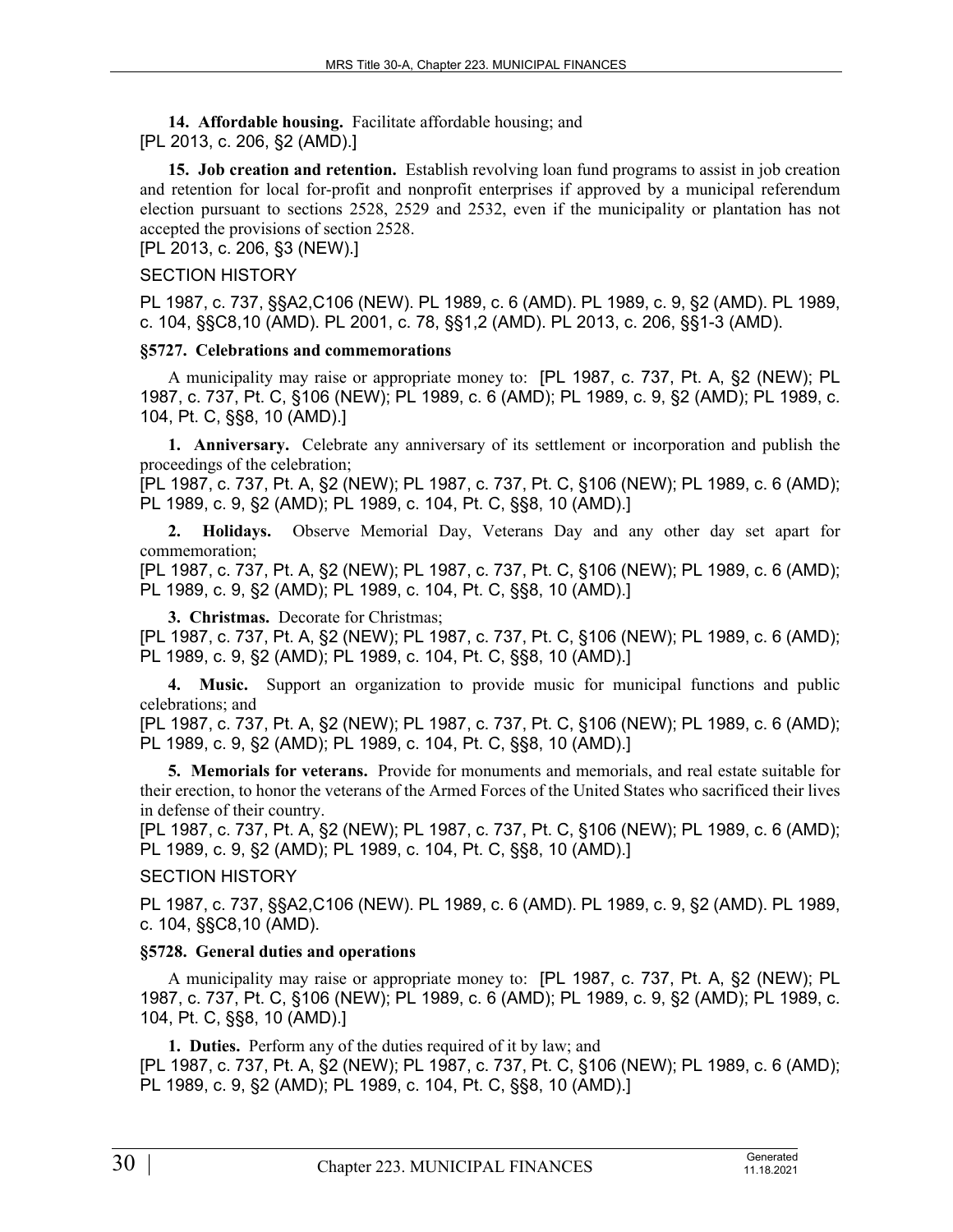**2. Authorized by law.** Provide for any operations authorized by law which, by their nature, require the expenditure of money.

[PL 1987, c. 737, Pt. A, §2 (NEW); PL 1987, c. 737, Pt. C, §106 (NEW); PL 1989, c. 6 (AMD); PL 1989, c. 9, §2 (AMD); PL 1989, c. 104, Pt. C, §§8, 10 (AMD).]

### SECTION HISTORY

PL 1987, c. 737, §§A2,C106 (NEW). PL 1989, c. 6 (AMD). PL 1989, c. 9, §2 (AMD). PL 1989, c. 104, §§C8,10 (AMD).

### **§5729. Federal and state grants**

A municipality's acceptance of grants is governed by this section. [PL 1987, c. 737, Pt. A, §2 (NEW); PL 1987, c. 737, Pt. C, §106 (NEW); PL 1989, c. 6 (AMD); PL 1989, c. 9, §2 (AMD); PL 1989, c. 104, Pt. C, §§8, 10 (AMD).]

**1. Federal.** Municipalities may apply for, accept and appropriate federal grants for any purpose for which federal grants are made available to municipalities either directly or through the State. [PL 1987, c. 737, Pt. A, §2 (NEW); PL 1987, c. 737, Pt. C, §106 (NEW); PL 1989, c. 6 (AMD); PL 1989, c. 9, §2 (AMD); PL 1989, c. 104, Pt. C, §§8, 10 (AMD).]

**2. State.** Municipalities may apply for, accept and appropriate state grants for any purpose for which state grants are made available to municipalities either directly or through a state agency. [PL 1987, c. 737, Pt. A, §2 (NEW); PL 1987, c. 737, Pt. C, §106 (NEW); PL 1989, c. 6 (AMD); PL 1989, c. 9, §2 (AMD); PL 1989, c. 104, Pt. C, §§8, 10 (AMD).]

### SECTION HISTORY

PL 1987, c. 737, §§A2,C106 (NEW). PL 1989, c. 6 (AMD). PL 1989, c. 9, §2 (AMD). PL 1989, c. 104, §§C8,10 (AMD).

### **§5730. Historic and scenic preservation**

Pursuant to the Constitution of Maine, Article IX, Section 8, Subsection 5, a municipality may raise or appropriate money to reimburse taxpayers for a portion of taxes paid under Title 36, Part 2 on real property if the property owner agrees to maintain the property in accordance with criteria that are adopted by ordinance by the governing legislative body of the municipality and that provide for maintaining the historic integrity of important structures or providing a scenic view. The Maine Historic Preservation Commission shall provide guidance, if requested by a municipality, in implementing this section. [PL 1999, c. 626, §1 (NEW).]

### SECTION HISTORY

PL 1999, c. 626, §1 (NEW).

### **SUBCHAPTER 5**

### **TAX BASE SHARING**

### **§5751. Purpose**

It is the purpose of this subchapter to increase the likelihood of orderly development and to provide an incentive for coordinated multi-community economic development by permitting 2 or more communities to share their tax base. [PL 1987, c. 737, Pt. A, §2 (NEW); PL 1987, c. 737, Pt. C, §106 (NEW); PL 1989, c. 6 (AMD); PL 1989, c. 9, §2 (AMD); PL 1989, c. 104, Pt. C, §§8, 10 (AMD).]

### SECTION HISTORY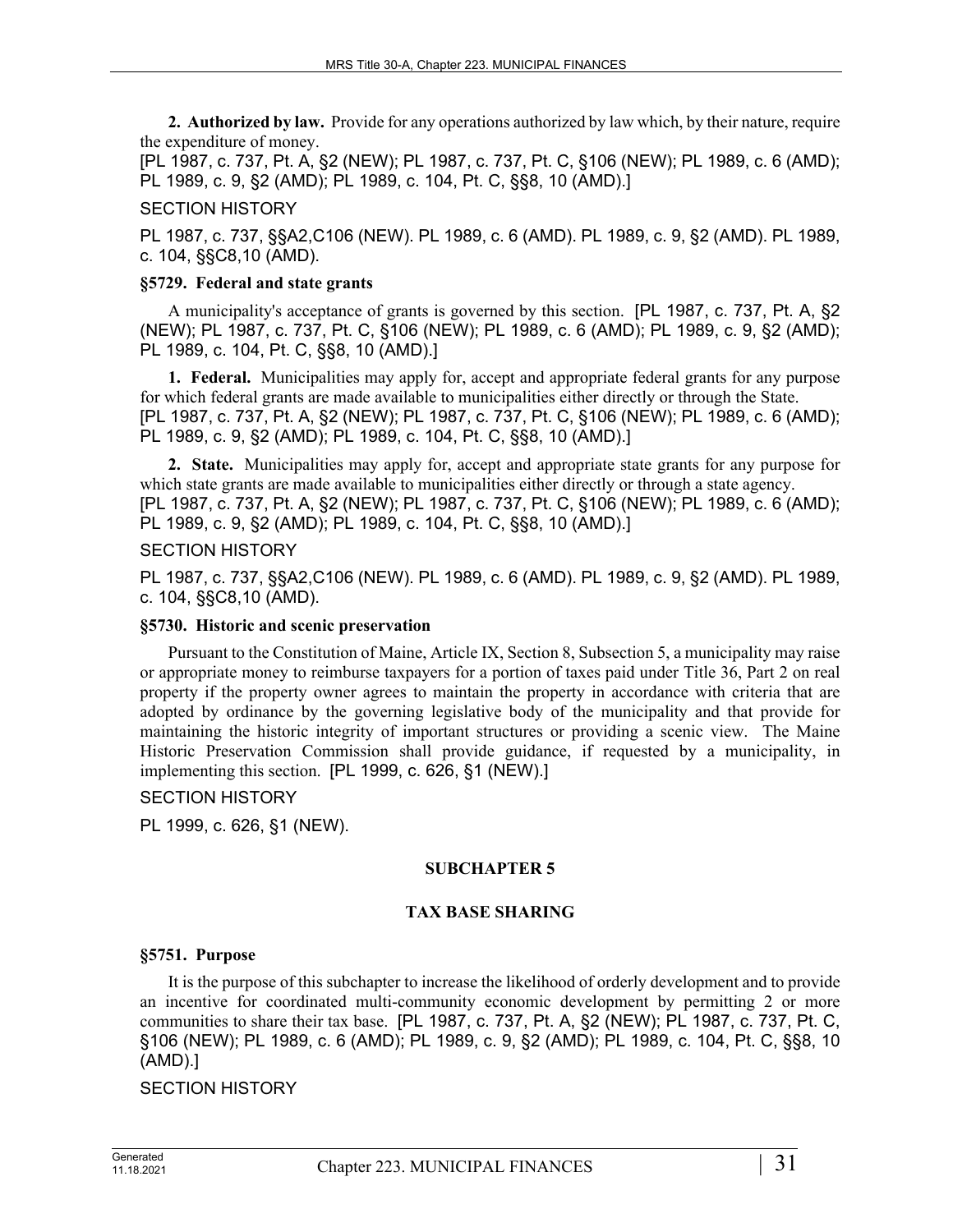PL 1987, c. 737, §§A2,C106 (NEW). PL 1989, c. 6 (AMD). PL 1989, c. 9, §2 (AMD). PL 1989, c. 104, §§C8,10 (AMD).

### **§5752. Tax base sharing agreement**

**1. Agreement.** Any 2 or more municipalities may, by a vote of their legislative bodies, enter into an agreement to share all or a specific part of the commercial, industrial or residential assessed valuation located within their respective communities. Municipalities that vote to enter into an agreement pursuant to this section are not required to have borders that are contiguous.

[PL 1997, c. 663, §1 (AMD).]

**2. Specifications.** Any such agreement must specify:

A. A duration which must be at least 5 years; [PL 1987, c. 737, Pt. A, §2 (NEW); PL 1987, c. 737, Pt. C, §106 (NEW); PL 1989, c. 6 (AMD); PL 1989, c. 9, §2 (AMD); PL 1989, c. 104, Pt. C, §§8, 10 (AMD).]

B. A description of the tax base that is to be shared, expressed in terms of type of property or location of property; [PL 1987, c. 737, Pt. A, §2 (NEW); PL 1987, c. 737, Pt. C, §106 (NEW); PL 1989, c. 6 (AMD); PL 1989, c. 9, §2 (AMD); PL 1989, c. 104, Pt. C, §§8, 10 (AMD).]

C. The formula for sharing the property taxes generated through taxation of the valuation that is to be shared; and [PL 1987, c. 737, Pt. A, §2 (NEW); PL 1987, c. 737, Pt. C, §106 (NEW); PL 1989, c. 6 (AMD); PL 1989, c. 9, §2 (AMD); PL 1989, c. 104, Pt. C, §§8, 10 (AMD).]

D. Any other necessary and proper matters. [PL 1987, c. 737, Pt. A, §2 (NEW); PL 1987, c. 737, Pt. C, §106 (NEW); PL 1989, c. 6 (AMD); PL 1989, c. 9, §2 (AMD); PL 1989, c. 104, Pt. C, §§8, 10 (AMD).]

[PL 1987, c. 737, Pt. A, §2 (NEW); PL 1987, c. 737, Pt. C, §106 (NEW); PL 1989, c. 6 (AMD); PL 1989, c. 9, §2 (AMD); PL 1989, c. 104, Pt. C, §§8, 10 (AMD).]

**3. Administration.** The shared valuation must be assessed in the municipality in which the property is located. It must be taxed at the rate applicable in that municipality. The tax so assessed must be collected by the municipality in which the property is located and the share of that tax, as specified in the tax base sharing agreement, must be remitted within 15 days after collection or within such other period of time as the parties to the tax base sharing agreement specify to the other municipality or municipalities on the basis of the terms of the agreement to which they are parties. The municipality in which the property is located may be authorized by the tax base sharing agreement to make payments due to the other municipality or municipalities that are parties to the agreement to another party or entity. Payments to another party or entity must be for purposes that have a general public benefit.

[PL 1999, c. 550, §1 (AMD).]

# SECTION HISTORY

PL 1987, c. 737, §§A2,C106 (NEW). PL 1989, c. 6 (AMD). PL 1989, c. 9, §2 (AMD). PL 1989, c. 104, §§C8,10 (AMD). PL 1997, c. 663, §1 (AMD). PL 1999, c. 550, §1 (AMD).

### **§5753. Filing of agreement**

Before becoming effective, any agreement made under this subchapter must be filed with the clerk of each municipality and with the Secretary of State. [PL 1987, c. 737, Pt. A, §2 (NEW); PL 1987, c. 737, Pt. C, §106 (NEW); PL 1989, c. 6 (AMD); PL 1989, c. 9, §2 (AMD); PL 1989, c. 104, Pt. C, §§8, 10 (AMD).]

# SECTION HISTORY

PL 1987, c. 737, §§A2,C106 (NEW). PL 1989, c. 6 (AMD). PL 1989, c. 9, §2 (AMD). PL 1989, c. 104, §§C8,10 (AMD).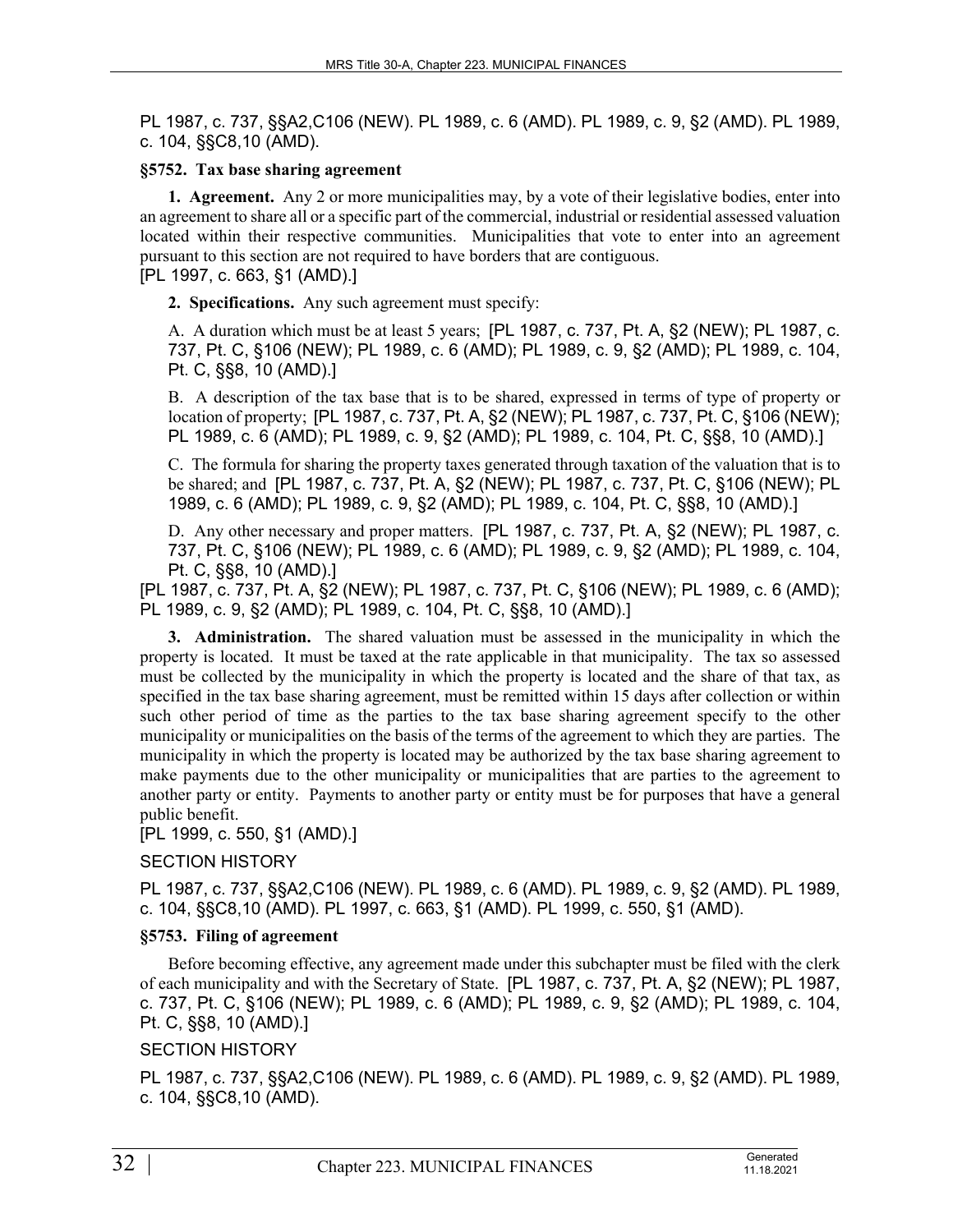### **SUBCHAPTER 6**

### **BORROWING**

#### **§5771. Revenue anticipation notes; fiscal year**

A municipality by vote of its municipal officers may in any municipal year borrow money temporarily and issue notes in anticipation of taxes, and state and federal revenue-sharing money. [PL 1987, c. 737, Pt. A, §2 (NEW); PL 1987, c. 737, Pt. C, §106 (NEW); PL 1989, c. 6 (AMD); PL 1989, c. 9, §2 (AMD); PL 1989, c. 104, Pt. C, §§8, 10 (AMD).]

**1. Amount.** The amount borrowed in anticipation of taxes shall not exceed the total tax levy of the preceding municipal year or of the 2 preceding municipal years if together they do not extend beyond a period of 18 months. The amount borrowed in anticipation of state or federal revenue sharing shall not exceed the amount of revenue-sharing entitlements projected by the paying units of government for the current period of entitlement.

[PL 1987, c. 737, Pt. A, §2 (NEW); PL 1987, c. 737, Pt. C, §106 (NEW); PL 1989, c. 6 (AMD); PL 1989, c. 9, §2 (AMD); PL 1989, c. 104, Pt. C, §§8, 10 (AMD).]

**2. When paid.** The tax anticipation notes must be paid within one month after the end of the municipal year in which they were made, except during a transition to a new municipal year the notes must be paid within 18 months of the first day of the municipal year in which they were made. The notes issued in anticipation of taxes must be paid out of money raised by taxation. The notes issued in anticipation of revenue-sharing money must be paid out of money received as a result of revenue sharing.

[PL 1991, c. 121, Pt. A, §5 (AMD).]

### SECTION HISTORY

PL 1987, c. 737, §§A2,C106 (NEW). PL 1989, c. 6 (AMD). PL 1989, c. 9, §2 (AMD). PL 1989, c. 104, §§C8,10 (AMD). PL 1991, c. 121, §A5 (AMD).

### **§5772. General obligation securities**

A municipality may issue general obligation securities for funding or refunding all or part of its debt and for any purpose for which it may raise money. [PL 1987, c. 737, Pt. A, §2 (NEW); PL 1987, c. 737, Pt. C, §106 (NEW); PL 1989, c. 6 (AMD); PL 1989, c. 9, §2 (AMD); PL 1989, c. 104, Pt. C, §§8, 10 (AMD).]

**1. Anticipatory borrowing.** The municipal officers authorized to issue securities may borrow money in anticipation of their sale by issuing temporary notes and renewal notes.

A. The total face amount of temporary notes and renewal notes issued under this subsection may not exceed at any one time outstanding the authorized amount of the securities. [PL 1987, c. 737, Pt. A, §2 (NEW); PL 1987, c. 737, Pt. C, §106 (NEW); PL 1989, c. 6 (AMD); PL 1989, c. 9, §2 (AMD); PL 1989, c. 104, Pt. C, §§8, 10 (AMD).]

B. The period of anticipatory borrowing under this subsection shall not exceed 3 years and the time within which these securities are to become due shall not be extended by anticipatory borrowing beyond:

(1) The time fixed in the vote authorizing their issue; or

(2) If no term is specified in that vote, beyond the term permitted by law. [PL 1987, c. 737, Pt. A, §2 (NEW); PL 1987, c. 737, Pt. C, §106 (NEW); PL 1989, c. 6 (AMD); PL 1989, c. 9, §2 (AMD); PL 1989, c. 104, Pt. C, §§8, 10 (AMD).]

[PL 1987, c. 737, Pt. A, §2 (NEW); PL 1987, c. 737, Pt. C, §106 (NEW); PL 1989, c. 6 (AMD); PL 1989, c. 9, §2 (AMD); PL 1989, c. 104, Pt. C, §§8, 10 (AMD).]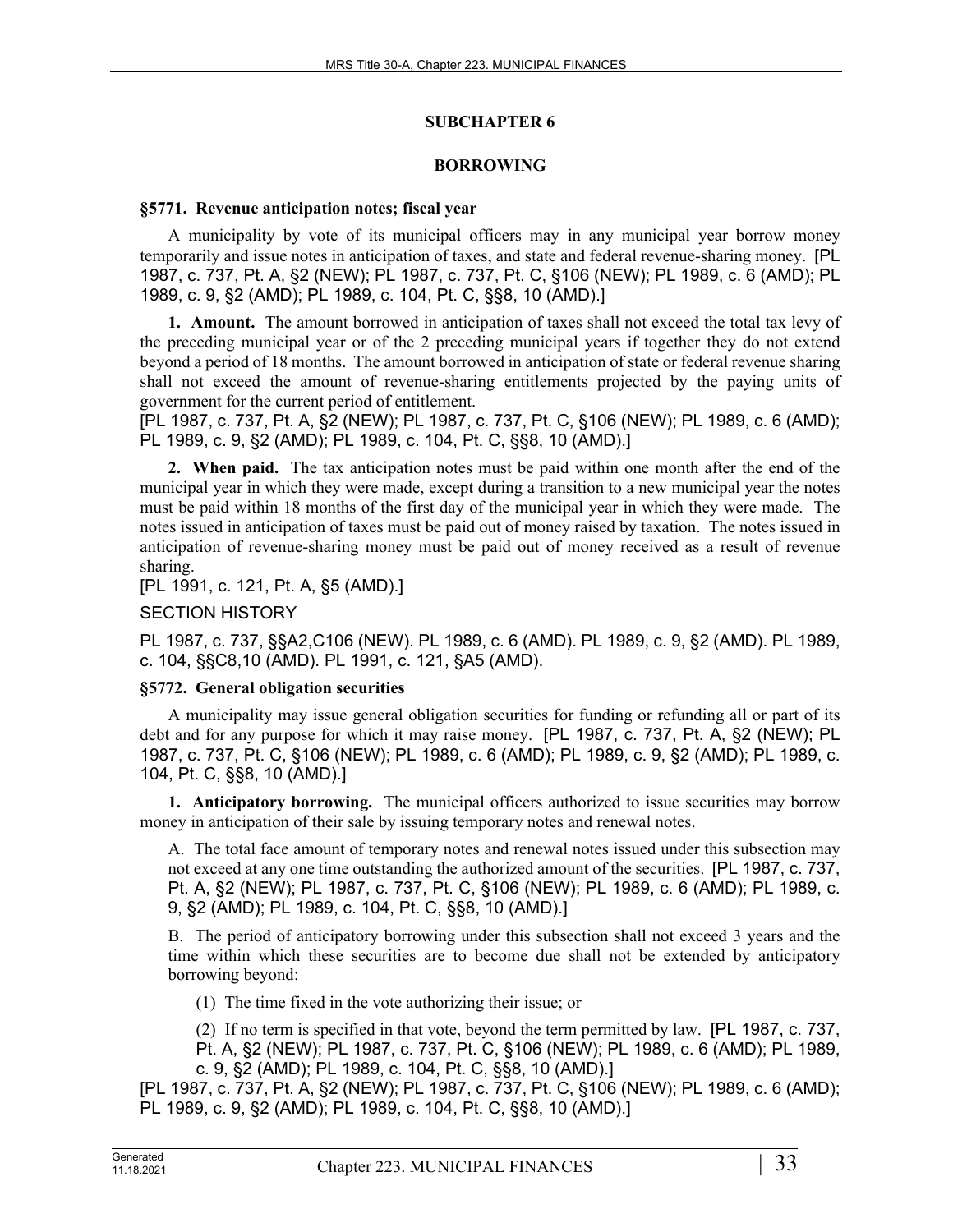**2. Invalidity in original borrowing.** A security authorized and issued for the purpose of funding or refunding a debt is not invalid because of any invalidity in the original borrowing.

[PL 1987, c. 737, Pt. A, §2 (NEW); PL 1987, c. 737, Pt. C, §106 (NEW); PL 1989, c. 6 (AMD); PL 1989, c. 9, §2 (AMD); PL 1989, c. 104, Pt. C, §§8, 10 (AMD).]

**2-A. Financial statement required.** The treasurer of the municipality shall prepare a signed statement to accompany any question submitted to the electors for ratification of a general obligation of the municipality bond issue. To meet this requirement, the signed statement of the municipal treasurer may be printed on the ballot or it may be printed as a separate document that is made available to voters. The statement must set forth:

A. The total amount of bonds of the municipality outstanding and unpaid, the total amount of bonds of the municipality authorized and unissued and the total amount of bonds of the municipality contemplated to be issued if the enactment submitted to the electors is ratified; [PL 1991, c. 548, Pt. D, §7 (NEW); PL 1991, c. 548, Pt. D, §10 (AFF).]

B. An estimate and explanation of costs involved, including varying interest rates, the estimated cost of interest on the bond amount to be issued, the total cost of principal and interest to be paid at maturity and any other substantive information relating to the debt of the municipality as the treasurer may consider appropriate; and [PL 2019, c. 371, §41 (AMD).]

C. A declaration that the validity of the bonds and of the voters' ratification of the bonds may not be affected by any errors in the estimate made pursuant to paragraph B. If the actual amount of the total debt service for the bond issue varies from the estimate, the ratification by the electors is nevertheless conclusive and the validity of the bond issue is not affected by reason of the variance. [PL 1991, c. 548, Pt. D, §7 (NEW); PL 1991, c. 548, Pt. D, §10 (AFF).]

[PL 2019, c. 371, §41 (AMD).]

**3. Annual installments.** Securities may be in serial form payable in annual installments, which need not be equal, the total amount of which shall extinguish the entire issue at maturity. The first such installment must be payable within 5 years and the last such installment must be payable within 30 years after the date the securities are issued.

[PL 1987, c. 737, Pt. A, §2 (NEW); PL 1987, c. 737, Pt. C, §106 (NEW); PL 1989, c. 6 (AMD); PL 1989, c. 9, §2 (AMD); PL 1989, c. 104, Pt. C, §§8, 10 (AMD).]

**4. Discretion in municipal officers.** In the absence of a contrary provision in the vote authorizing the issuance of securities, the discretion to fix the date, maturities, denomination, interest rate, place of payment, form and other details of the securities and of providing for the sale of the securities is deemed to have been delegated to the municipal officers.

[PL 1987, c. 737, Pt. A, §2 (NEW); PL 1987, c. 737, Pt. C, §106 (NEW); PL 1989, c. 6 (AMD); PL 1989, c. 9, §2 (AMD); PL 1989, c. 104, Pt. C, §§8, 10 (AMD).]

**5. Term securities.** Term securities may be issued for a period not to exceed 10 years. [PL 1987, c. 737, Pt. A, §2 (NEW); PL 1987, c. 737, Pt. C, §106 (NEW); PL 1989, c. 6 (AMD); PL 1989, c. 9, §2 (AMD); PL 1989, c. 104, Pt. C, §§8, 10 (AMD).]

**6. Call for redemption.** Securities may be issued which are subject to call for redemption with or without premium at the election of the municipality before the date fixed for final payment of the securities, provided:

A. Specific authority to issue callable securities is contained in the vote authorizing their issue; and [PL 1987, c. 737, Pt. A, §2 (NEW); PL 1987, c. 737, Pt. C, §106 (NEW); PL 1989, c. 6 (AMD); PL 1989, c. 9, §2 (AMD); PL 1989, c. 104, Pt. C, §§8, 10 (AMD).]

B. The securities when issued contain provisions setting forth:

(1) The method by which the option to call may be exercised;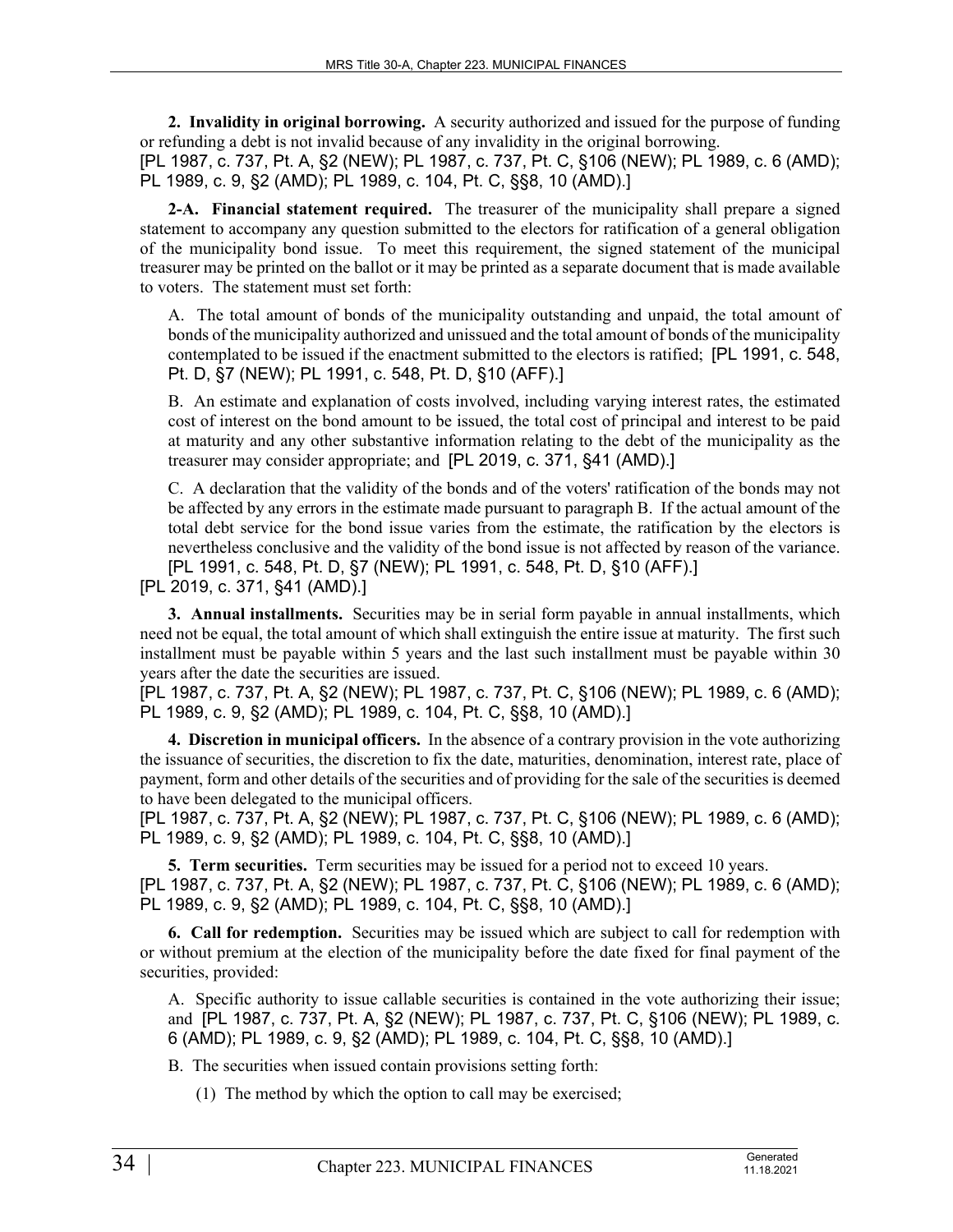(2) The procedure for payment in the event of call; and

(3) The legal effect of making the call. [PL 1987, c. 737, Pt. A, §2 (NEW); PL 1987, c. 737, Pt. C, §106 (NEW); PL 1989, c. 6 (AMD); PL 1989, c. 9, §2 (AMD); PL 1989, c. 104, Pt. C, §§8, 10 (AMD).]

[PL 1987, c. 737, Pt. A, §2 (NEW); PL 1987, c. 737, Pt. C, §106 (NEW); PL 1989, c. 6 (AMD); PL 1989, c. 9, §2 (AMD); PL 1989, c. 104, Pt. C, §§8, 10 (AMD).]

**7. Signatures.** Securities issued by a municipality shall, in the absence of a contrary provision in a special Act of the Legislature or in the vote authorizing the securities, be signed by the treasurer and countersigned by a majority of the municipal officers.

[PL 1987, c. 737, Pt. A, §2 (NEW); PL 1987, c. 737, Pt. C, §106 (NEW); PL 1989, c. 6 (AMD); PL 1989, c. 9, §2 (AMD); PL 1989, c. 104, Pt. C, §§8, 10 (AMD).]

**8. At least one manual signature; validity.** Securities issued by a municipality and coupons, if any, attached to those securities shall be executed in the name of the municipality by the manual or facsimile signatures of the official or officials who are authorized to execute the securities, but at least one signature on each bond or note must be a manual signature. These securities and coupons, if properly executed by the municipal officers who are in office on the date the securities are actually executed, are valid and binding according to their terms, notwithstanding that before the securities are delivered and paid for, any or all such officers have ceased to hold office.

[PL 1987, c. 737, Pt. A, §2 (NEW); PL 1987, c. 737, Pt. C, §106 (NEW); PL 1989, c. 6 (AMD); PL 1989, c. 9, §2 (AMD); PL 1989, c. 104, Pt. C, §§8, 10 (AMD).]

**9. Interest or dividend exemption from state taxation.** Interest or dividends paid on general obligation securities issued under this section are exempt from taxation within the State, whether or not such income is subject to taxation under the United States Internal Revenue Code, as amended. [PL 1993, c. 680, Pt. A, §27 (RPR).]

# SECTION HISTORY

PL 1987, c. 737, §§A2,C106 (NEW). PL 1987, c. 873, §§2,3 (AMD). PL 1989, c. 6 (AMD). PL 1989, c. 9, §2 (AMD). PL 1989, c. 104, §§A50,C8,C10 (AMD). PL 1991, c. 548, §D7 (AMD). PL 1991, c. 548, §D10 (AFF). PL 1993, c. 680, §A27 (AMD). PL 2019, c. 371, §41 (AMD).

### **§5773. Borrowing in anticipation of federal or state aid**

**1. Acceptance of aid.** The municipal officers of a municipality may contract for and accept an offer or a grant of federal or state aid, or both, for any purpose for which a municipality may raise or expend money.

[PL 1987, c. 737, Pt. A, §2 (NEW); PL 1987, c. 737, Pt. C, §106 (NEW); PL 1989, c. 6 (AMD); PL 1989, c. 9, §2 (AMD); PL 1989, c. 104, Pt. C, §§8, 10 (AMD).]

**2. Borrowing in anticipation.** Notwithstanding any provisions in a charter or special Act of the Legislature, but subject to the constitutional limit on indebtedness, any municipality which has contracted for and accepted an offer or a grant of federal or state aid, or both, for a particular project, may by vote of its municipal officers incur indebtedness in anticipation of the receipt of that aid for the particular project by issuing its general obligation notes payable within one year. These notes may be renewed from time to time by the issue of other notes, provided that no notes may be issued or renewed in an amount which at the time of the issuance or renewal exceeds the unpaid amount of the federal or state aid in anticipation of which the notes are issued or renewed.

A. To any extent that the federal or state aid in anticipation of which the notes were issued when received exceeds the amount of the aid remaining to be paid under contract or accepted offer, plus the amount of any outstanding notes issued in anticipation of the aid, it shall be kept in a separate account and used solely for the payment of any outstanding note. [PL 1987, c. 737, §2 (NEW);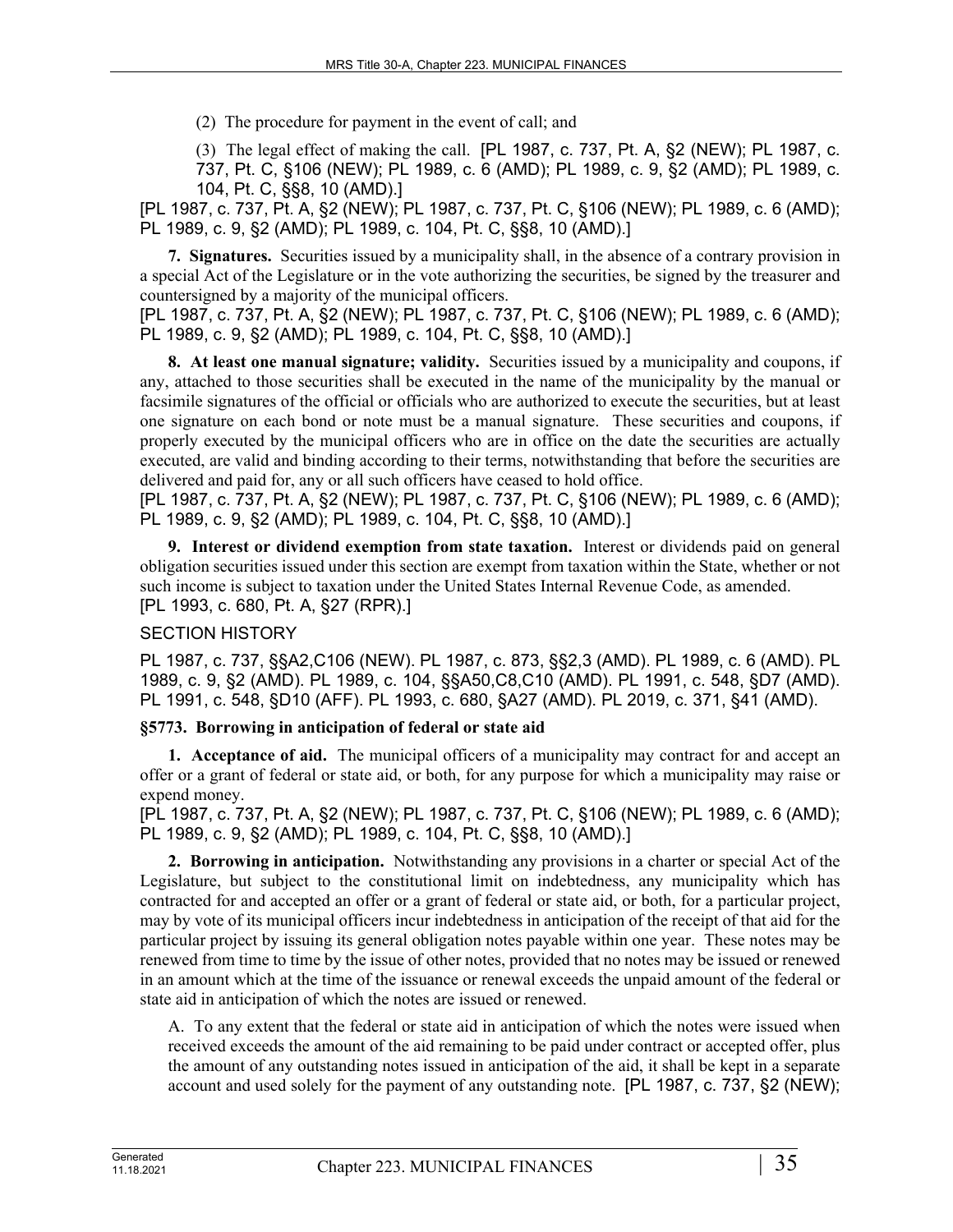PL 1987, c. 737, Pt. C, §106 (NEW); PL 1989, c. 6 (AMD); PL 1989, c. 9, §2 (AMD); PL 1989, c. 104, Pt. C, §§8, 10 (AMD).]

B. Any municipal charter provision requiring the publication of an ordinance, vote, order or resolution of the municipal officers, the holding of a public hearing on those matters or subjecting an ordinance, vote, order or resolution to a referendum does not apply to any borrowing authorized under this section. [PL 1987, c. 737, §2 (NEW); PL 1987, c. 737, Pt. C, §106 (NEW); PL 1989, c. 6 (AMD); PL 1989, c. 9, §2 (AMD); PL 1989, c. 104, Pt. C, §§8, 10 (AMD).]

[PL 1987, c. 737, §2 (NEW); PL 1987, c. 737, Pt. C, §106 (NEW); PL 1989, c. 6 (AMD); PL 1989, c. 9, §2 (AMD); PL 1989, c. 104, Pt. C, §§8, 10 (AMD).]

**3. Funds for educational purposes.** The municipal officers of any municipality may borrow in anticipation of any funds or reimbursements that the Legislature has authorized to be paid to municipalities for educational purposes during the municipal year within one month thereafter. The notes must be paid from those funds received for educational purposes from state agencies during the municipal year within one month thereafter.

[PL 1991, c. 121, Pt. A, §6 (AMD).]

#### SECTION HISTORY

PL 1987, c. 737, §§A2,C106 (NEW). PL 1989, c. 6 (AMD). PL 1989, c. 9, §2 (AMD). PL 1989, c. 104, §§C8,10 (AMD). PL 1991, c. 121, §A6 (AMD).

### **SUBCHAPTER 7**

#### **RESERVE FUND**

#### **§5801. Establishment**

A municipality may establish a reserve fund, consisting of one or more accounts, by appropriating money or by authorizing the transfer of unencumbered surplus funds at the end of any fiscal year for the following purposes: [PL 1987, c. 737, §2 (NEW); PL 1987, c. 737, Pt. C, §106 (NEW); PL 1989, c. 6 (AMD); PL 1989, c. 9, §2 (AMD); PL 1989, c. 104, Pt. C, §§8, 10 (AMD).]

**1. Capital improvement account.** Financing the acquisition or reconstruction of a specific, or a type of, capital improvement;

[PL 1987, c. 737, §2 (NEW); PL 1987, c. 737, Pt. C, §106 (NEW); PL 1989, c. 6 (AMD); PL 1989, c. 9, §2 (AMD); PL 1989, c. 104, Pt. C, §§8, 10 (AMD).]

**2. Capital equipment account.** Financing the acquisition of a specific item or type of capital equipment;

[PL 1987, c. 737, §2 (NEW); PL 1987, c. 737, Pt. C, §106 (NEW); PL 1989, c. 6 (AMD); PL 1989, c. 9, §2 (AMD); PL 1989, c. 104, Pt. C, §§8, 10 (AMD).]

**3. Credit reserve account.** Providing a reserve which may be applied in periods of financial emergency to assist in continuing its normal operation without increasing the tax rate.

A. The annual appropriation for this purpose may not exceed 5% of the current tax commitment. [PL 1987, c. 737, §2 (NEW); PL 1987, c. 737, Pt. C, §106 (NEW); PL 1989, c. 6 (AMD); PL 1989, c. 9, §2 (AMD); PL 1989, c. 104, Pt. C, §§8, 10 (AMD).]

B. When the municipal legislative body determines that a financial emergency exists, it may order the withdrawal of the necessary amount from the account; and [PL 1987, c. 737, §2 (NEW); PL 1987, c. 737, Pt. C, §106 (NEW); PL 1989, c. 6 (AMD); PL 1989, c. 9, §2 (AMD); PL 1989, c. 104, Pt. C, §§8, 10 (AMD).]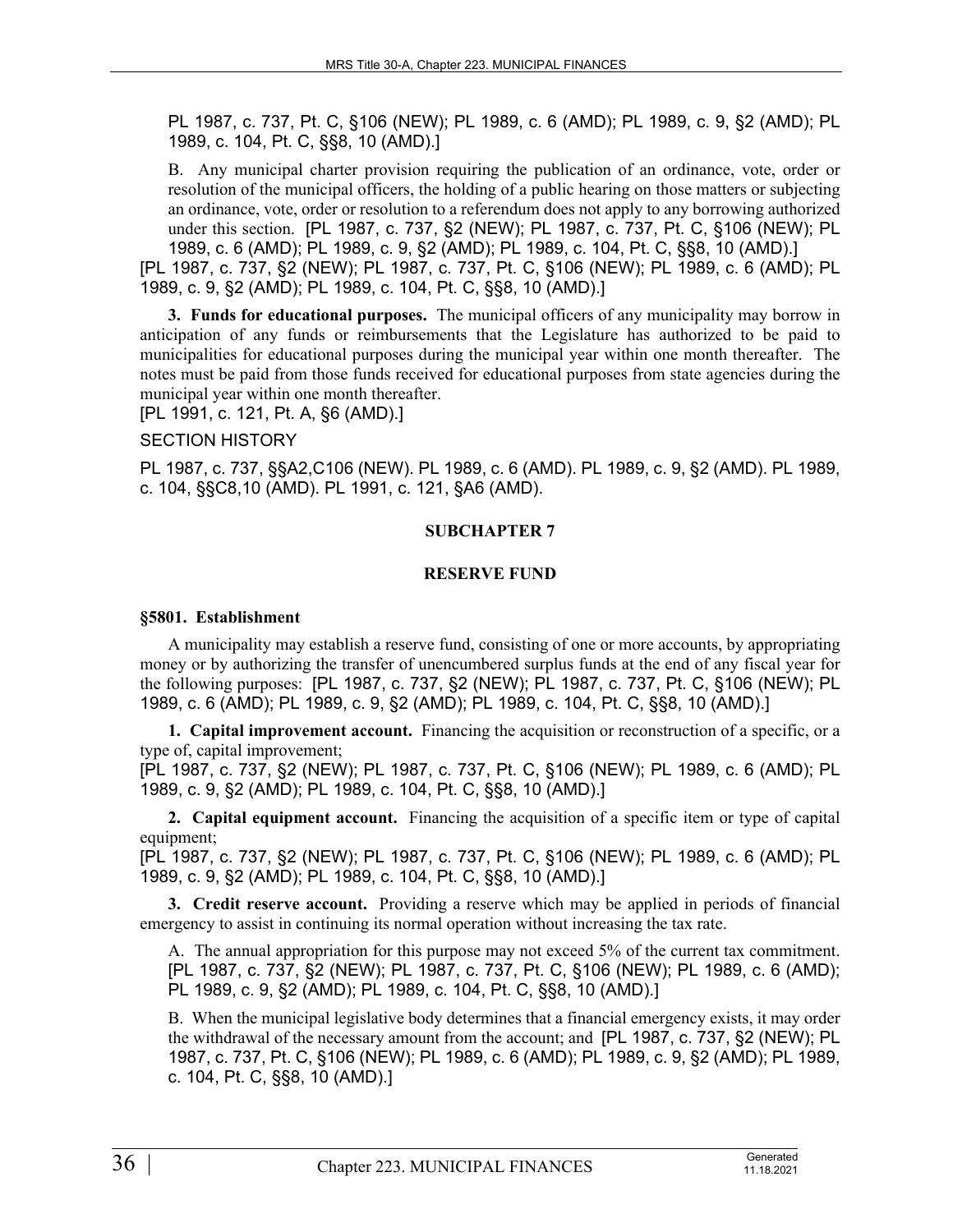**4. Sinking fund account.** Paying a funded debt.

A. Any assets remaining in a sinking fund account, other than its own bonds, shall be withdrawn from the account when the debt for the payment of which it was established has been refunded. The legislative body may pledge the assets for payment of the new debt or may order them transferred to another account. [PL 1987, c. 737, §2 (NEW); PL 1987, c. 737, Pt. C, §106 (NEW); PL 1989, c. 6 (AMD); PL 1989, c. 9, §2 (AMD); PL 1989, c. 104, Pt. C, §§8, 10 (AMD).]

[PL 1987, c. 737, §2 (NEW); PL 1987, c. 737, Pt. C, §106 (NEW); PL 1989, c. 6 (AMD); PL 1989, c. 9, §2 (AMD); PL 1989, c. 104, Pt. C, §§8, 10 (AMD).]

### SECTION HISTORY

PL 1987, c. 737, §§A2,C106 (NEW). PL 1989, c. 6 (AMD). PL 1989, c. 9, §2 (AMD). PL 1989, c. 104, §§C8,10 (AMD).

# **§5802. Trustees**

The municipal officers are trustees of the municipal reserve fund. [PL 1987, c. 737, Pt. A, §2 (NEW); PL 1987, c. 737, Pt. C, §106 (NEW); PL 1989, c. 6 (AMD); PL 1989, c. 9, §2 (AMD); PL 1989, c. 104, Pt. C, §§8, 10 (AMD).]

**1. Fund deposited or invested.** They shall deposit or invest the fund according to subchapter  $III - A$ 

A. Any interest earned or capital gains realized shall accrue to and become part of the fund. Unless otherwise ordered by the municipal legislative body, interest and capital gains shall be prorated among the various accounts. [PL 1987, c. 737, Pt. A, §2 (NEW); PL 1987, c. 737, Pt. C, §106 (NEW); PL 1989, c. 6 (AMD); PL 1989, c. 9, §2 (AMD); PL 1989, c. 104, Pt. C, §§8, 10 (AMD).]

[PL 1987, c. 737, Pt. A, §2 (NEW); PL 1987, c. 737, Pt. C, §106 (NEW); PL 1989, c. 6 (AMD); PL 1989, c. 9, §2 (AMD); PL 1989, c. 104, Pt. C, §§8, 10 (AMD).]

**2. Purpose of expenditure.** An expenditure from any account of the fund may be made only for the specific purpose for which the account was established.

[PL 1987, c. 737, Pt. A, §2 (NEW); PL 1987, c. 737, Pt. C, §106 (NEW); PL 1989, c. 6 (AMD); PL 1989, c. 9, §2 (AMD); PL 1989, c. 104, Pt. C, §§8, 10 (AMD).]

**3. Transfer of balance.** The balance of any account of a reserve fund may be transferred to another reserve account or to surplus when the purpose for which it was established has been accomplished or abandoned.

[PL 1987, c. 737, Pt. A, §2 (NEW); PL 1987, c. 737, Pt. C, §106 (NEW); PL 1989, c. 6 (AMD); PL 1989, c. 9, §2 (AMD); PL 1989, c. 104, Pt. C, §§8, 10 (AMD).]

**4. Use of fund for purpose not provided for.** Notwithstanding Title 17‑A, section 4‑A, any municipal official who uses the assets of any account of the reserve fund in any manner or for any purpose other than that provided by the municipality is guilty of a Class C crime and shall be punished by a fine of not more than \$2,000 or by imprisonment for not more than 2 years.

[PL 1987, c. 737, Pt. A, §2 (NEW); PL 1987, c. 737, Pt. C, §106 (NEW); PL 1989, c. 6 (AMD); PL 1989, c. 9, §2 (AMD); PL 1989, c. 104, Pt. C, §§8, 10 (AMD).]

# SECTION HISTORY

PL 1987, c. 737, §§A2,C106 (NEW). PL 1989, c. 6 (AMD). PL 1989, c. 9, §2 (AMD). PL 1989, c. 104, §§C8,10 (AMD).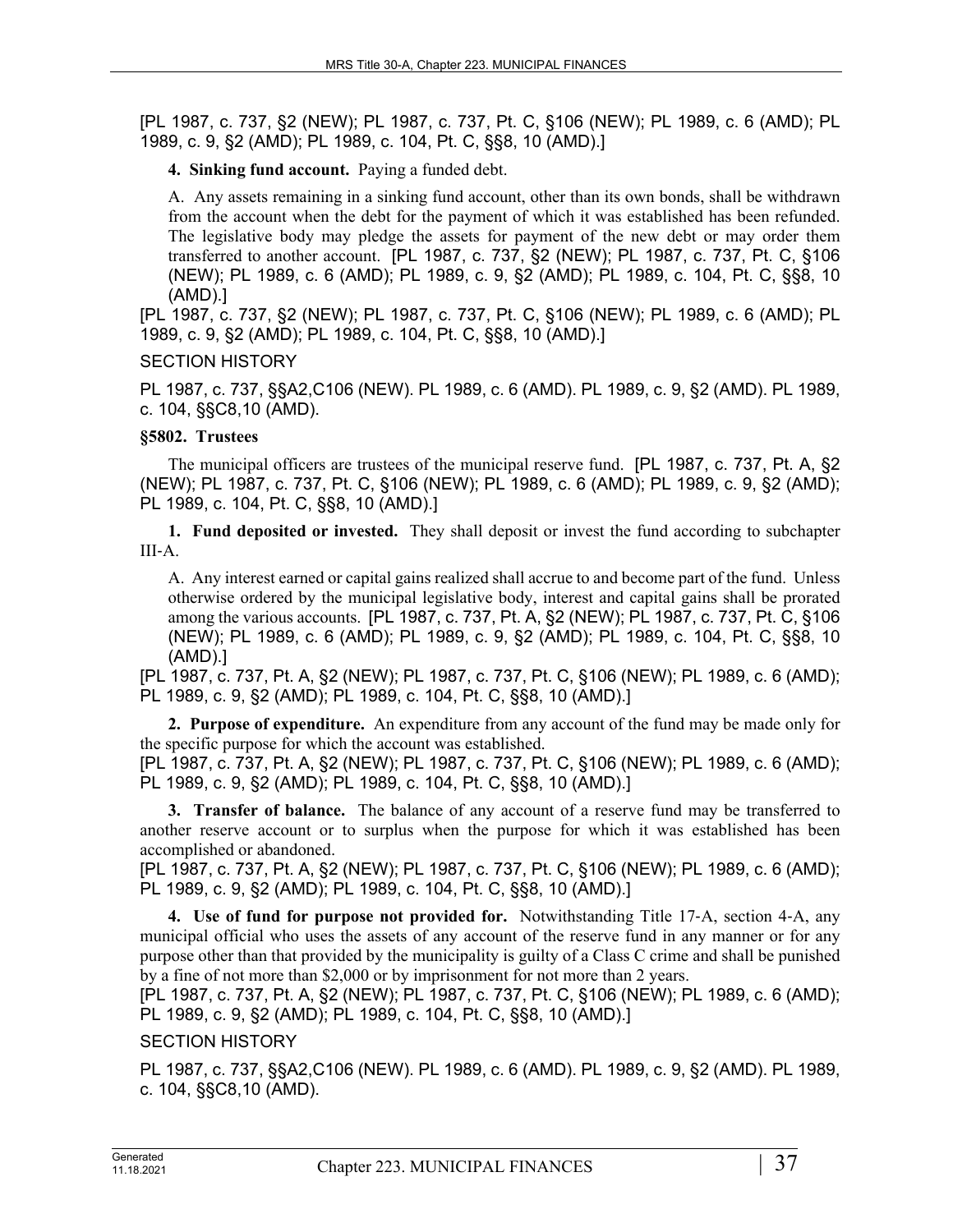### **SUBCHAPTER 8**

### **ACCOUNTS AND AUDITS**

### **§5821. Uniform accounting system**

Each municipality and each quasi-municipal corporation, including, but not limited to, various types of districts or corporations embracing a portion of a municipality, a single municipality or several municipalities not under the jurisdiction of the Public Utilities Commission, shall: [PL 1987, c. 737, Pt. A, §2 (NEW); PL 1987, c. 737, Pt. C, §106 (NEW); PL 1989, c. 6 (AMD); PL 1989, c. 9, §2 (AMD); PL 1989, c. 104, Pt. C, §§8, 10 (AMD).]

**1. Accounting records.** Keep its accounting records in conformity with generally accepted principles of municipal accounting; and

[PL 1987, c. 737, Pt. A, §2 (NEW); PL 1987, c. 737, Pt. C, §106 (NEW); PL 1989, c. 6 (AMD); PL 1989, c. 9, §2 (AMD); PL 1989, c. 104, Pt. C, §§8, 10 (AMD).]

**2. Uniform classification.** Use a uniform classification for revenue, expenditures and balance sheet accounts.

[PL 1987, c. 737, Pt. A, §2 (NEW); PL 1987, c. 737, Pt. C, §106 (NEW); PL 1989, c. 6 (AMD); PL 1989, c. 9, §2 (AMD); PL 1989, c. 104, Pt. C, §§8, 10 (AMD).]

### SECTION HISTORY

PL 1987, c. 737, §§A2,C106 (NEW). PL 1989, c. 6 (AMD). PL 1989, c. 9, §2 (AMD). PL 1989, c. 104, §§C8,10 (AMD).

### **§5822. Investigation of accounting and auditing system**

The State Auditor may inquire into the accounting and auditing system of any municipality or any quasi-municipal corporation not under the jurisdiction of the Public Utilities Commission. The officers of that municipality or quasi-municipal corporation shall furnish information pertaining to the system in the form prescribed by the State Auditor. [PL 1987, c. 737, Pt. A, §2 (NEW); PL 1987, c. 737, Pt. C, §106 (NEW); PL 1989, c. 6 (AMD); PL 1989, c. 9, §2 (AMD); PL 1989, c. 104, Pt. C, §§8, 10 (AMD).]

# SECTION HISTORY

PL 1987, c. 737, §§A2,C106 (NEW). PL 1989, c. 6 (AMD). PL 1989, c. 9, §2 (AMD). PL 1989, c. 104, §§C8,10 (AMD).

# **§5823. Annual postaudit**

Each municipality and quasi-municipal corporation shall have an annual postaudit made of its accounts covering the last complete fiscal year by the Office of the State Auditor or by a certified public accountant elected by ballot or engaged by its officers. The officers shall notify the State Auditor of the name and address of the auditor within 30 days after the auditor is elected or engaged. The postaudit must be conducted according to government auditing standards promulgated by the United States Government Accountability Office. [PL 2015, c. 44, §10 (AMD).]

**1. New postaudit.** If the officers of a municipality or quasi-municipal corporation are dissatisfied with the postaudit made by a certified public accountant, they may obtain a new postaudit by engaging another certified public accountant in private practice.

If officers of a municipality or quasi-municipal corporation judge that unusual circumstances warrant an audit performed by the Office of the State Auditor, the voters may petition the State Auditor to reperform the audit. The petition must be signed by: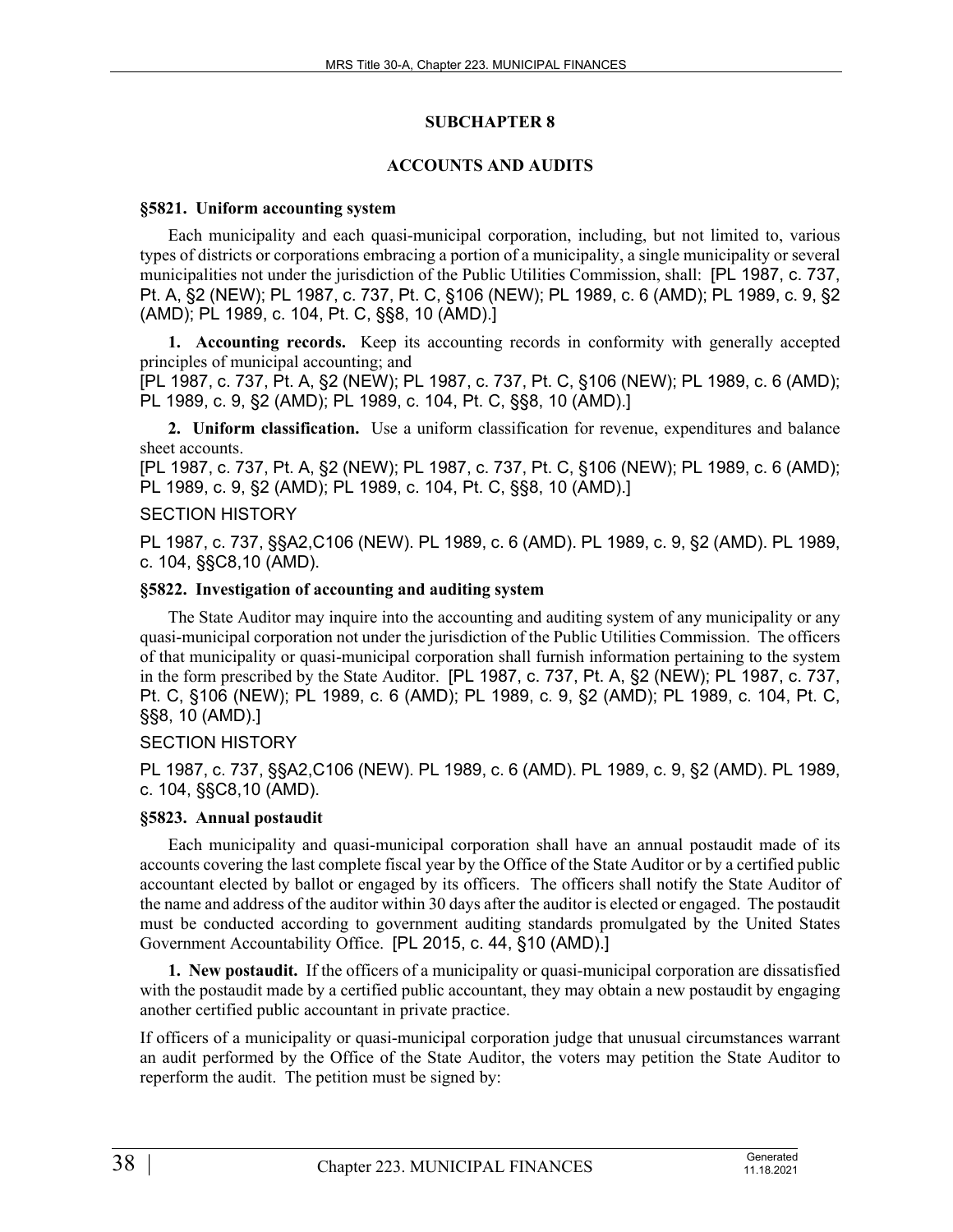A. At least 10% of the voters of a municipality or quasi-municipal corporation with a population under 10,000; or [PL 1987, c. 737, Pt. A, §2 (NEW); PL 1987, c. 737, Pt. C, §106 (NEW); PL 1989, c. 6 (AMD); PL 1989, c. 9, §2 (AMD); PL 1989, c. 104, Pt. C, §§8, 10 (AMD).]

B. At least 1,000 voters in a municipality or quasi-municipal corporation with a population of 10,000 or over. [PL 1987, c. 737, Pt. A, §2 (NEW); PL 1987, c. 737, Pt. C, §106 (NEW); PL 1989, c. 6 (AMD); PL 1989, c. 9, §2 (AMD); PL 1989, c. 104, Pt. C, §§8, 10 (AMD).]

Upon the filing of a valid petition, the State Auditor shall consider the petition and may order a new postaudit or other examination to be performed by the Office of the State Auditor. The municipality or quasi-municipal corporation shall pay the expense of this postaudit.

[PL 2015, c. 44, §11 (AMD).]

**2. Records available to auditor.** Whenever a postaudit is being made, all necessary records shall be made available to the auditor.

[PL 1987, c. 737, Pt. A, §2 (NEW); PL 1987, c. 737, Pt. C, §106 (NEW); PL 1989, c. 6 (AMD); PL 1989, c. 9, §2 (AMD); PL 1989, c. 104, Pt. C, §§8, 10 (AMD).]

**3. Report.** After the postaudit has been completed, the auditor shall submit a report to the officers of the municipality or quasi-municipal corporation.

A. The report must contain the following items:

- (1) A management letter, if applicable;
- (2) A letter of transmittal;
- (3) The independent auditor's report on the financial statements; and

(4) All financial statements and all other information required by governmental accounting and financial reporting standards. [PL 2003, c. 178, §5 (AMD).]

B. Within 30 days after the postaudit is completed, the auditor shall send to the State Auditor:

(1) A certified copy of the postaudit report, excluding the management letter; and

(2) A certified copy of the audit procedural form prescribed by the State Auditor for governmental audits. [PL 1997, c. 142, §2 (AMD).]

C. Any auditor who fails to file the copies required by paragraph B commits a civil violation for which a forfeiture of not more than \$100 may be adjudged. [PL 1987, c. 737, Pt. A, §2 (NEW); PL 1987, c. 737, Pt. C, §106 (NEW); PL 1989, c. 6 (AMD); PL 1989, c. 9, §2 (AMD); PL 1989, c. 104, Pt. C, §§8, 10 (AMD).]

[PL 2003, c. 178, §5 (AMD).]

**4. Expense.** Each municipality and quasi-municipal corporation shall pay the expense of its postaudit.

A. [PL 2015, c. 44, §12 (RP).] [PL 2015, c. 44, §12 (AMD).]

**5. Report kept.** The complete report of the postaudit shall be kept in the office of the municipality or quasi-municipal corporation.

[PL 1987, c. 737, Pt. A, §2 (NEW); PL 1987, c. 737, Pt. C, §106 (NEW); PL 1989, c. 6 (AMD); PL 1989, c. 9, §2 (AMD); PL 1989, c. 104, Pt. C, §§8, 10 (AMD).]

### SECTION HISTORY

PL 1987, c. 737, §§A2,C106 (NEW). PL 1989, c. 6 (AMD). PL 1989, c. 9, §2 (AMD). PL 1989, c. 104, §§C8,10 (AMD). PL 1997, c. 142, §§1,2 (AMD). PL 2003, c. 178, §5 (AMD). PL 2013, c. 16, §10 (REV). PL 2015, c. 44, §§10-12 (AMD).